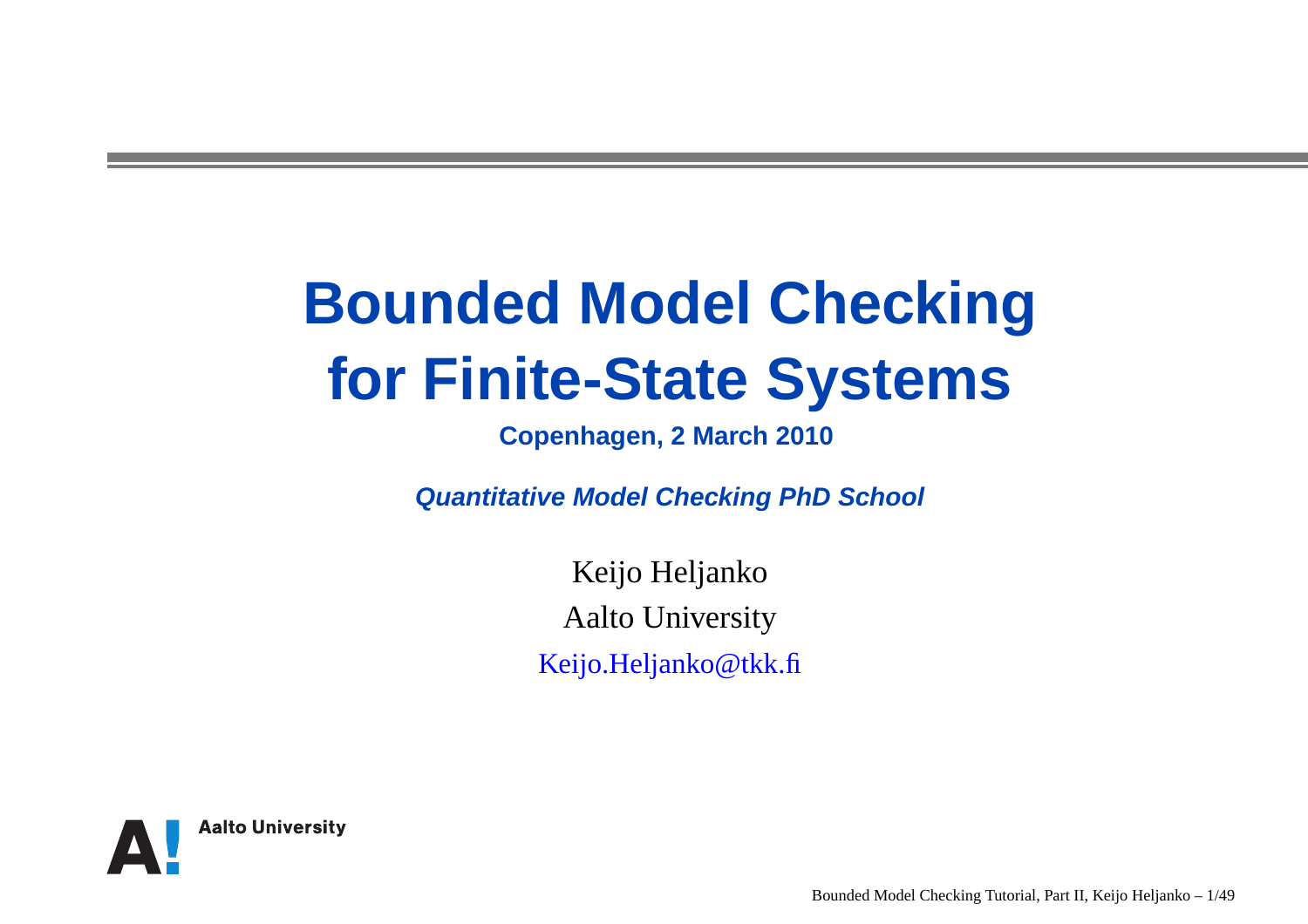#### **Co-Author of Slides**

Many of the slides used in this tutorial are from AdvancedTutorial on Bounded Model Checking at ACSD 2006 / Petri Nets 2006, co-authored with my colleague:

- D.Sc. (Tech.) Tommi Junttila
	- Email: Tommi.Junttila@tkk.fi
	- **Homepage:** [http://users](http://users.ics.tkk.fi/tjunttil).[ics](http://users.ics.tkk.fi/tjunttil).[tkk](http://users.ics.tkk.fi/tjunttil).[fi/tjuntt](http://users.ics.tkk.fi/tjunttil)il

Many thanks to Tommi for letting me use also his slides inpreparing this tutorial.

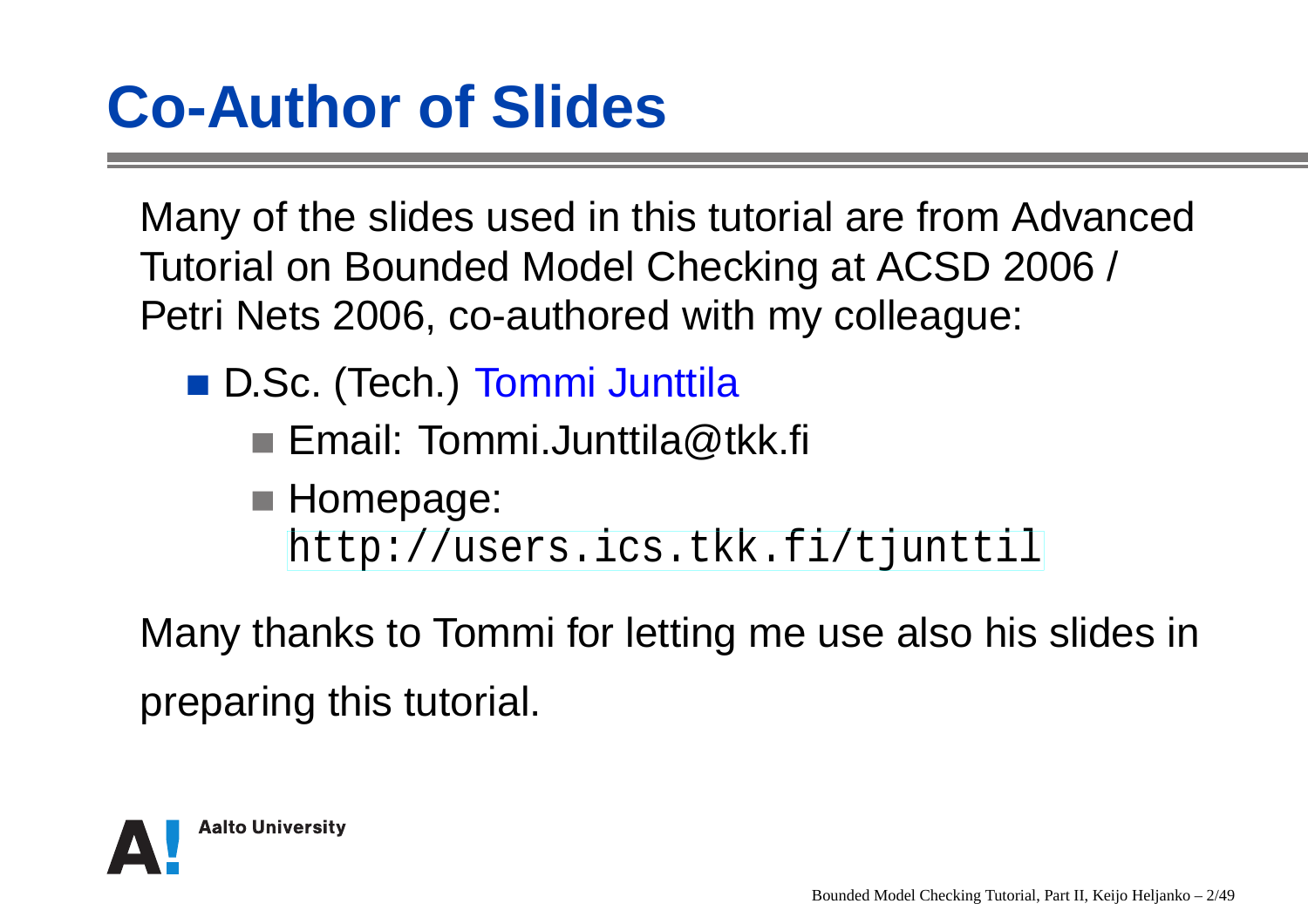### **Kripke Structures**

- Kripke structures are <sup>a</sup> fully modelling language independent way of representing the behaviour of parallel and distributed systems.
- Kripke structures are graphs which describe all the possible executions of the system, where all internal state information has been hidden, except for someinteresting atomic propositions.

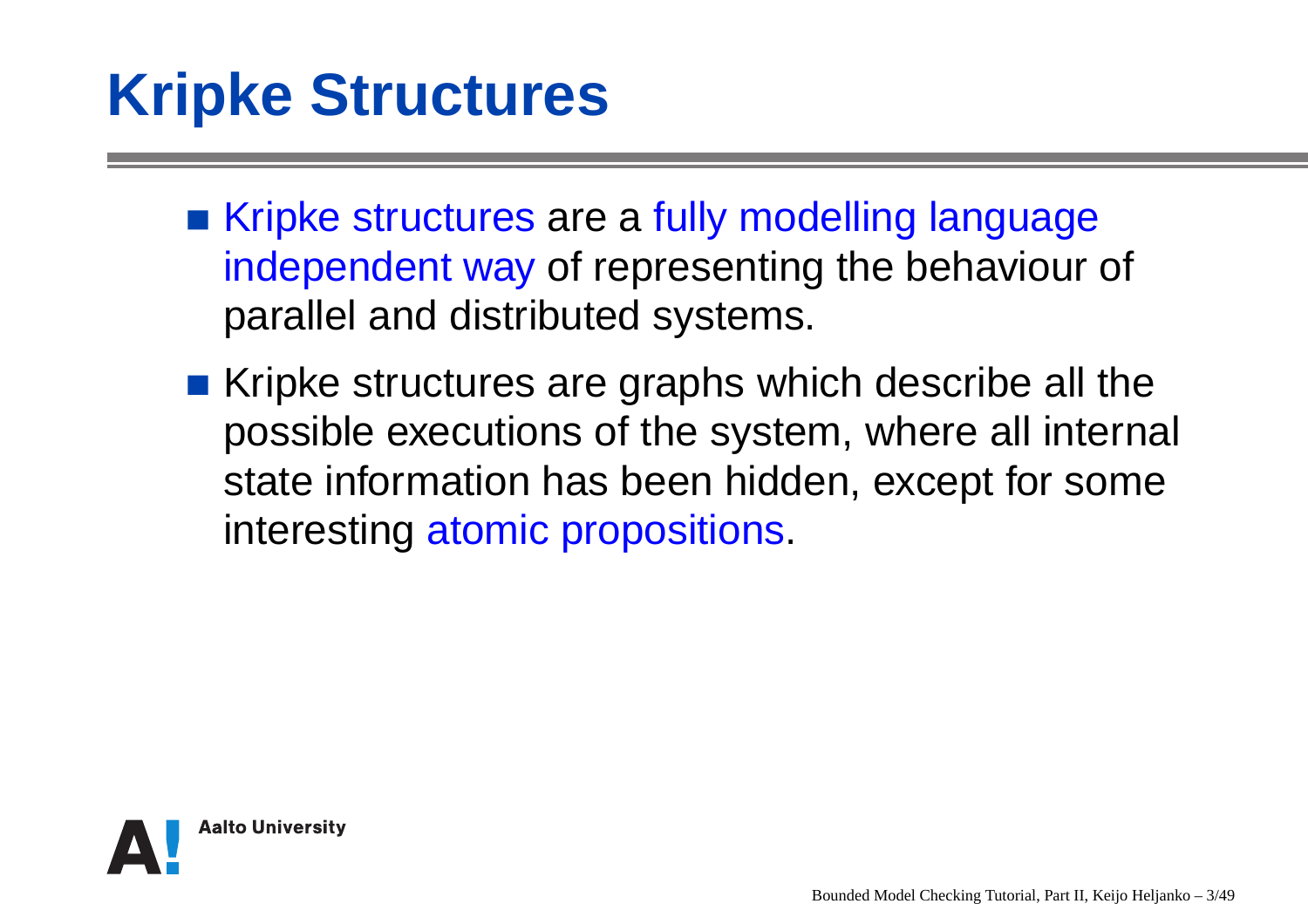#### **Formal Definition**

- Let *AP* be a finite set of atomic propositions. A Kripke structure is a four-tuple  $M = (S, s_{init}, T, L)$ , where
	- *S* is <sup>a</sup> finite set of states,
	- *sinit*∈*S* is the initial state (marked with <sup>a</sup> wedge),
	- *T*⊆*S*×*S* is <sup>a</sup> total transition relation,  $\iota\iota$ ((*s*,*s*′ $) \in T$  is drawn as an arc from  $s$  to  $s'$ ), and
	- $L: S \rightarrow 2^{AP}$  is a valuation, i.e. a function which maps each state to those atomic propositionswhich hold in that state.

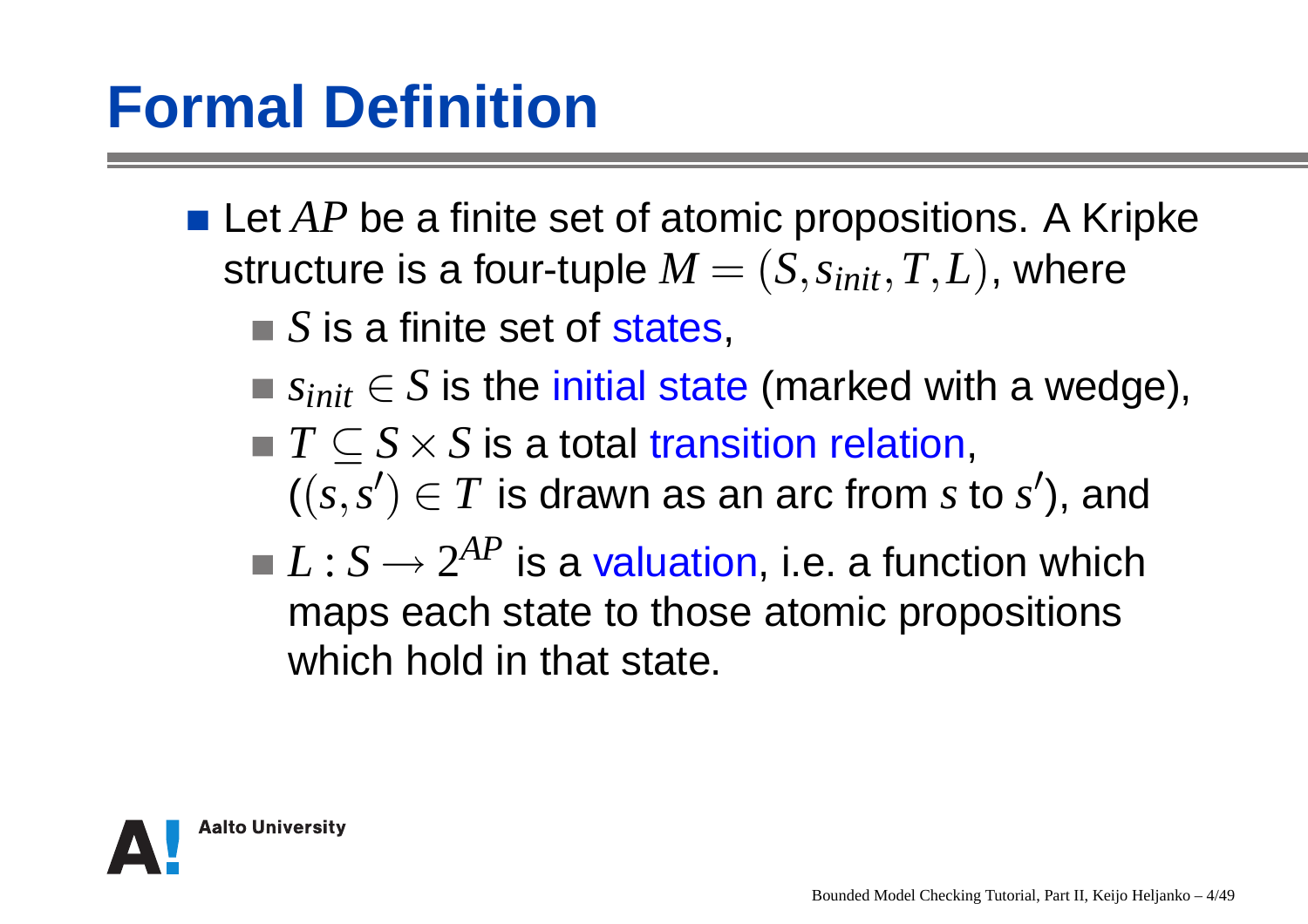### **Running Example: Mutex**

- $AP=$  $\{ {\rm NCO, TR0, CS0, NC1, TR1, CS1} \}$
- The Kripke structure of our running example is:



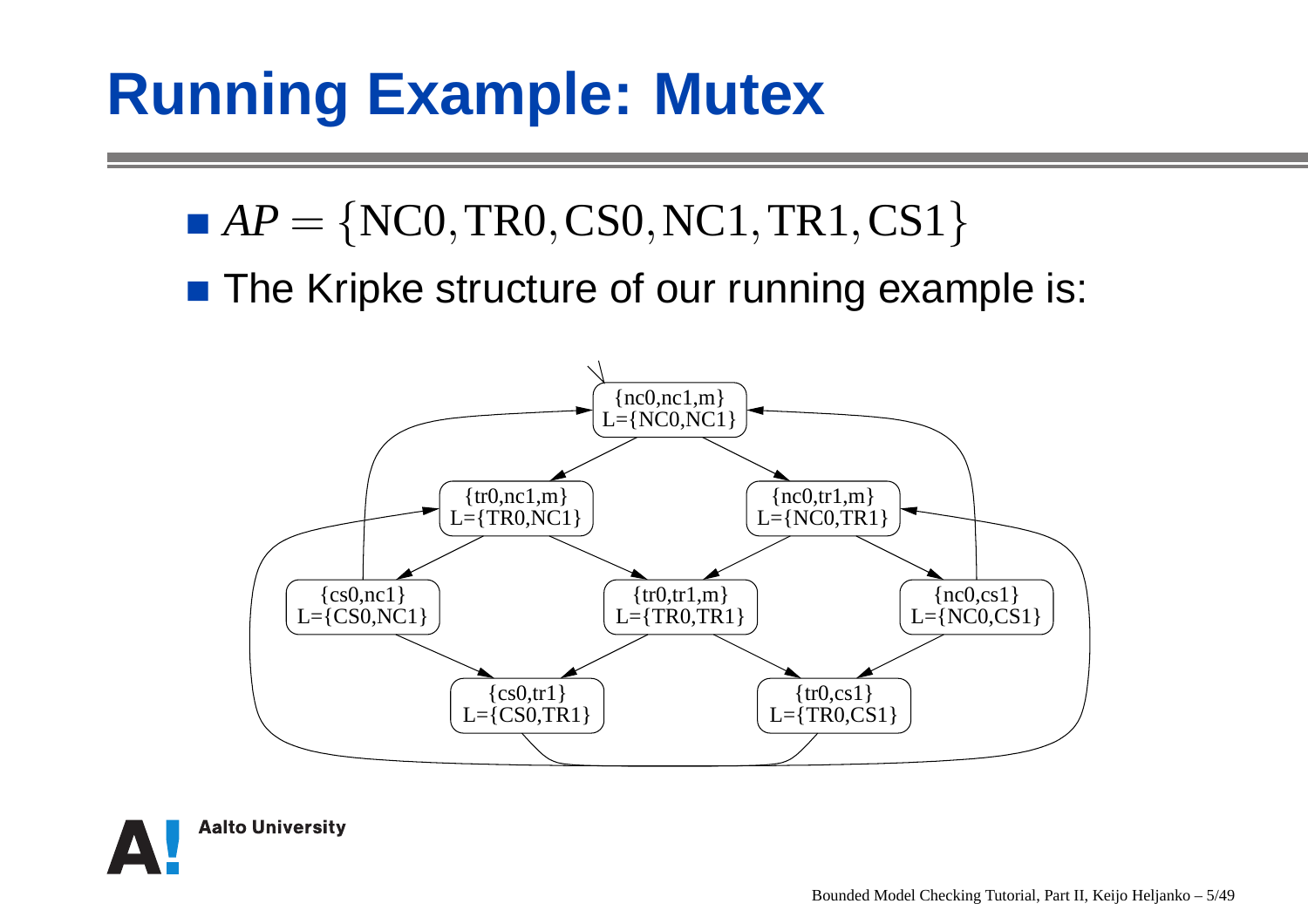# **Paths and** (*<sup>k</sup>*,*<sup>l</sup>*)**-Loops**

- A path in a Kripke structure  $M = (S, s_{init}, T, L)$  is an<br>infinite sequence  $\pi = s_0 s_1$  and states in S such the infinite sequence  $\boldsymbol{\pi}=s_0s_1\ldots$  of states in  $S$  such that  $s_0 = s_{init}$ , and  $T(s_i, s_{i+1})$  holds for all  $i \geq 0$
- A path  $\pi = s_0 s_1 \dots$  is a  $(k, l)$ -loop if  $\pi = (s_0s_1\ldots s_{l-1})(s_l\ldots s_k)^{\omega}$  such that  $0 < l \leq k$  and  $s_{l-1} = s_k$
- If  $\pi$  is a  $(k,l)$ -loop, then it is a  $(k+1,l+1)$ -loop

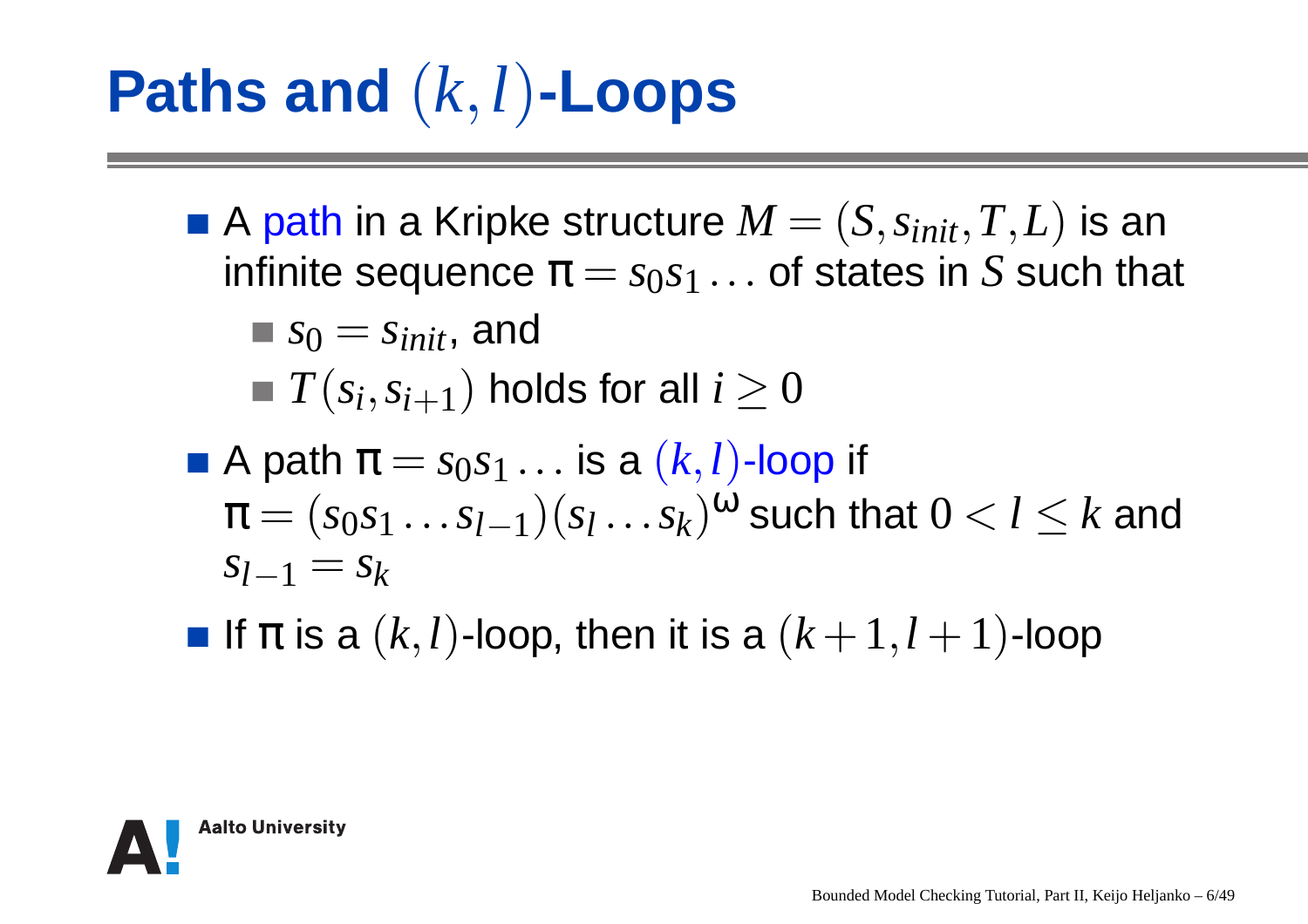### **Running Example: Paths**

#### The dashed path in the figure is a  $(4,2)$ -loop as it equals to

 $\{nc0, nc1, m\}$   $\{tr0, nc1, m\}$   $(\{tr0, tr1, m\}$   $\{tr0, cs1\}$   $\{tr0, nc1, m\})^{\omega}$ 



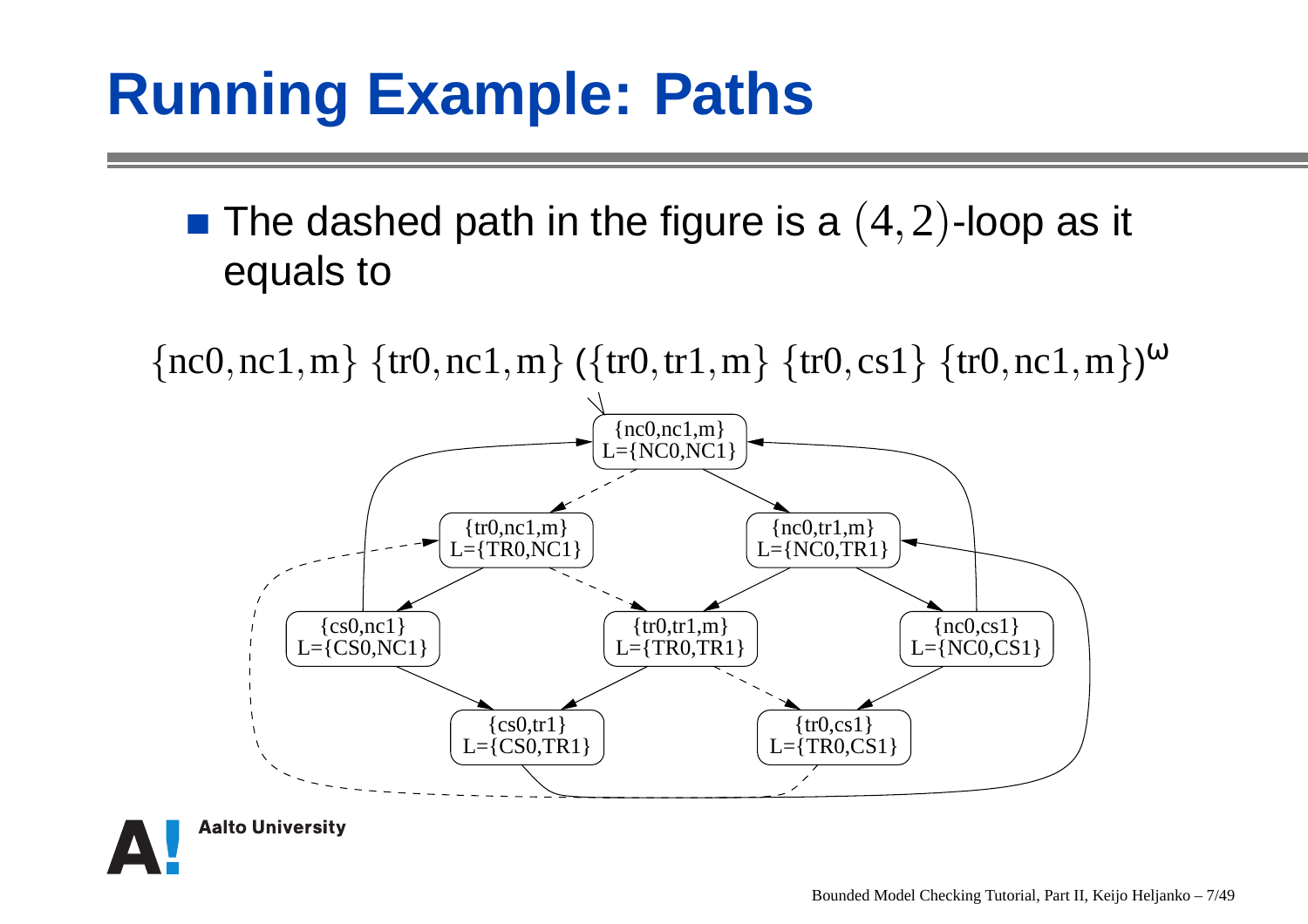### **LTL Syntax**

- $\pmb{\mathsf{Each}}\ p \in \pmb{AP}$  is an LTL formula
- If  $\psi_1$  and  $\psi_2$  are LTL formulae, then the following are LTL formulae:

| $\neg \Psi_1$               | negation                    |
|-----------------------------|-----------------------------|
| $\Psi_1 \vee \Psi_2$        | disjunction                 |
| $\Psi_1 \wedge \Psi_2$      | conjunction                 |
| $\mathbf{X}\psi_1$          | "next"                      |
| $\mathbf{F}\mathbf{\Psi}_1$ | "finally" (or "eventually") |
| $\mathbf{G}\psi_1$          | "globally" (or "always")    |
| $\Psi_1$ $\mathbf{U}\Psi_2$ | "until"                     |
| $\Psi_1$ $\mathbf{R}\Psi_2$ | "release"                   |
|                             |                             |

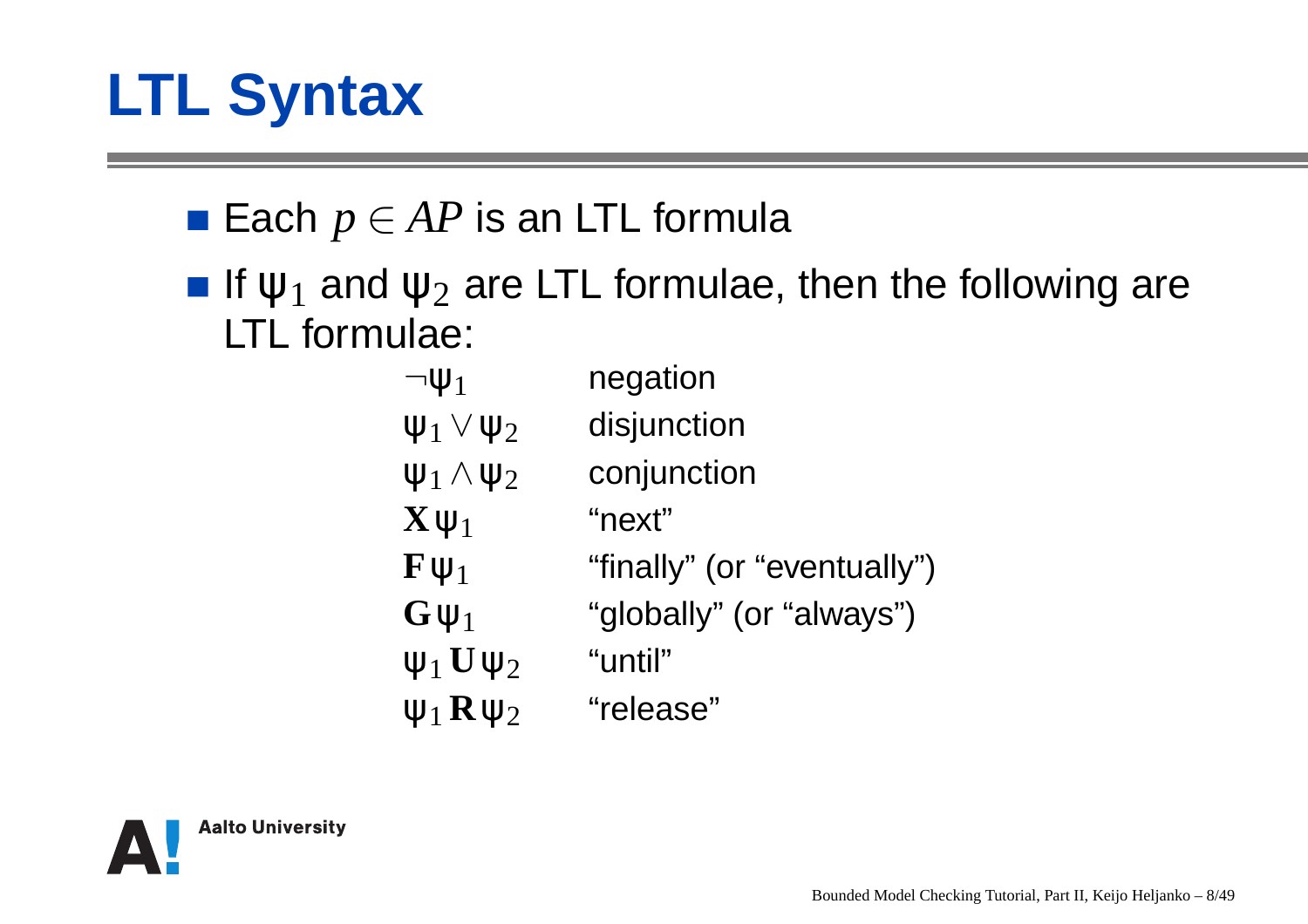#### **Examples of LTL formulae**

- **Invariance:**  $\mathbf{G}$   $\neg$  $(\mathbf{CS0}\wedge\mathbf{CS1})$
- Process 0 always finally leaves the critical section:  $\mathbf{G}\left(\text{CSO}\Rightarrow\mathbf{F}\left(\neg \text{CSO}\right)\right)$
- "Justice" fairness (infinitely often): **GF**(CS0)
- "Weak" fairness:  $(\mathbf{FG}\left(\mathrm{TR0}\right))\Rightarrow(\mathbf{GF}\left(\mathrm{CS0}\right))$
- "Strong" fairness:  $(\mathbf{G}\mathbf{F}(\text{TR0})) \Rightarrow (\mathbf{G}\mathbf{F}(\text{CS0}))$

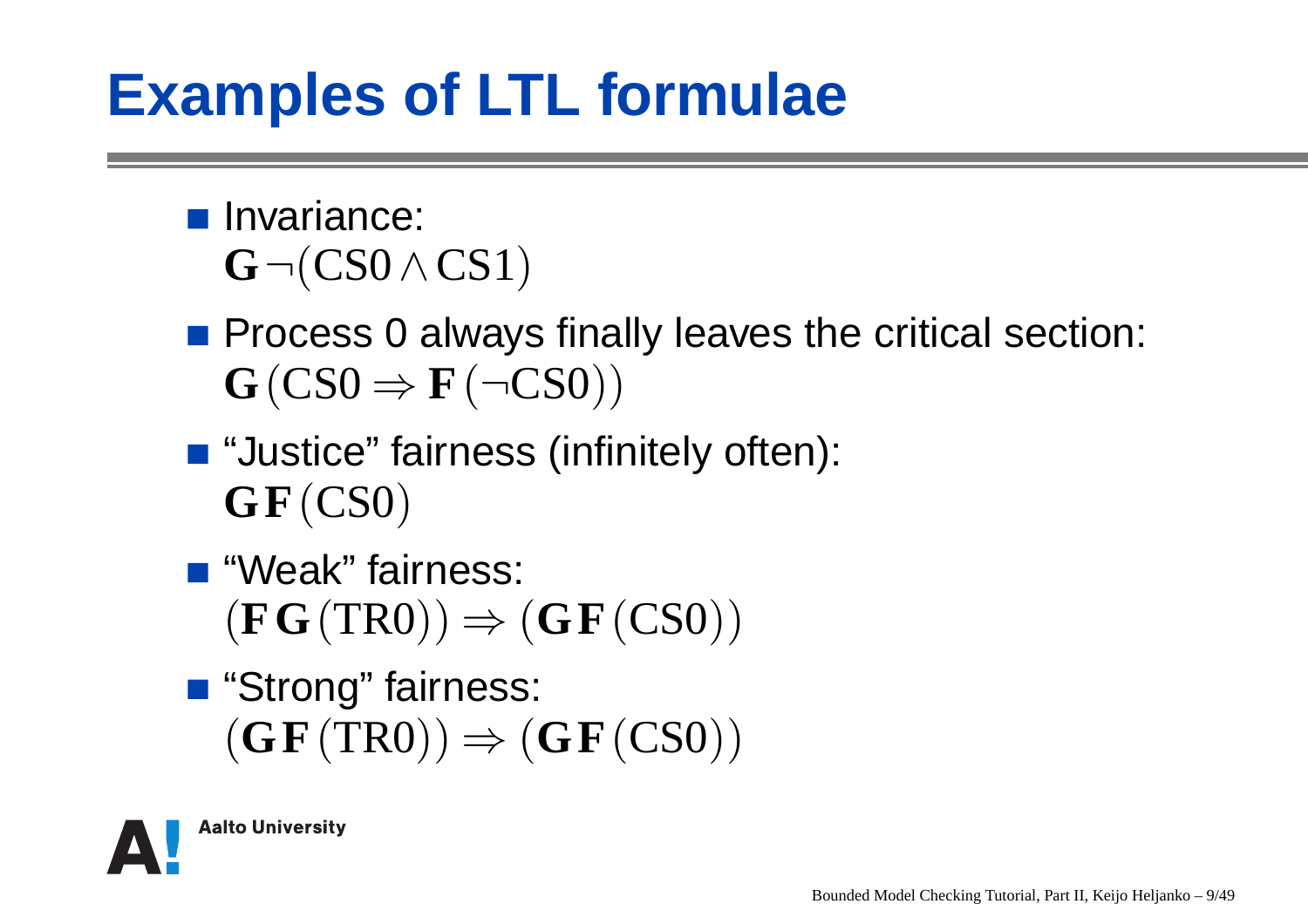Let  $\pi=s_0s_1$  $1 \ldots$  be a path with labelling  $L(s_i) \in 2^{AP}$ 

The relation  $\pi$ *i*  $\models \psi$  for " $\psi$  holds at time point  $i$  in  $\pi$ ":

$$
\pi^{i} \models \psi \iff \psi \in L(s_{i}) \text{ for } \psi \in AP
$$
\n
$$
\pi^{i} \models \neg \psi \iff \pi^{i} \not\models \psi
$$
\n
$$
\pi^{i} \models \psi_{1} \lor \psi_{2} \iff \pi^{i} \models \psi_{1} \text{ or } \pi^{i} \models \psi_{2}
$$
\n
$$
\pi^{i} \models \psi_{1} \land \psi_{2} \iff \pi^{i} \models \psi_{1} \text{ and } \pi^{i} \models \psi_{2}
$$
\n
$$
\pi^{i} \models \mathbf{X}\psi \iff \pi^{i+1} \models \psi
$$
\n
$$
\pi^{i} \models \mathbf{F}\psi_{1} \iff \exists n \geq i : \pi^{n} \models \psi_{1}
$$
\n
$$
\pi^{i} \models \mathbf{G}\psi_{1} \iff \forall n \geq i : \pi^{n} \models \psi_{1}
$$
\n
$$
\pi^{i} \models \psi_{1} \mathbf{U}\psi_{2} \iff \exists n \geq i : (\pi^{n} \models \psi_{2} \land \forall i \leq j < n : \pi^{j} \models \psi_{1})
$$
\n
$$
\pi^{i} \models \psi_{1} \mathbf{R}\psi_{2} \iff (\forall n \geq i : \pi^{n} \models \psi_{2}) \lor (\exists n \geq i : \pi^{n} \models \psi_{1} \land \forall i \leq j \leq n : \pi^{j} \models \psi_{2})
$$
\n
$$
\text{alto University}
$$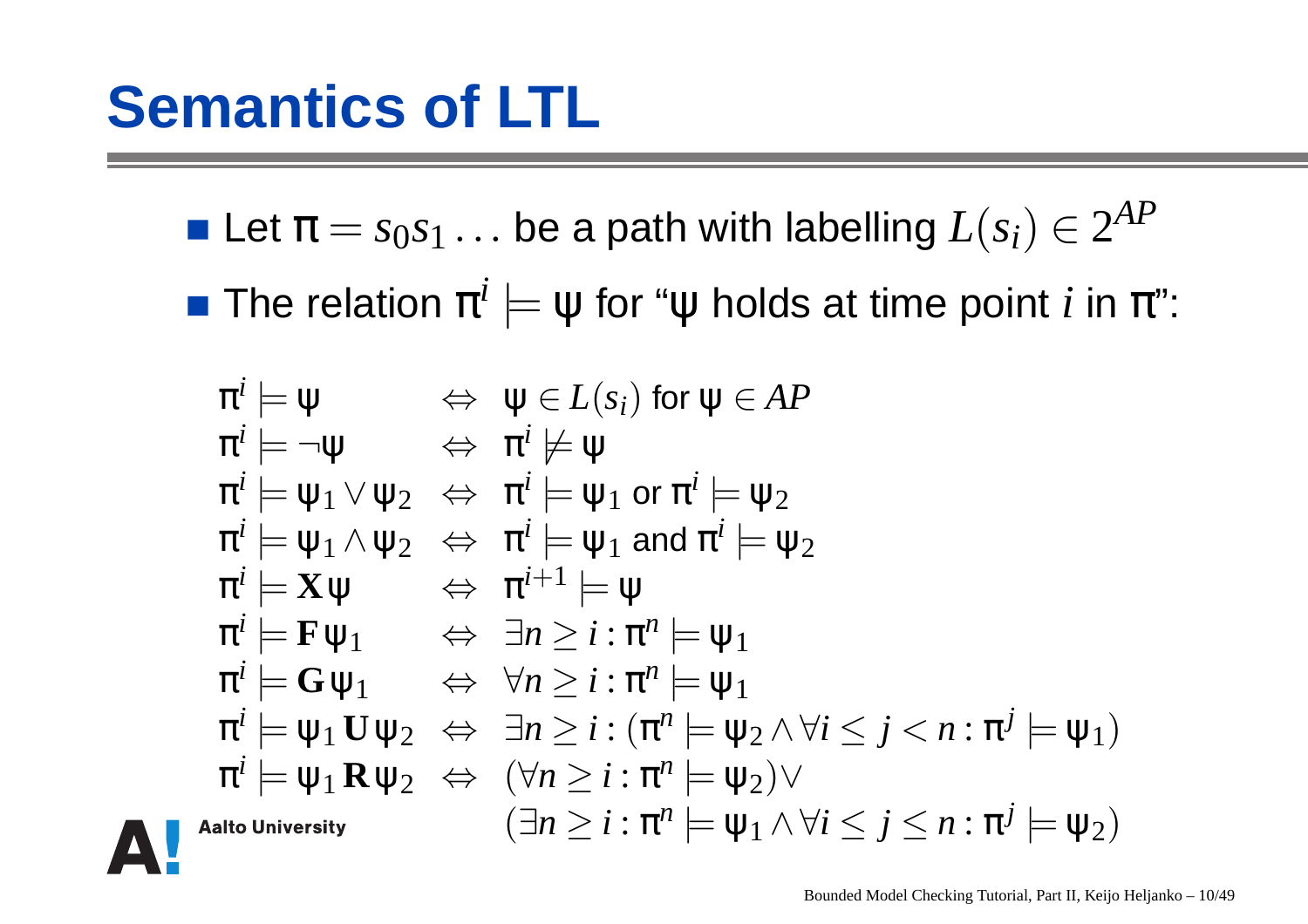#### **Semantics of LTL**

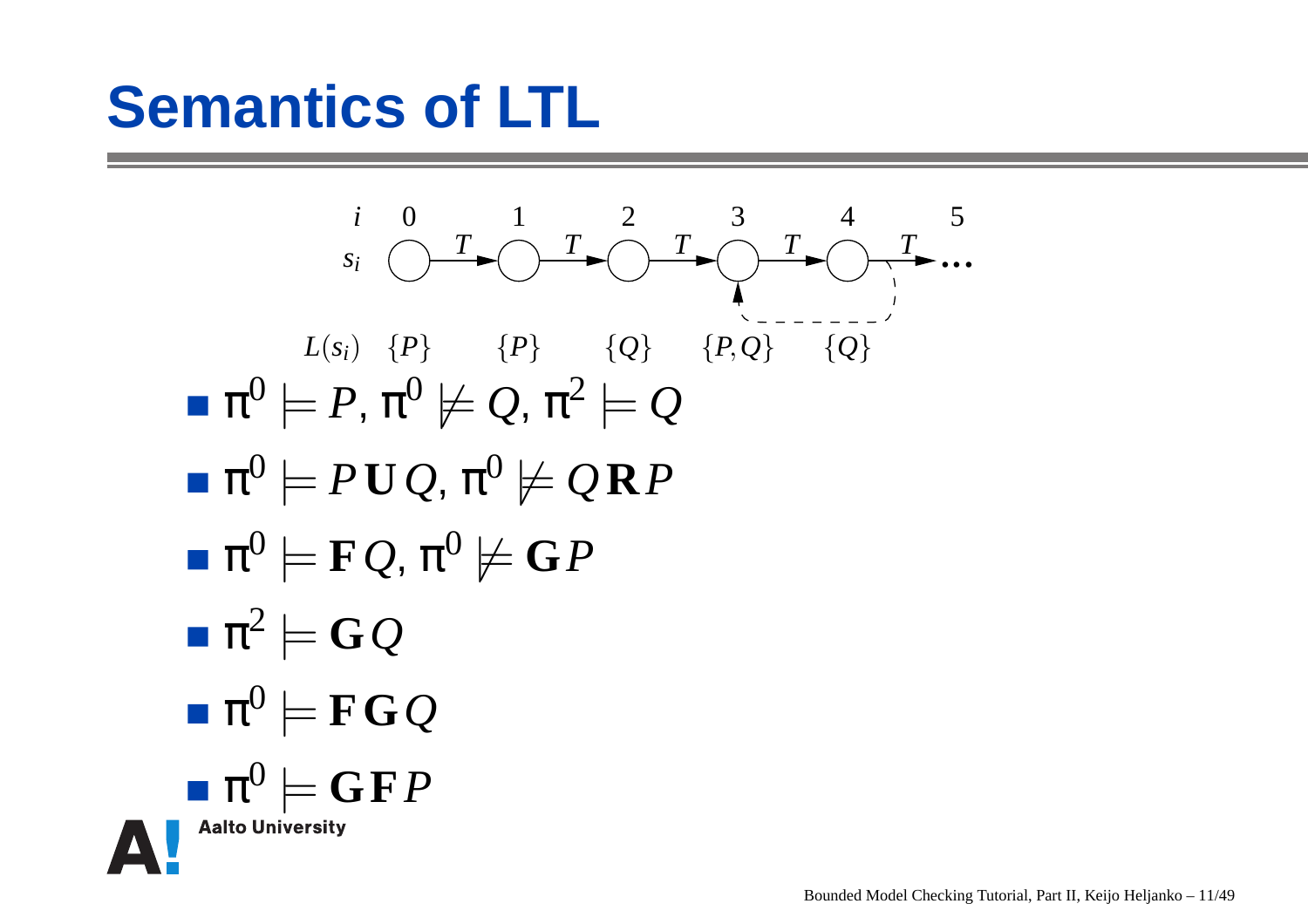### **Semantics of LTL**

- We write  $\pi \models \psi$  if  $\pi$  path for ψ0 $\mathbf{u}^0 \models \psi$  and say that  $\pi$  is a witness
- An LTL formula ψ holds in a Kripke structure<br>Δ4  $M = (S, s_{init}, T, L)$  if  $\pi \models \psi$  for each path  $\pi$  in  $M$
- Model checking problem: find whether*M* <sup>|</sup><sup>=</sup> ψ
- Dually: is there a counter-example path π in *M* such<br>that π  $\vdash$  ¬ນເ2 that  $\pi \models$  $\neg \psi$ ?
	- If there is, then  $M\not\models\psi.$
	- Otherwise,  $M \models \psi$ .

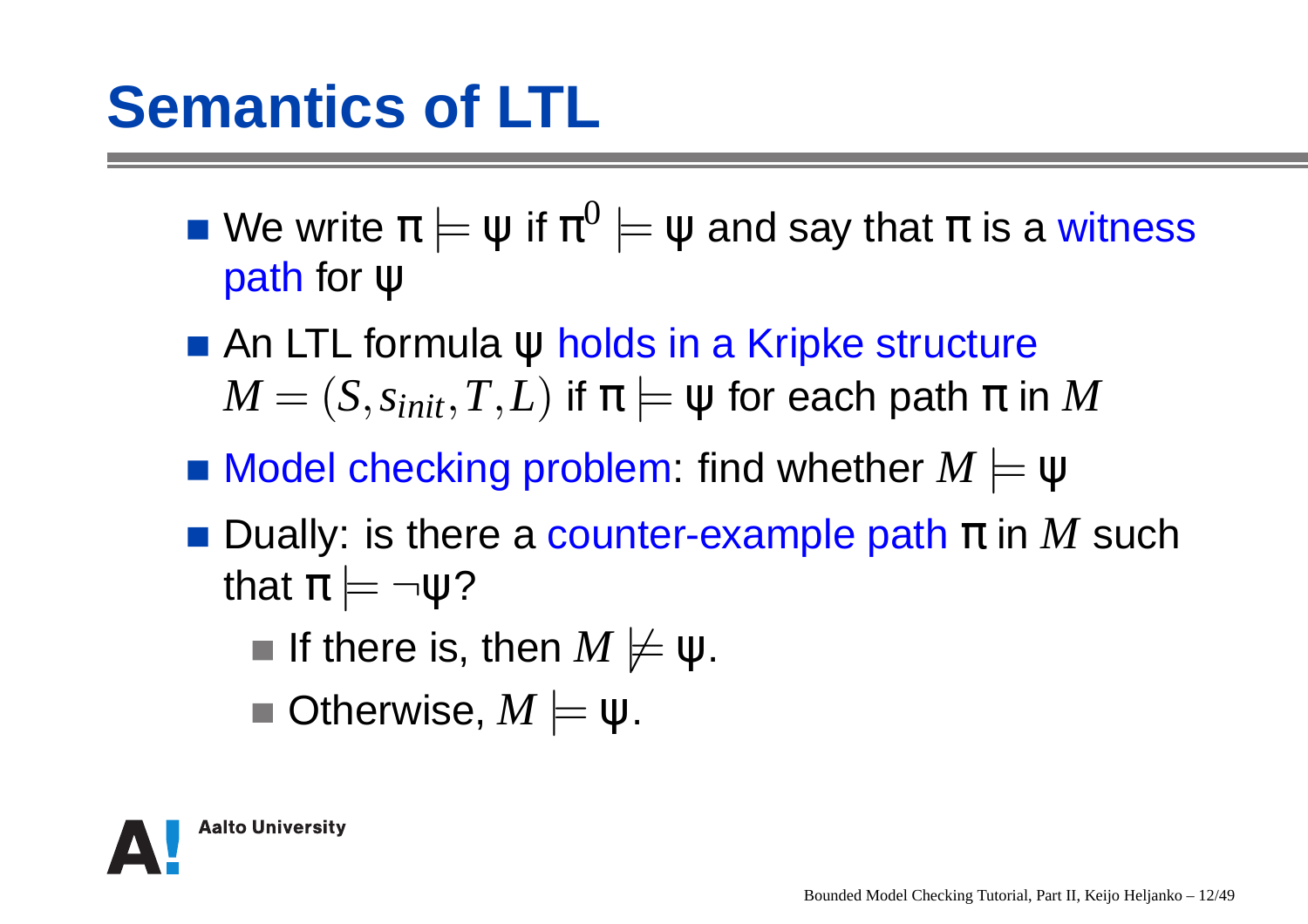### **Running Example: LTL**

The dashed path below is <sup>a</sup> witness for**G**(¬CS0)and thus <sup>a</sup> counter-example for¬**G**(¬CS0) $\equiv$   ${\bf F}(\text{CS0})$ 



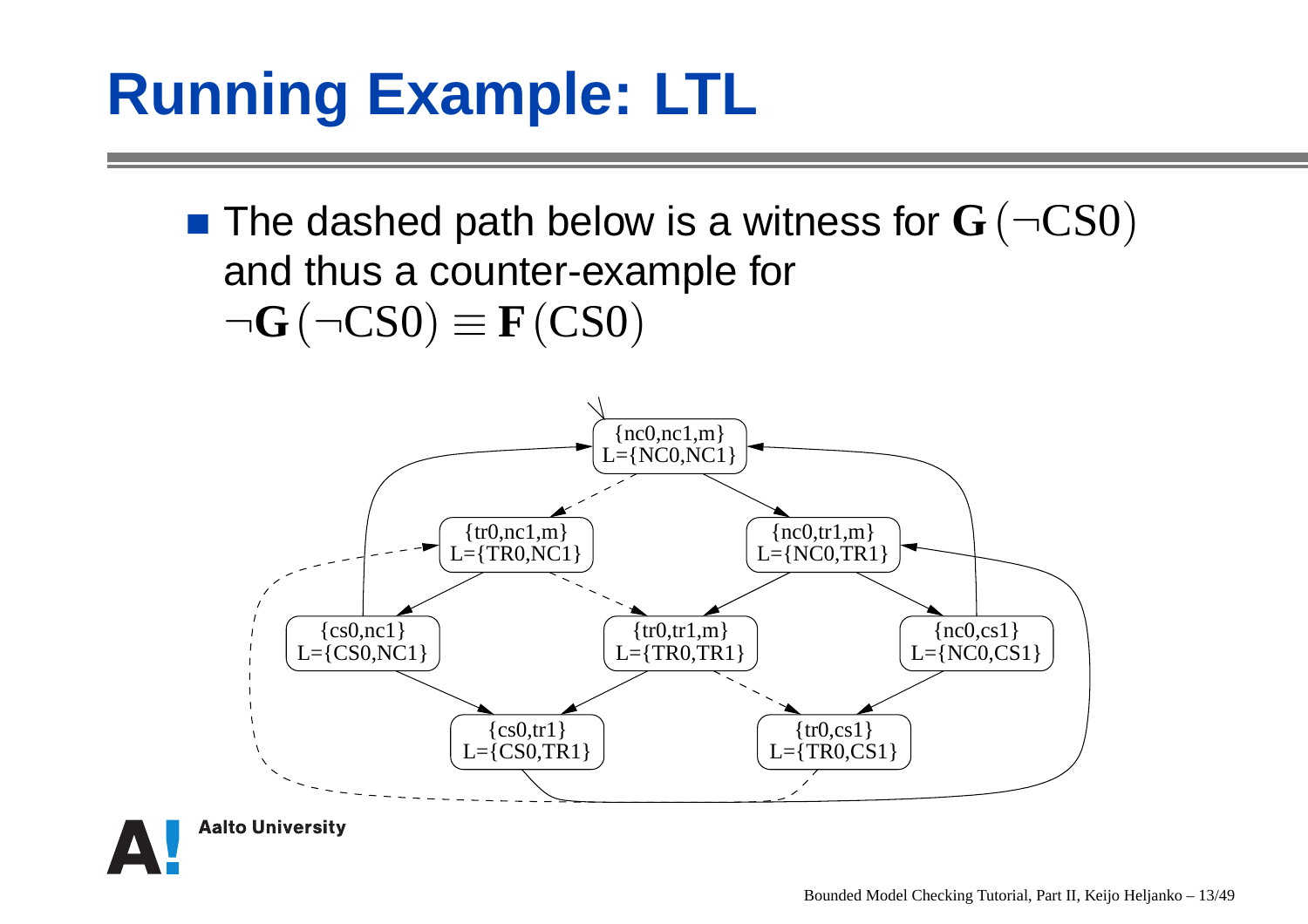- BMC considers  $k$ -paths, i.e., bounded paths with  $k$ transitions
- A*k*-path can represent
	- all its infinite extensions (the "<mark>no loop</mark>" case), or a  $(k,l)$ -loop  $s_0...s_{l-1}(s_l...s_k)^\mathbf{\omega}$  if  $s_k=s_{l-1}$  some1≤*l*≤*k* $1$  for



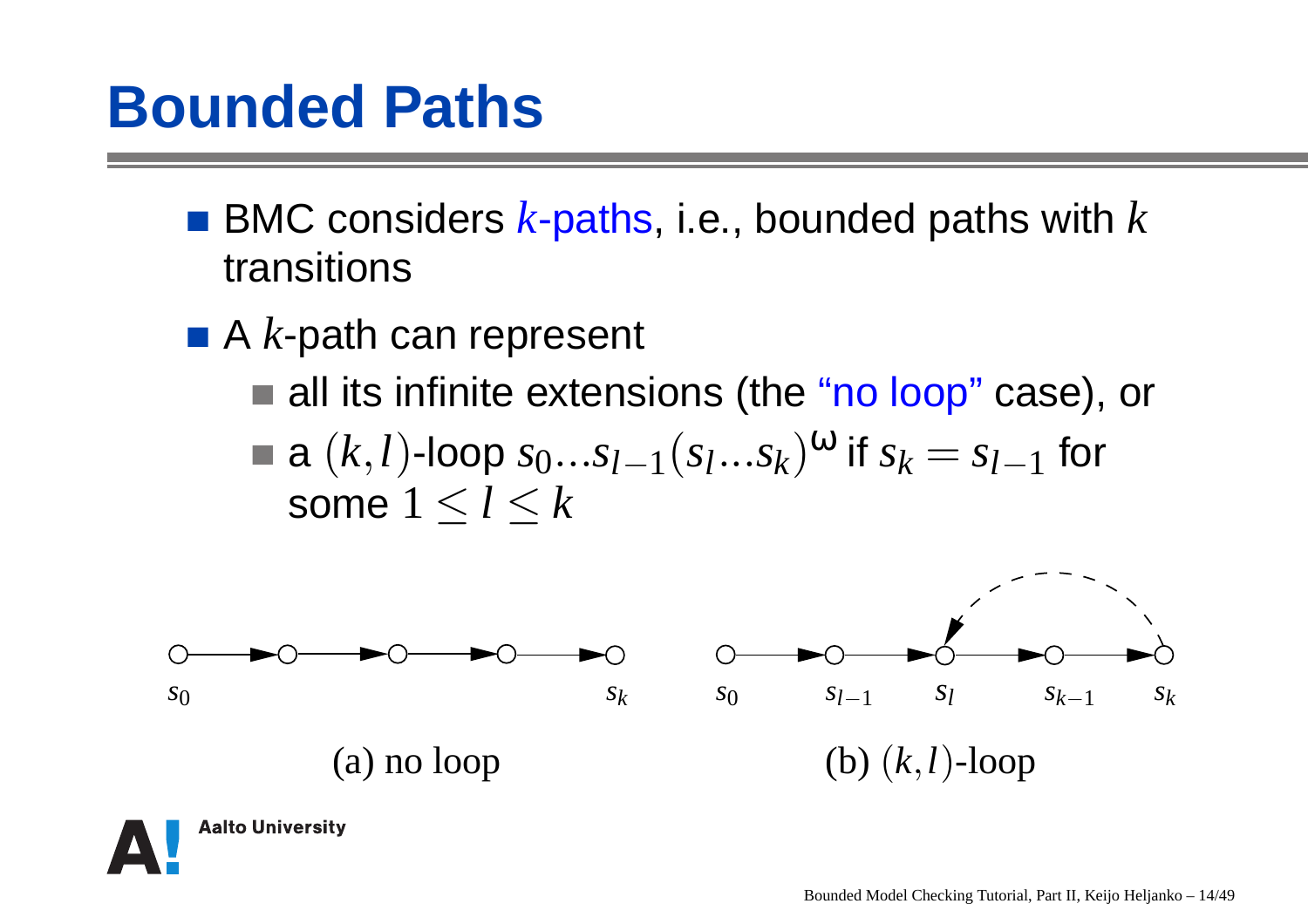#### **No-Loop Case: Safety Properties**



- No-loop case is tailored to detect counterexamples to safety properties with small bounds
- Consider the no-loop case above
- We know that  $\bm{\pi} \models \mathbf{F} q$  for each infinite extension  $\bm{\pi}$
- But we don't know whether  $\bm{\pi} \models \mathbf{G}\, p$  for any infinite extension  $\pi$
- To formalize this, we need *bounded* semantics of LTL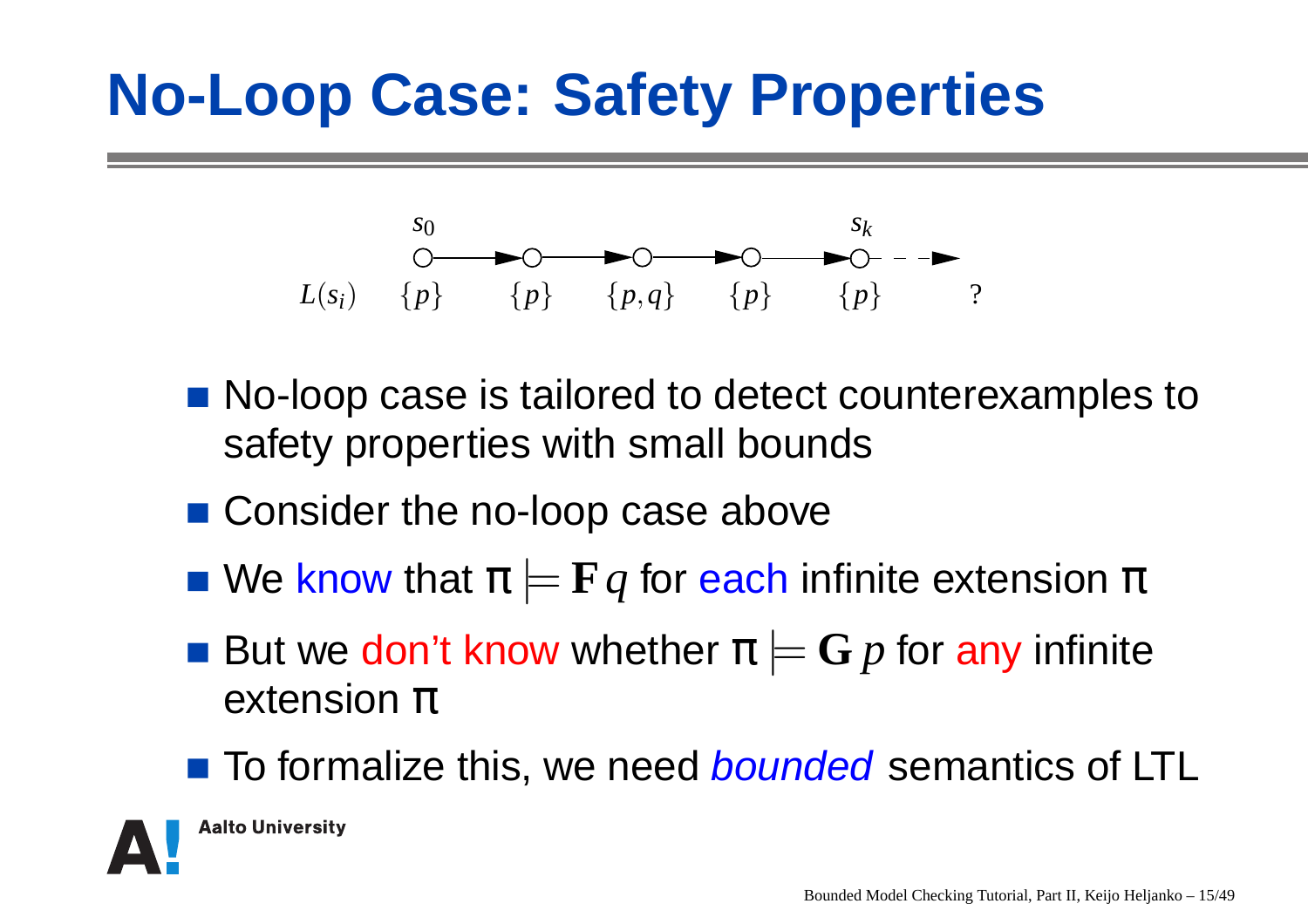### **Positive Normal Form for LTL**

- **Fig. 5 From now on, we assume that negations can only** appear in front of atomic propositions
- **Exery LTL formula can be translated to equivalent** positive normal form formula by using:

$$
\neg(\psi_1 \lor \psi_2) \equiv (\neg \psi_1) \land (\neg \psi_2)
$$
\n
$$
\neg(\psi_1 \land \psi_2) \equiv (\neg \psi_1) \lor (\neg \psi_2)
$$
\n
$$
\neg(\neg \psi) \equiv \psi
$$
\n
$$
\neg(\mathbf{X}\psi) \equiv \mathbf{X}(\neg \psi)
$$
\n
$$
\neg(\psi_1 \mathbf{U} \psi_2) \equiv (\neg \psi_1) \mathbf{R} (\neg \psi_2)
$$
\n
$$
\neg(\psi_1 \mathbf{R} \psi_2) \equiv (\neg \psi_1) \mathbf{U} (\neg \psi_2)
$$

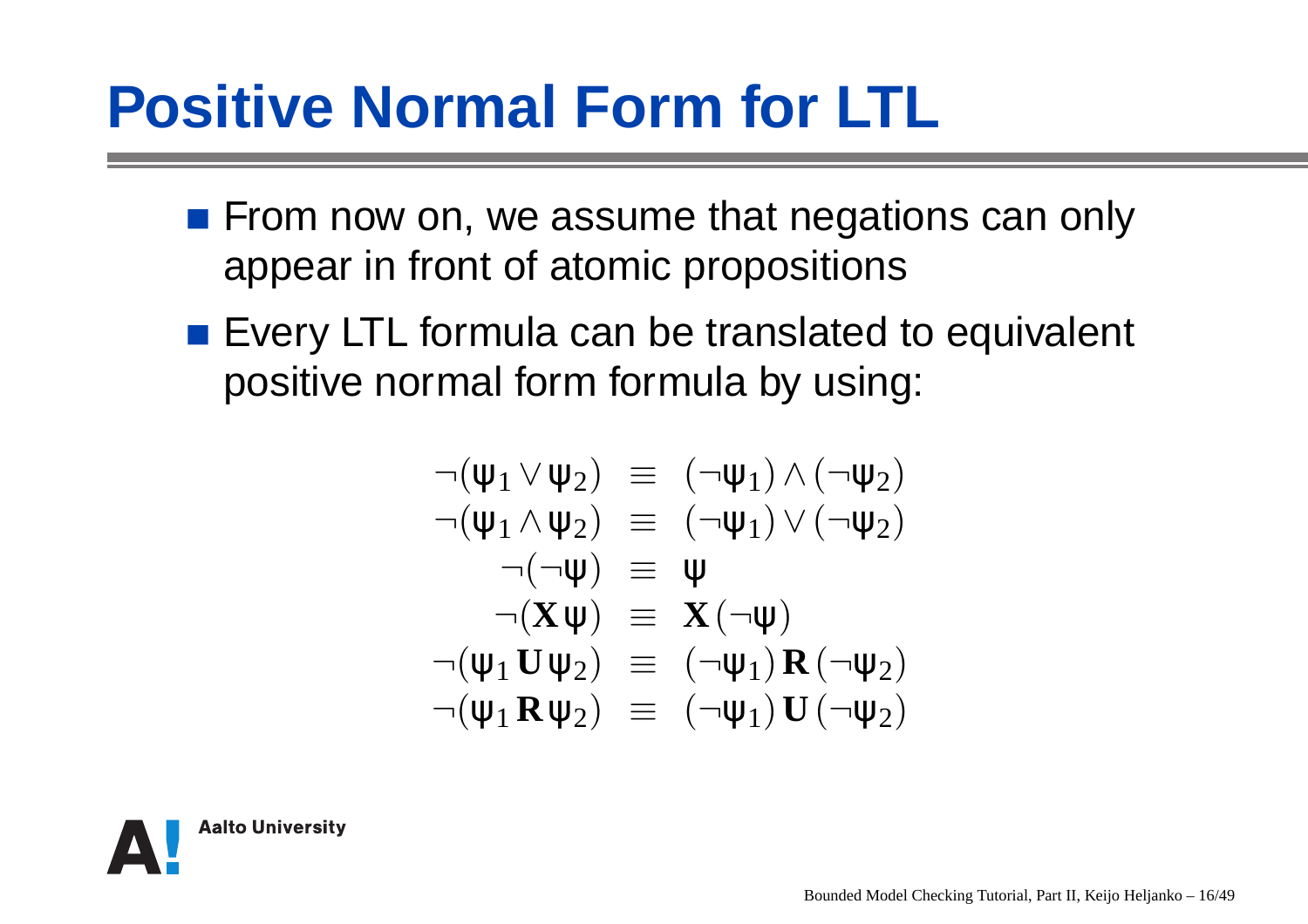#### **Bounded Semantics of LTL**

Given a path  $\pi=s_0s_1$  $(1 \quad 1)$  $\Omega$  . The contract of  $\Omega$  is the contract of  $\Omega$  $\displaystyle\lim_{n \to \infty} 1 \ldots$  and a bound  $k \geq 0, \, \pi \models 0$ iff (i)  $\pi$  is a  $(k,l)$ -loop and  $\pi^0 \models \psi$ , or (ii)  $\pi^0 \models_{nl} \psi$ *k*ψ0 $\overline{^0}=\overline{\mathsf{\psi}}$ , or (ii)  $\pi$ 0 $^{0}\models_{nl}\Psi,$ where:

$$
\pi^{i} \models_{nl} p \Leftrightarrow p \in L(s_{i}) \text{ for } p \in AP
$$
\n
$$
\pi^{i} \models_{nl} \neg p \Leftrightarrow p \notin L(s_{i}) \text{ for } p \in AP
$$
\n
$$
\pi^{i} \models_{nl} \psi_{1} \lor \psi_{2} \Leftrightarrow \pi^{i} \models_{nl} \psi_{1} \text{ or } \pi^{i} \models_{nl} \psi_{2}
$$
\n
$$
\pi^{i} \models_{nl} \psi_{1} \land \psi_{2} \Leftrightarrow \pi^{i} \models_{nl} \psi_{2} \text{ and } \pi^{i} \models_{nl} \psi_{2}
$$
\n
$$
\pi^{i} \models_{nl} \mathbf{X} \psi_{1} \Leftrightarrow i < k \text{ and } \pi^{i+1} \models_{nl} \psi_{1}
$$
\n
$$
\pi^{i} \models_{nl} \mathbf{F} \psi_{1} \Leftrightarrow \exists i \le n \le k : \pi^{n} \models_{nl} \psi_{1}
$$
\n
$$
\pi^{i} \models_{nl} \mathbf{G} \psi_{1} \Leftrightarrow \bot
$$
\n
$$
\pi^{i} \models_{nl} \psi_{1} \mathbf{U} \psi_{2} \Leftrightarrow \exists i \le n \le k : (\pi^{n} \models_{nl} \psi_{2} \land \forall i \le j < n : \pi^{j} \models_{nl} \psi_{1})
$$
\n
$$
\pi^{i} \models_{nl} \psi_{1} \mathbf{R} \psi_{2} \Leftrightarrow \exists i \le n \le k : (\pi^{n} \models_{nl} \psi_{1} \land \forall i \le j \le n : \pi^{j} \models_{nl} \psi_{2})
$$

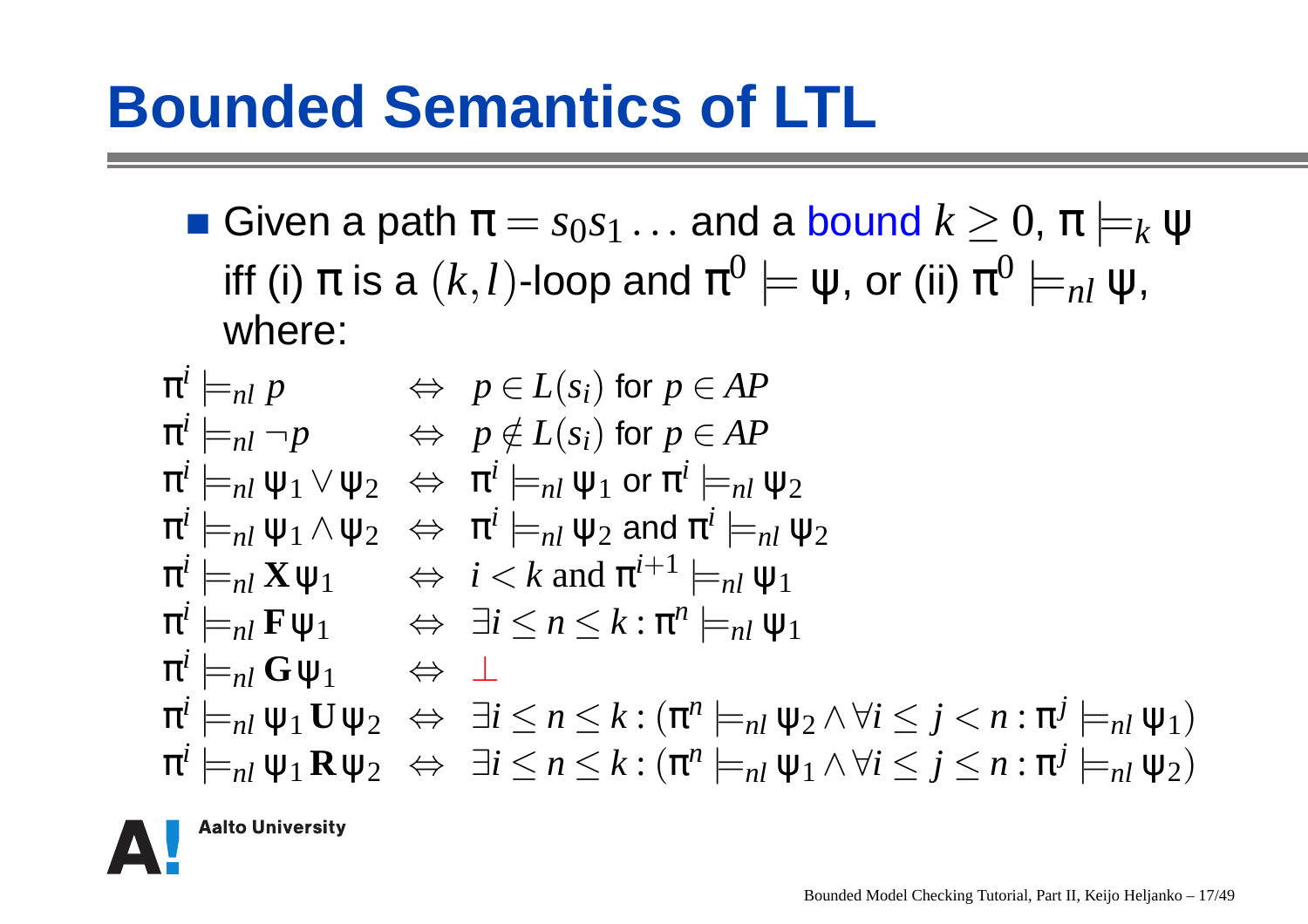#### **Bounded Semantics of LTL**

- $\models_k$  $_k$  under-approximates  $\models$ .
- If  $\pi \models$  $_{k}$   $\psi$ , then  $\pi$   $\models$   $\psi.$
- For each ultimately periodic path  $\pi$  there is a  $k$  such that  $\pi$  is a  $(k,l)$ -loop and thus  $\pi \models \psi$  iff  $\pi \models$ *k*ψ.
- If  $\pi \models$  $_{k}$   $\psi$ , then  $\pi$   $\models$ *k*+1ψ.
- The  $\models$ <sub>nl</sub> semantics corresponds to the informative safety counterexamples as defined in: Kupferman, O. and Vardi, M. Y.: Model Checking of Safety Properties. Formal Methods in SystemDesign 19(3): 291-314 (2001)

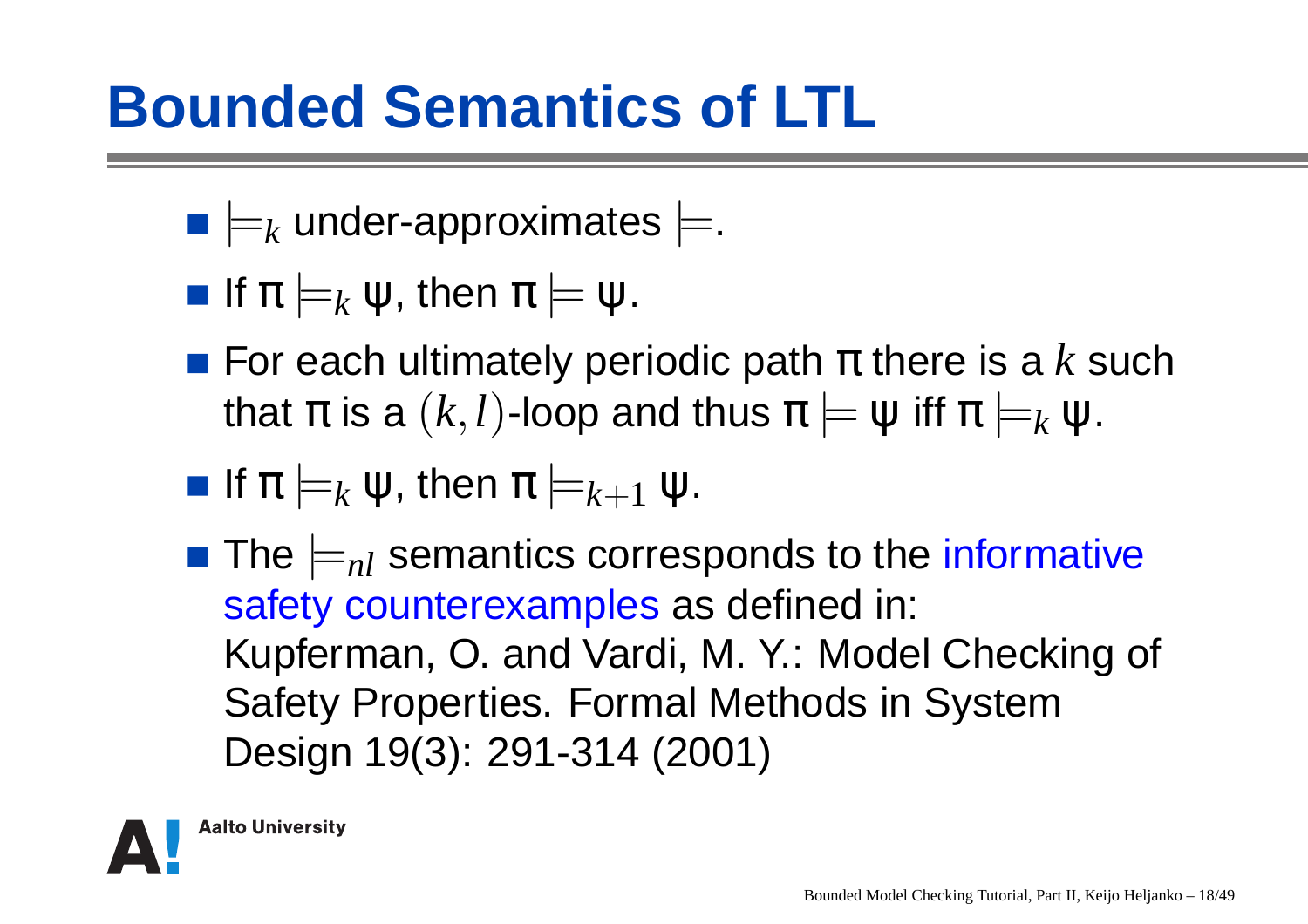### **BMC Encoding for LTL**

- Given a symbolic representation of a Kripke structure  $M$ , a LTL formula  $\psi$ , and a bound  $k$
- Goal: build a formula  $|[M,\psi,k]|$  that is satisfiable iff  $M$  has a path  $\pi$  such that  $\pi \models$ *k*ψ

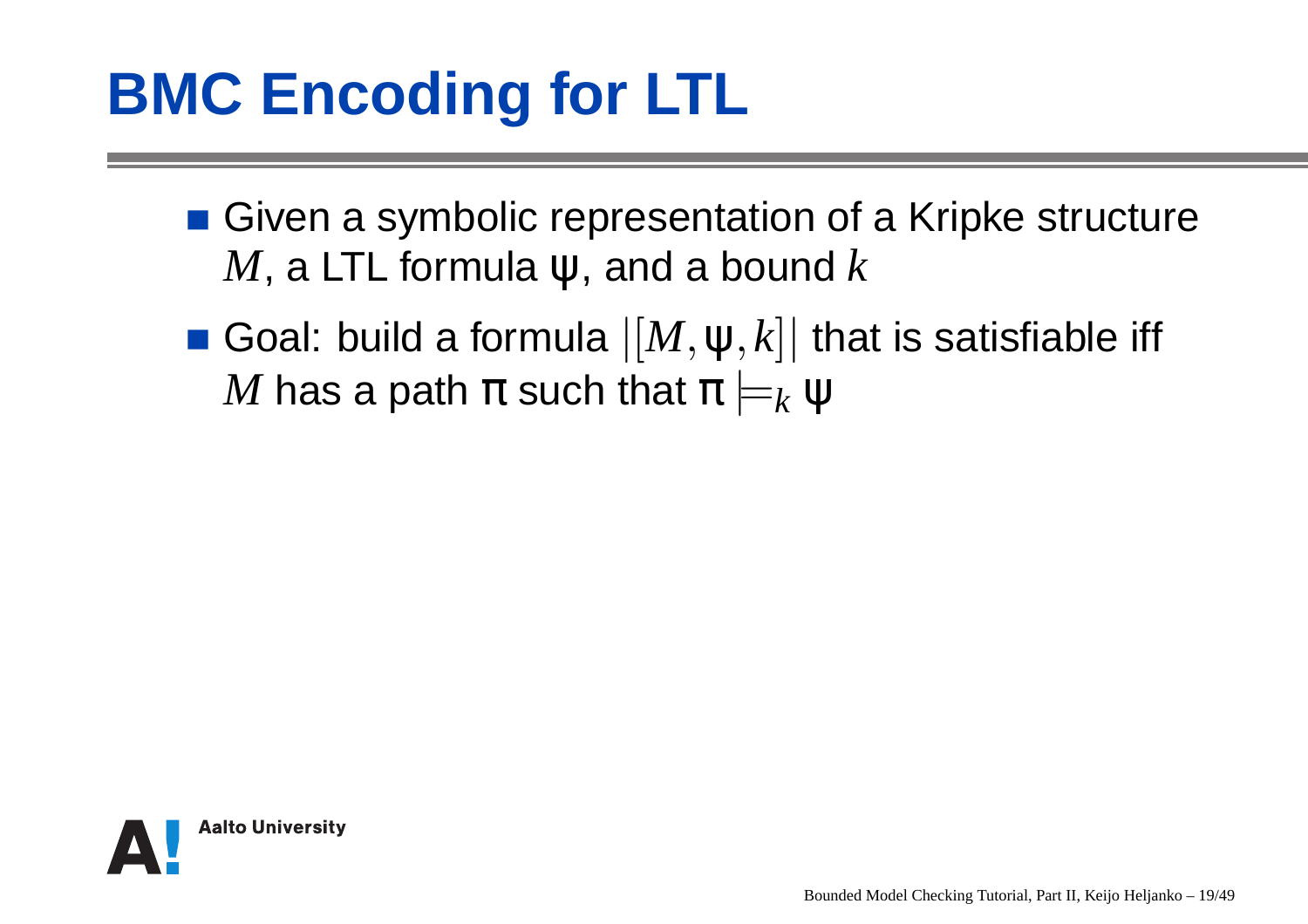The generic form of  $|[M,\psi,k]|$  is

 $\left| \left[ M \right] \right| _{k}$  $\vert_k \wedge \vert [\Psi, k] \vert$ 0

- As before,  $\left| [M] \right|_k \equiv I(s_0) \wedge \bigwedge_{i=1}^k$  $\sim$   $\sim$ **Contract Contract**  $\mathbf{r}$  and  $\mathbf{r}$  *i*=1dation *T*(*si*−1,*si*) encodespaths by unrolling transition relation  $k$  times
- $\left\vert\left[\mathsf{\Psi},k\right]\right\vert_{0}$  $_{0}$  constraints paths to be witnesses for ψ under the bounded semantics

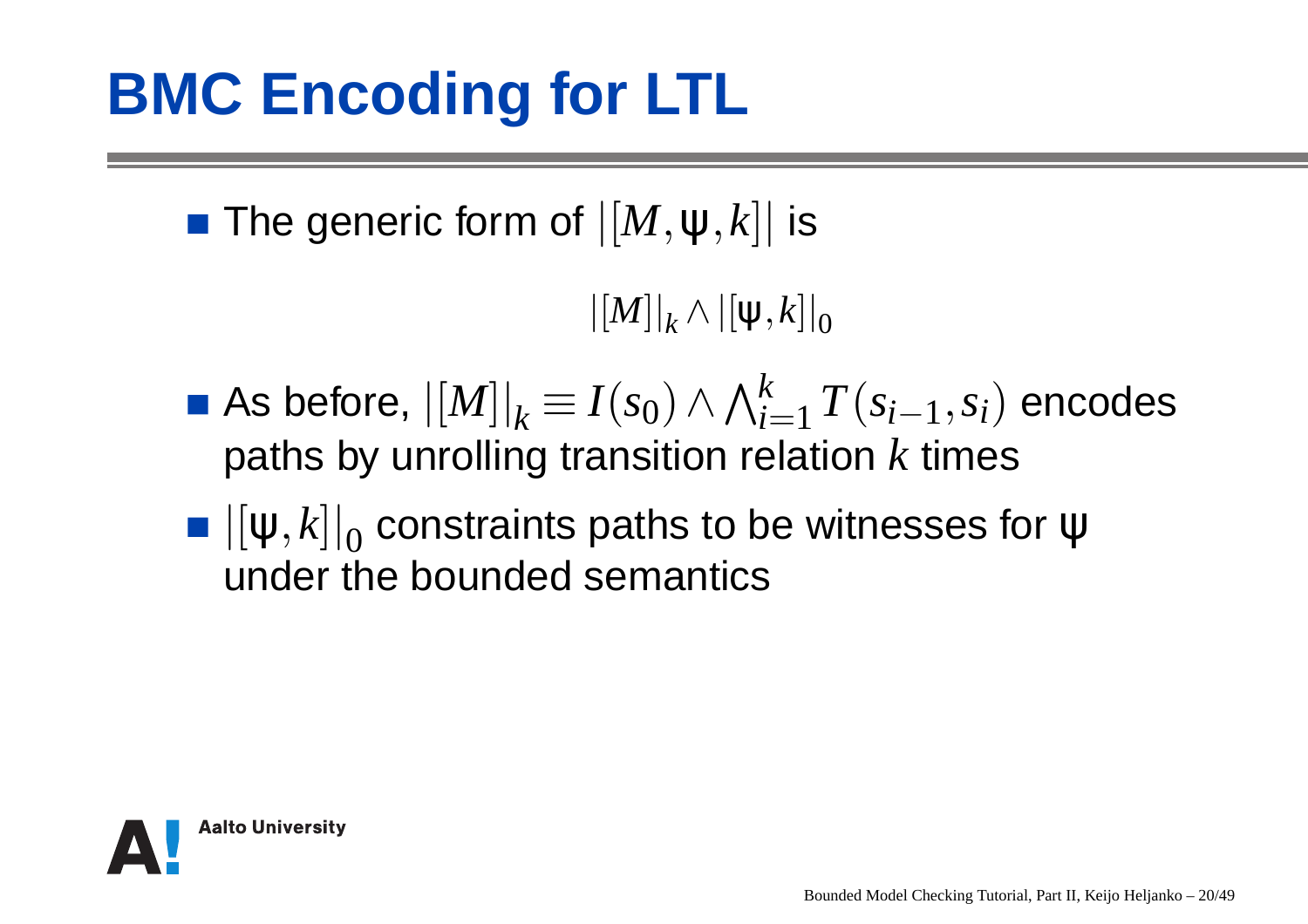### **Our Approach: Simple BMC**

- Heljanko, K., Junttila, T., and Latvala, T.: *Incremental* and Complete Bounded Model Checking for Full PLTL. CAV'05.
	- - Incremental and complete version of the encodingfor LTL with past time operators
- Biere, A., Heljanko, K., Junttila, T., Latvala, T., and Schuppan, V.: Linear Encodings of Bounded LTLModel Checking. Logical Methods in ComputerScience 2(5:5):1-64, 2006.

- Survey of linear LTL encodings for BMC, includingalso approaches based on Büchi automata basedLTL model checking

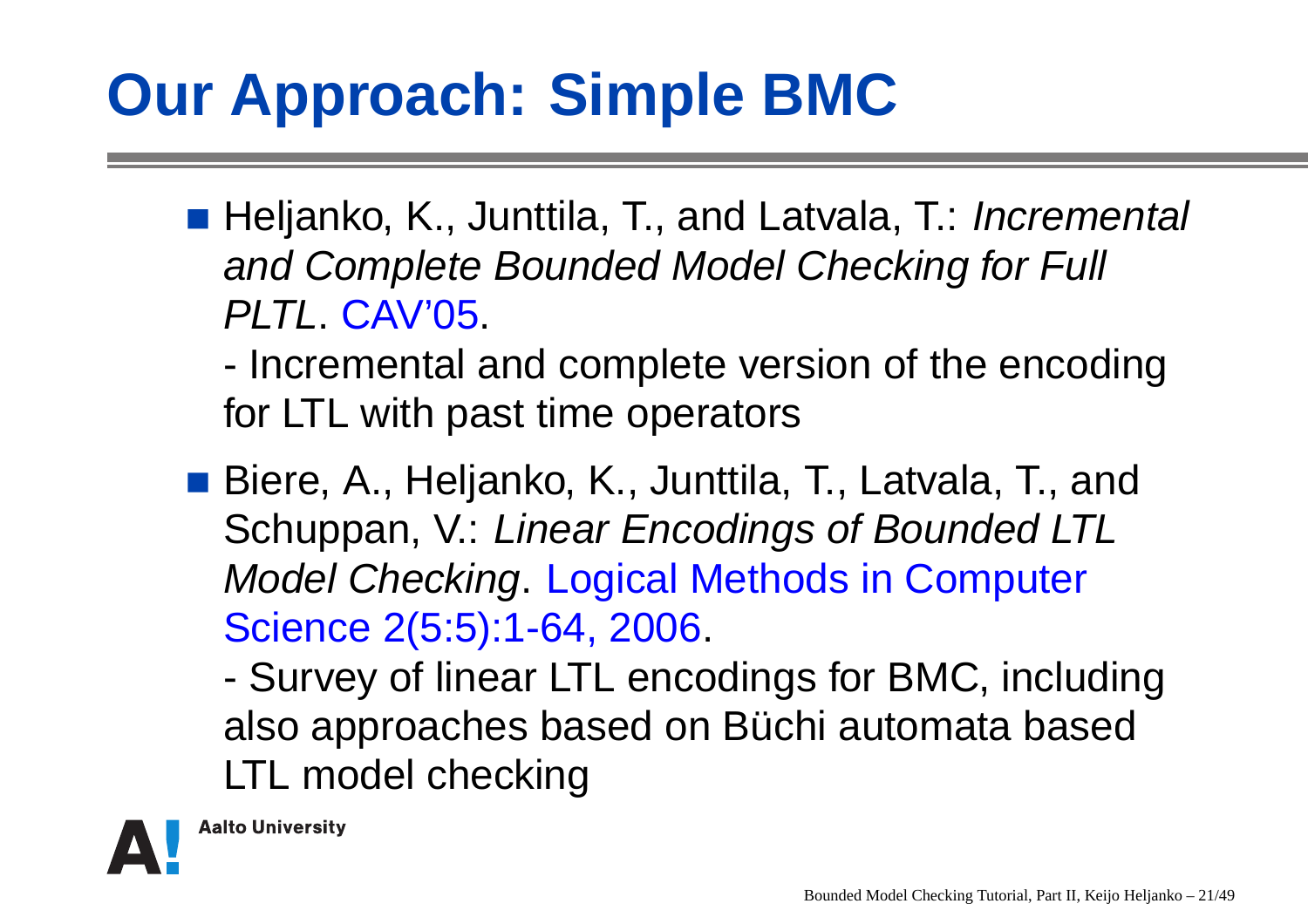### **BMC for LTL: Some Related Work**

- Biere, A., Cimatti, A., Clarke, E., and Zhu, Y.: Symbolic Model Checking without BDDs. TACAS'99.-First LTL to SAT encoding
- Cimatti, A., Pistore, M., Roveri, M., and Sebastiani, R.: Improving the encoding of LTL model checkinginto SAT. VMCAI'02.
	- -Improvements to the above encoding

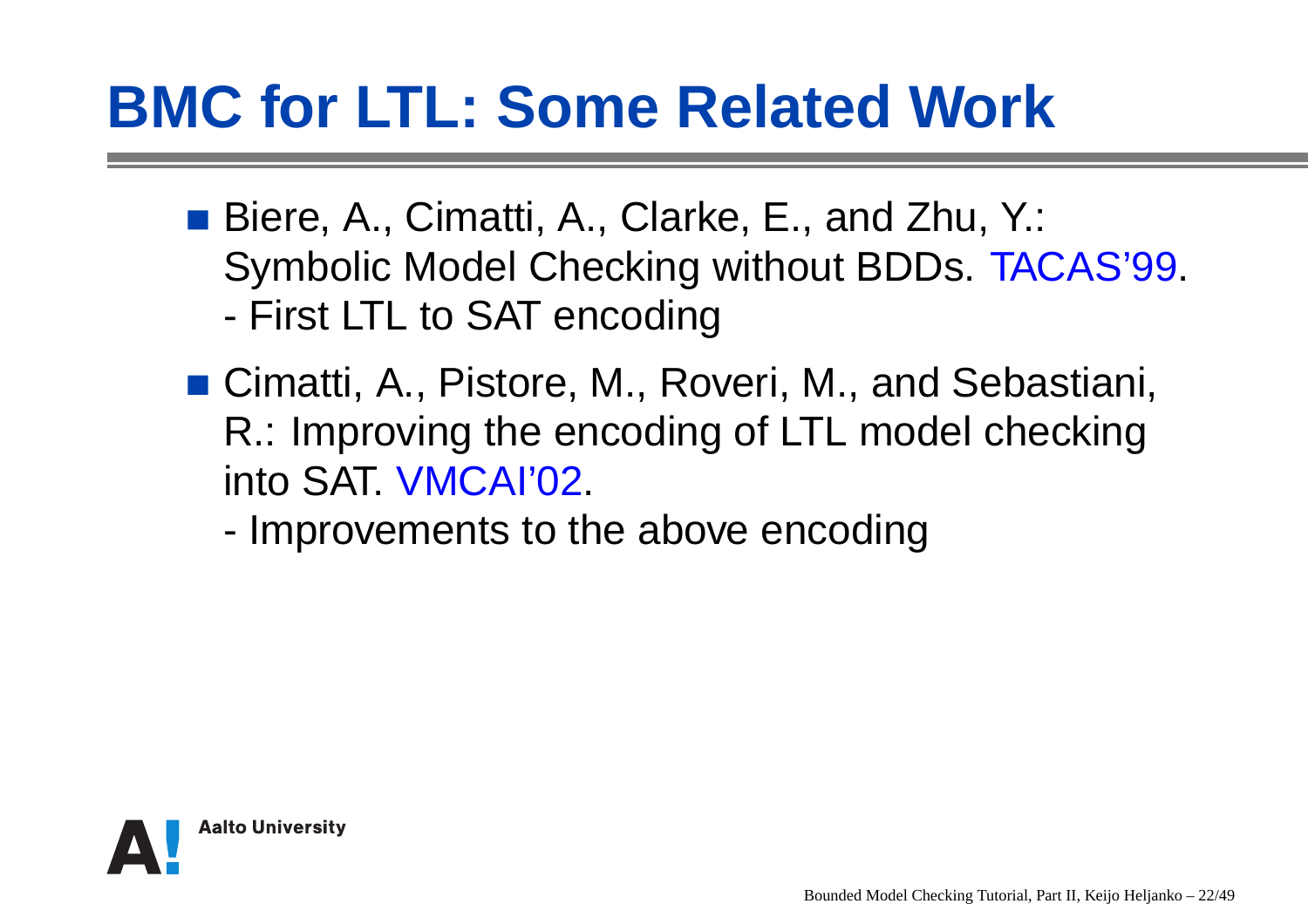### **BMC for LTL: Some Related Work**

- Benedetti, M. and Cimatti, A.: Bounded Model Checking for Past LTL. TACAS'03.-Encoding for Past LTL
- Schuppan, V., and Biere, A.: Shortest counterexamples for symbolic model checking of LTL. TACAS'05
	- -Our VMCAI translation + liveness-to-safety + BDDs

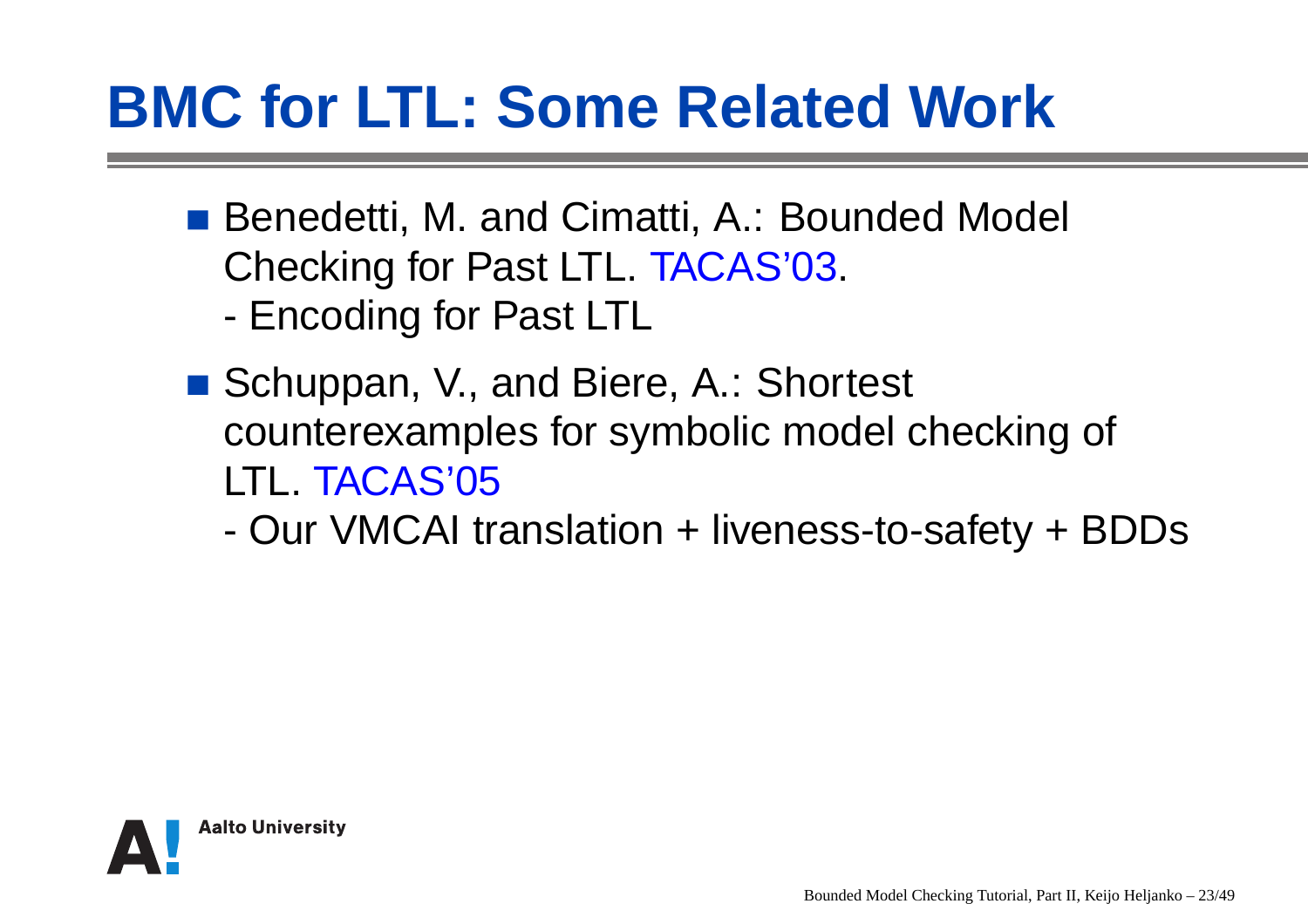### **Original BMC encoding**

Size:<br>"s!lniver

Basic encoding form: |[*M*]|*k* $\chi\wedge\left\vert \left[ \psi,k\right] \right\vert$ 

 $\Omega_{\textrm{\tiny{IV}}}( |I|+k\cdot|T|+k)$ 



 $\textsf{Basic idea: } |[ψ,k]| ≡ - |[ψ,k]|_0$  $\vee \bigvee^k_{I_2}$  $\frac{\kappa}{l=1}$   $_{l}$   $\left\vert \left[ \mathsf{\Psi},k\right] \right\vert _{0},$ where

 $-\left\vert \left[ \mathrm{\psi },k\right] \right\vert _{0}$  $_0$  evaluates  $\psi$  in the no loop case  $_{l}$ | $\left[ \mathsf{\Psi},k\right]$ | $_{0}$  $_0$  evaluates  $\psi$  in the  $(k,l)$ -loop case

2

 $^{2}\cdot|\mathsf{\Psi}|)$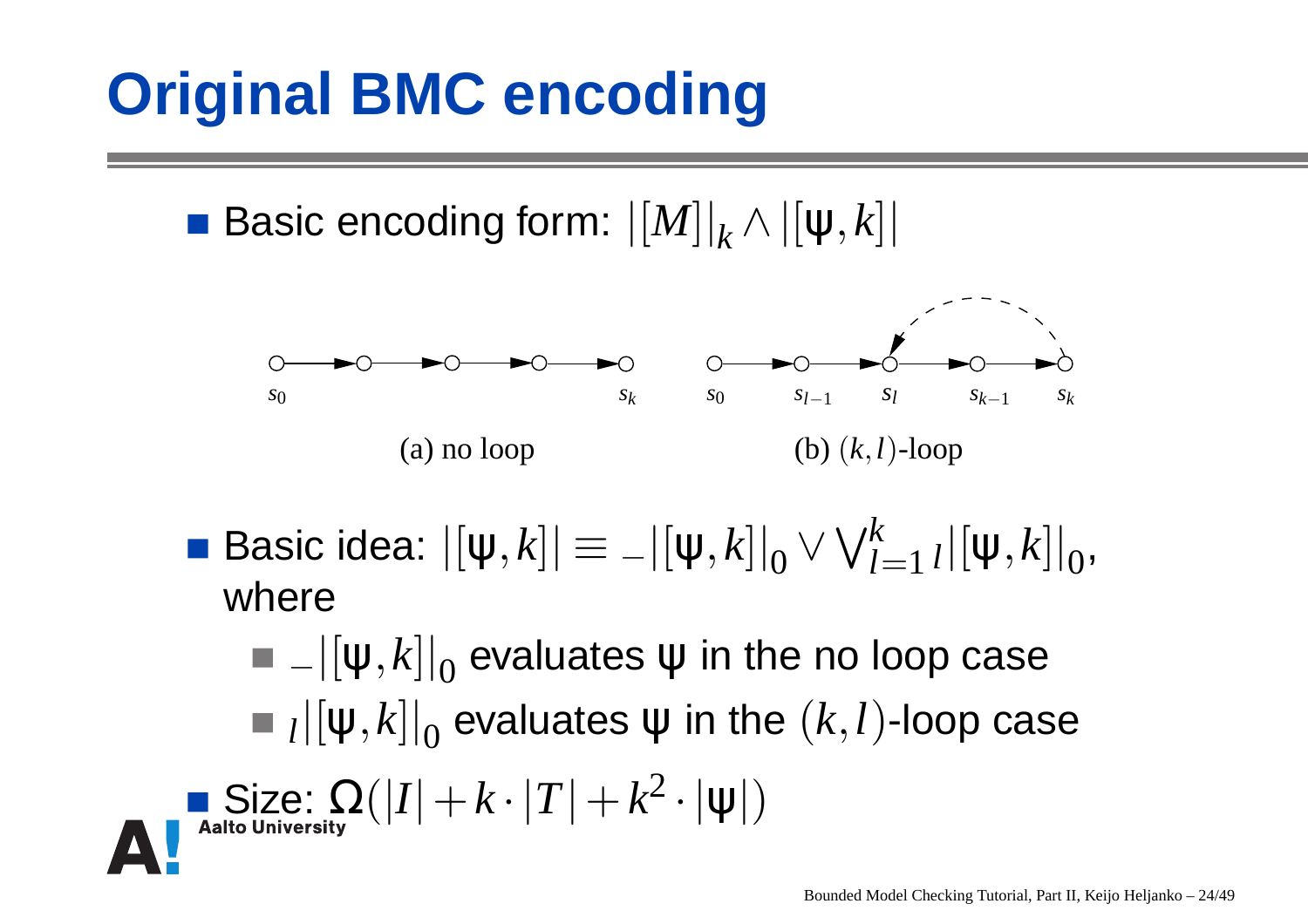### **Simple BMC Encoding for LTL**

Goal: build a formula  $|[M,\psi,k]|$  that is satisfiable iff  $M$  has a path  $\pi$  such that  $\pi \models$ *k*ψ

■ The generic form of our translation is

 $\left\vert \left[ M\right] \right\vert _{k}\wedge\left\vert \left[{\sf LoopConstraints}\right] \right\vert _{k}\wedge\left\vert \left[{\sf LastStateConstraints}\right] \right\vert _{k}\wedge\left\vert \left[{\psi,k}\right] \right\vert _{0}$ 

- As before,  $\left| [M] \right|_k \equiv I(s_0) \wedge \bigwedge_{i=1}^k$  *i*=1*T*(*si*−1,*si*)
- Seen as a Boolean circuit,  $|[M,\psi,k]|$  is of size  $O(|I|+k\cdot |T|+k\cdot |\mathsf{\Psi}|)$

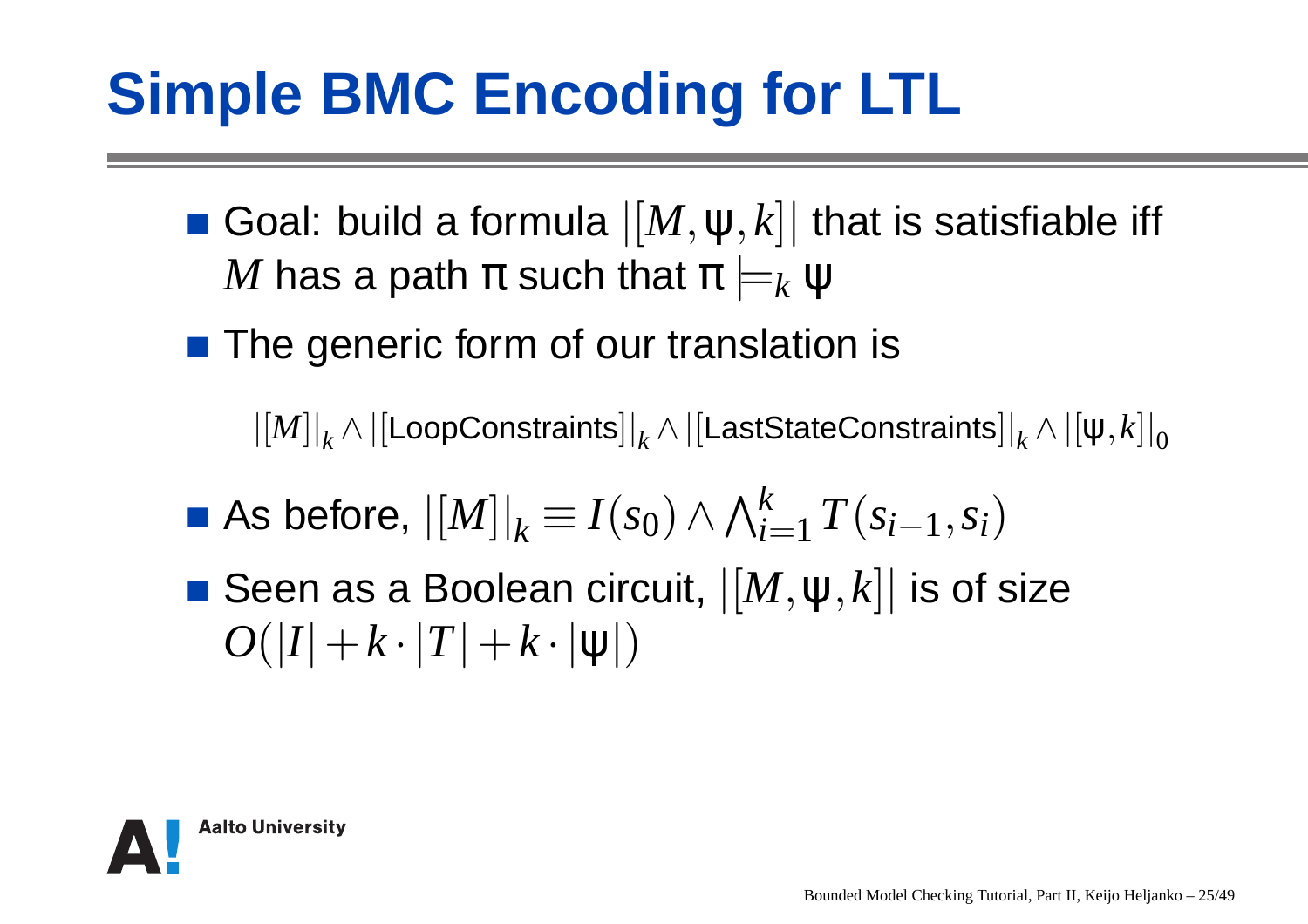### **Loop Constraints**



- Non-deterministically select <sup>a</sup>(*k*,*l*)-loop or the noloop case
- Introduce free loop selector variables *li*:

■ **Constrain** 
$$
l_i \Rightarrow (s_{i-1} = s_k)
$$

Allow *at most one* loop selector to be true

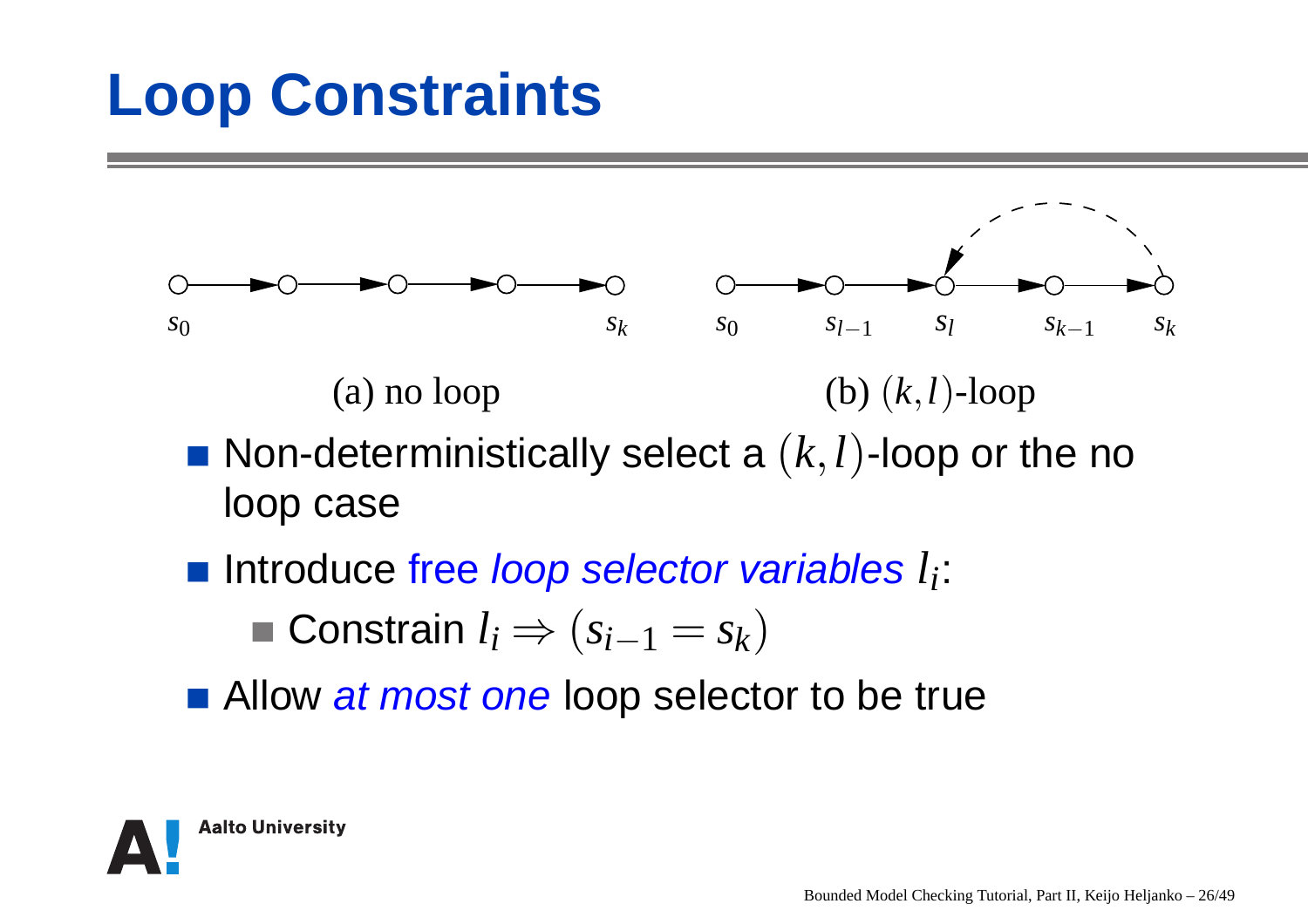### **Loop Constraints**

|                 | $\vert$ [LoopConstraints $\vert\vert_k$          |                                                  |  |  |  |  |  |  |  |
|-----------------|--------------------------------------------------|--------------------------------------------------|--|--|--|--|--|--|--|
| <b>Base</b>     | $l_0 \Leftrightarrow \perp$                      |                                                  |  |  |  |  |  |  |  |
|                 | InLoop <sub>0</sub> $\Leftrightarrow \perp$      |                                                  |  |  |  |  |  |  |  |
|                 |                                                  | $l_i \Rightarrow (s_{i-1} = s_k)$                |  |  |  |  |  |  |  |
| $1\leq i\leq k$ |                                                  | $InLoop_i \Leftrightarrow InLoop_{i-1} \vee l_i$ |  |  |  |  |  |  |  |
|                 |                                                  | $l_i \Rightarrow \neg InLoop_{i-1}$              |  |  |  |  |  |  |  |
|                 | LoopExists $\Leftrightarrow$ InLoop <sub>k</sub> |                                                  |  |  |  |  |  |  |  |
|                 |                                                  |                                                  |  |  |  |  |  |  |  |

- InLoop*i* is true iff the*i*:th state belongs to theselected loop
- At most one*li* is allowed to be true
- LoopExists is true iff <sup>a</sup>(*k*,*i*)-loop was selected

**Aalto University**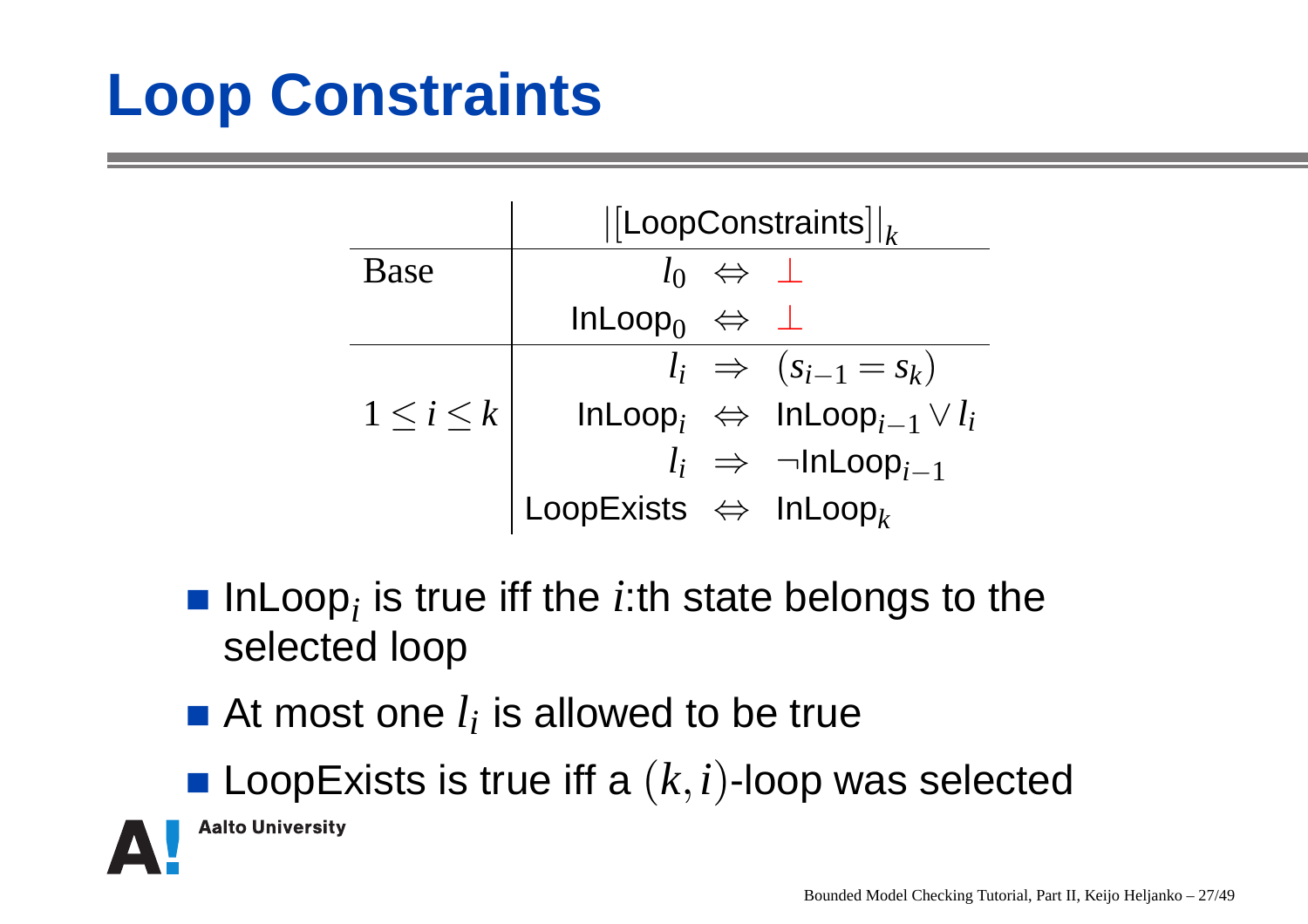### **Illustration of the Encoding**

- Mutex example, *k*=3, no loop
- **Finite path prefix**  $\{nc0, nc1, m\} \{tr0, nc1, m\} \{tr0, tr1, m\} \{tr0, cs1\}$



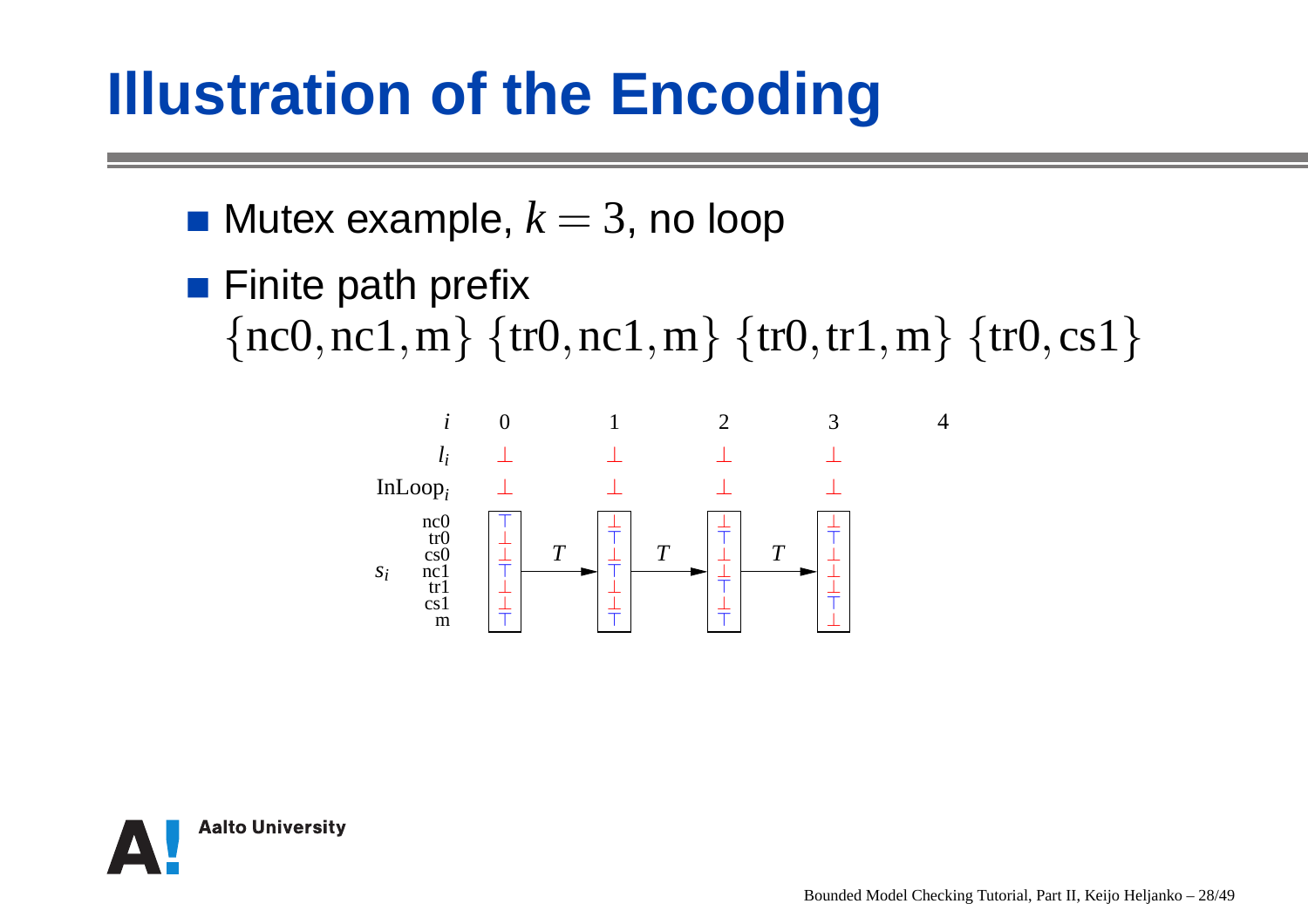#### **Illustration of the Encoding**

- Mutex example,  $k=4, \, l_2=\top$
- The  $(4,2)$ -loop

 $\{nc0, nc1, m\} \{tr0, nc1, m\} (\{tr0, tr1, m\} \{tr0, cs1\} \{tr0, nc1, m\})^{\omega}$ 



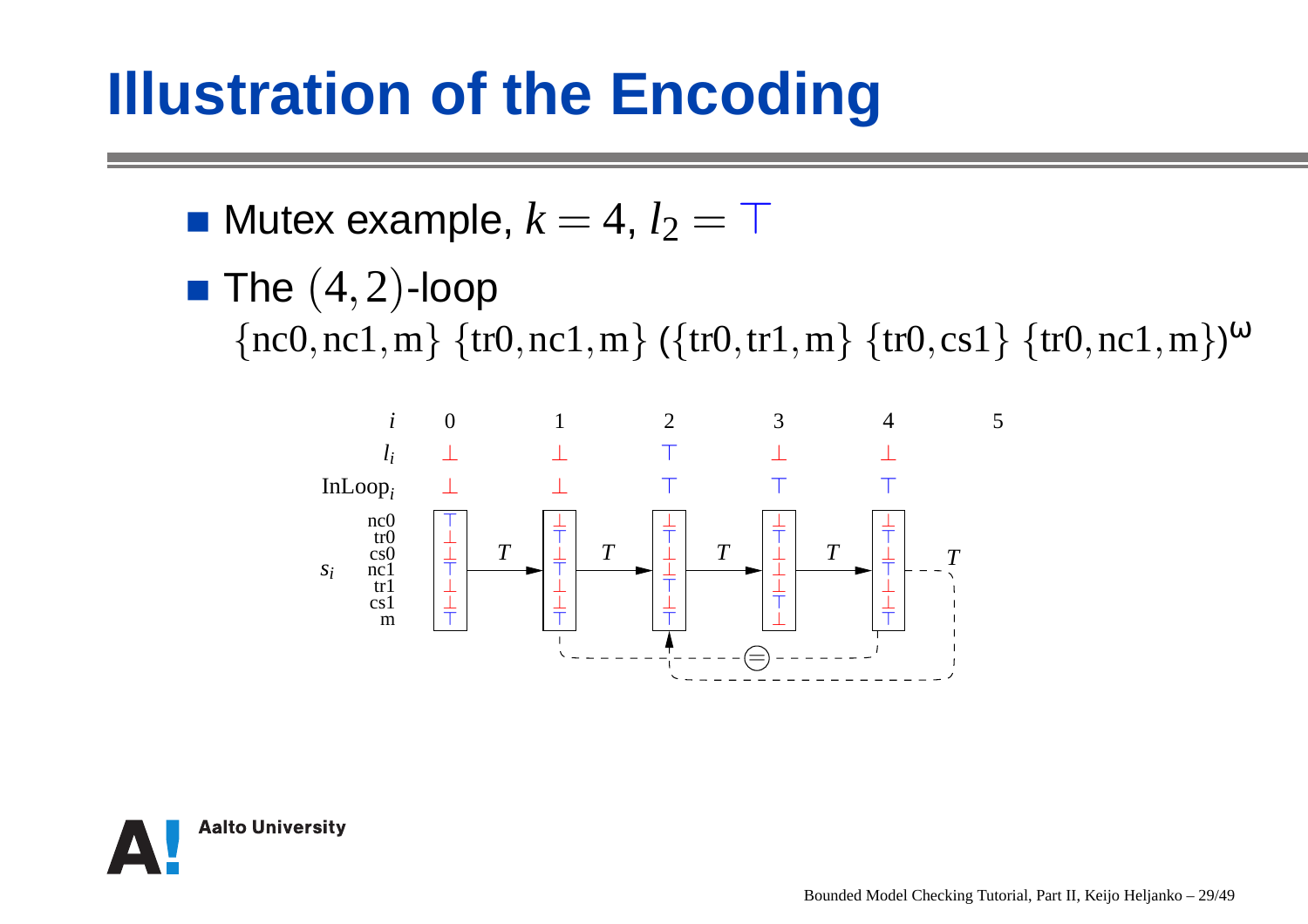### **Encoding LTL: Subformula Variables**

- For each subformulaϕ of ψ, introduce <sup>a</sup> variable $\left\vert\left[\varphi\right]\right\vert_{i}$  where  $i\in\left\{0,1,\ldots,k,k+1\right\}$
- $\left| \left[ \phi \right] \right| _{i}$  evaluates the value of the subformula  $\phi$  at time step*i*
- Thus  $\left|\left[\bm{\mathsf{\psi}}\right]\right|_0$  $\frac{1}{100}$  evaluates whether  $\pi$   $\models$  $_{k}$   $\bm{\mathsf{\Psi}}$  under the selected(*k*,*l*)-loop/no loop case
- The  $k+1$ th index is the "future" index, the successor . . . of the*k*th index

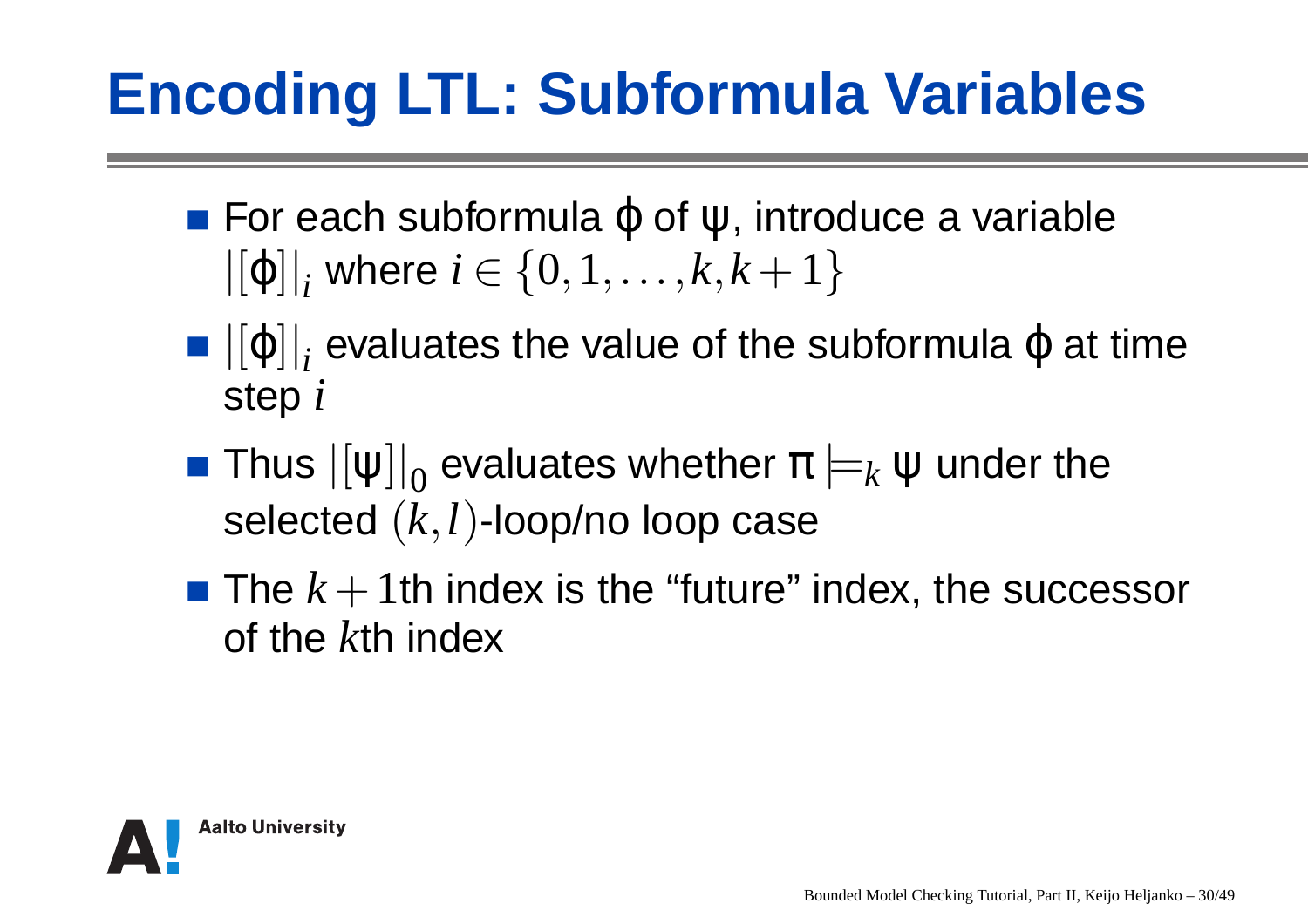#### **Encoding LTL:Last State Constraints**

- The no-loop case: force "pessimistic" future: all formulas evaluate to  $\bot$
- The  $(k,i)$ -loop case: connect the future state  $k+1$  to the loop state*i*

|                 | $\vert$ [LastStateConstraints] $\vert_k$                                    |  |  |  |  |  |  |
|-----------------|-----------------------------------------------------------------------------|--|--|--|--|--|--|
| Base            | $\neg\mathsf{LoopExists} \Rightarrow ( [\phi] _{k+1} \Leftrightarrow \bot)$ |  |  |  |  |  |  |
| $1\leq i\leq k$ | $l_i \Rightarrow ( [\phi] _{k+1} \Leftrightarrow  [\phi] _i)$               |  |  |  |  |  |  |

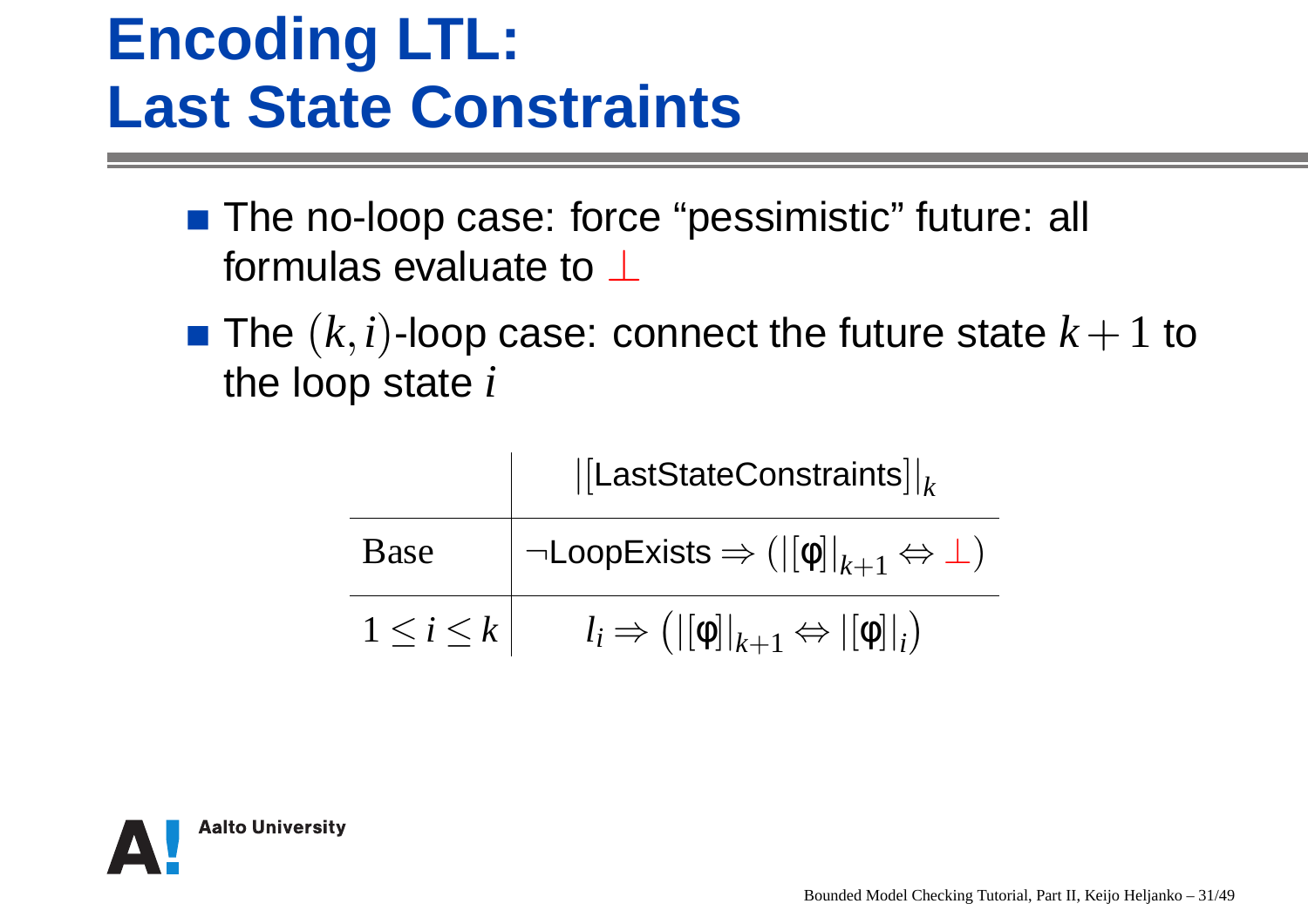## **Encoding LTL Operators (1/4)**

**Encoding propositional operators is straightforward** 

|                   | Ф                      | constraint                                                                                                                                  |
|-------------------|------------------------|---------------------------------------------------------------------------------------------------------------------------------------------|
|                   | D                      | $\ [p]\ _i \Leftrightarrow p_i$                                                                                                             |
|                   | $\neg p$               | $\vert [\neg p] \vert_i \Leftrightarrow \neg p_i$                                                                                           |
| $0 \leq i \leq k$ | $\Psi_1 \wedge \Psi_2$ | $ [\psi_1 \wedge \psi_2] _i \Leftrightarrow  [\psi_1] _i \wedge  [\psi_2] _i$                                                               |
|                   | $\Psi_1 \vee \Psi_2$   | $\left \left[\psi_1 \vee \psi_2\right]\right _i \Leftrightarrow \left \left[\psi_1\right]\right _i \vee \left \left[\psi_2\right]\right _i$ |

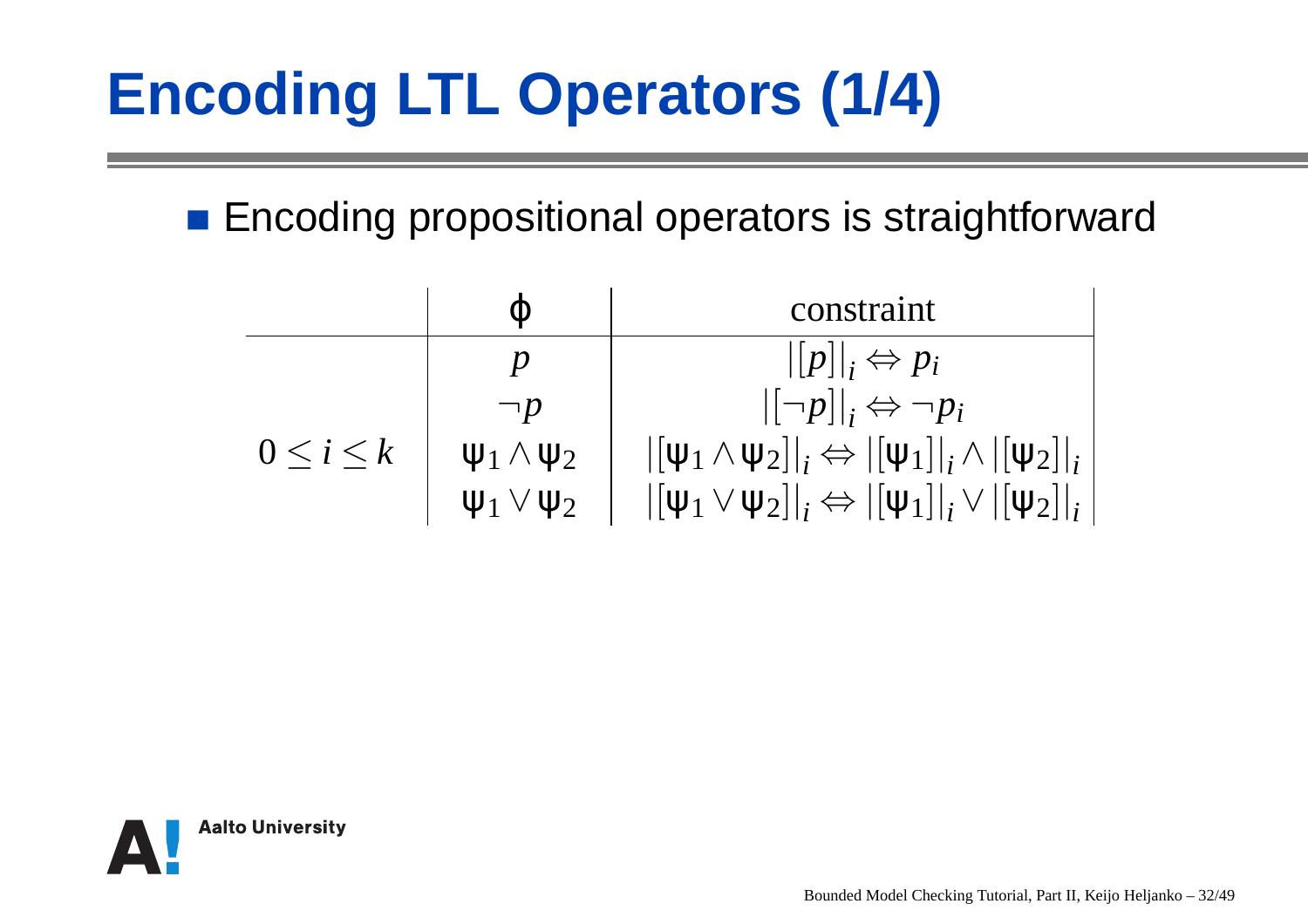## **Encoding LTL Operators (2/4)**

- Basic (but incomplete!!!) translation of temporal operators follows the standard recursive definitions
- Is not alone correct for  $(k,l)$ -loop cases

|                 | $\phi$                      | encoding                                                                                                                                                                                                                              |
|-----------------|-----------------------------|---------------------------------------------------------------------------------------------------------------------------------------------------------------------------------------------------------------------------------------|
|                 | $\mathbf{X}\phi$            | $\left \left[\mathbf{X}\phi\right]\right _i \Leftrightarrow \left \left[\phi\right]\right _{i+1}$                                                                                                                                     |
|                 | $\mathbf{F}\phi$            | $\left\vert \left[ \mathbf{F} \mathbf{\phi} \right] \right\vert_{i} \Leftrightarrow \left\vert \left[ \mathbf{\phi} \right] \right\vert_{i} \vee \left\vert \left[ \mathbf{F} \mathbf{\phi} \right] \right\vert_{i+1}$                |
| $0\leq i\leq k$ | $\mathbf{G}\phi$            | $\left\vert\left[\mathbf{G}\mathbf{\phi}\right]\right\vert_{i} \Leftrightarrow \left\vert\left[\mathbf{\phi}\right]\right\vert_{i} \wedge \left\vert\left[\mathbf{G}\mathbf{\phi}\right]\right\vert_{i+1}$                            |
|                 | $\Psi_1$ $\mathbf{U}\Psi_2$ | $\left \left[\psi_1 \mathbf{U} \psi_2\right]\right _i \Leftrightarrow \left \left[\psi_2\right]\right _i \vee \left(\left \left[\psi_1\right]\right _i \wedge \left \left[\psi_1 \mathbf{U} \psi_2\right]\right _{i+1}\right)\right $ |
|                 | $\Psi_1 \mathbf{R} \Psi_2$  | $\left \left[\psi_1 \mathbf{R} \psi_2\right]\right _i \Leftrightarrow \left \left[\psi_2\right]\right _i \wedge \left(\left \left[\psi_1\right]\right _i \vee \left \left[\psi_1 \mathbf{R} \psi_2\right]\right _{i+1}\right)\right $ |

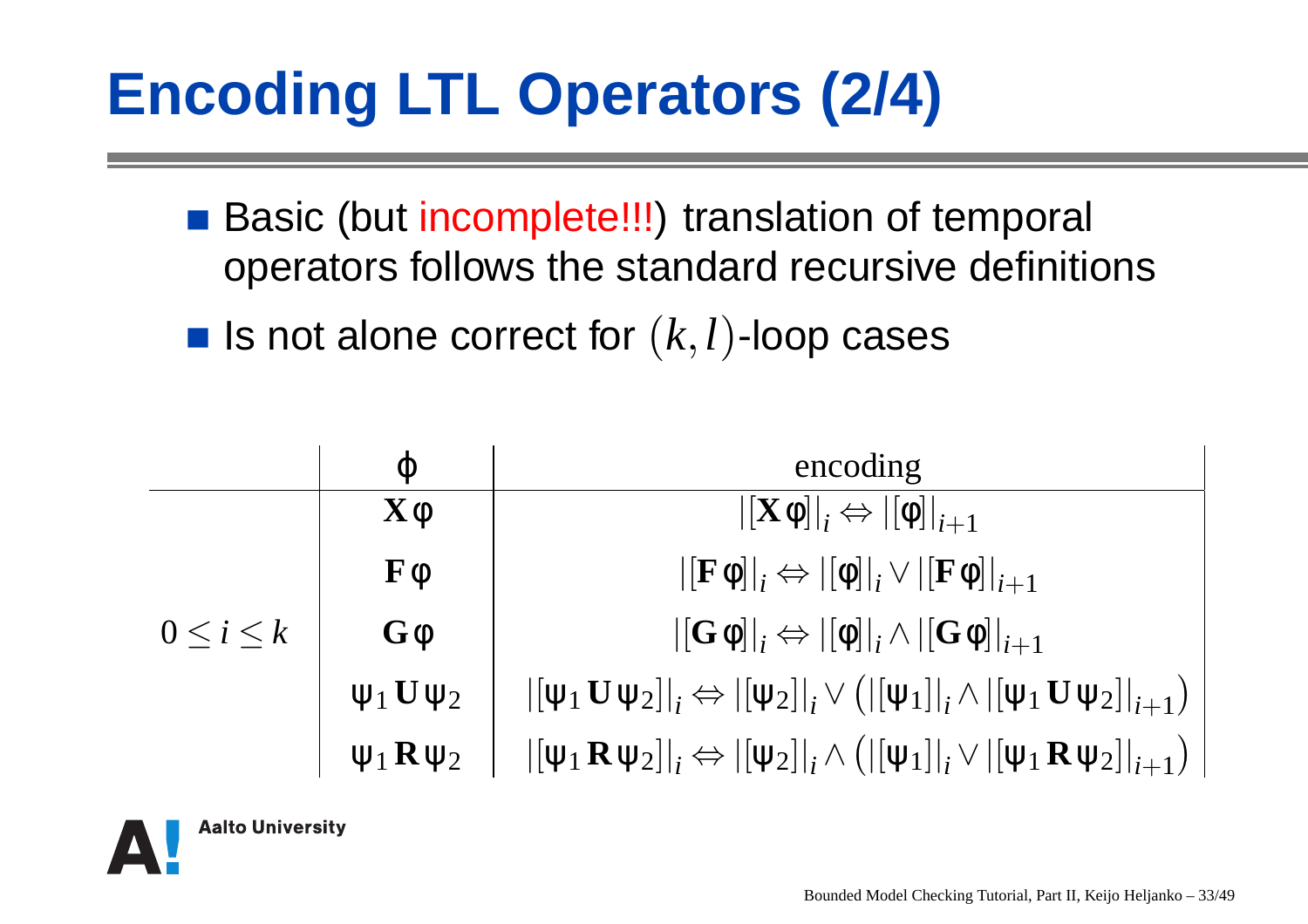### **Encoding LTL Operators (3/4)**

- The(*k*,*l*)-loop cases require an auxiliary encoding toforce the cyclic dependencies to evaluate correctly
- **Idea:**  $\left<\left< \mathbf{F}\phi \right>\right>_{k}$ at least once <mark>in the selected loop</mark>  $k$  evaluates to true iff φ evaluates to true
- **Idea:**  $\left<\left<\mathbf{G}\boldsymbol{\phi}\right>\right>_{k}$ in all states <mark>in the selected loop</mark>  $_{k}$  evaluates to true iff φ evaluates to true

| Base              | $\langle\langle \bf{F}\boldsymbol{\phi}\rangle\rangle_0 \Leftrightarrow \bot$                                                                                                         |
|-------------------|---------------------------------------------------------------------------------------------------------------------------------------------------------------------------------------|
|                   | $\langle\langle G\phi\rangle\rangle_0 \Leftrightarrow \top$                                                                                                                           |
| $1 \leq i \leq k$ | $\langle\langle \mathbf{F} \phi \rangle\rangle_i \Leftrightarrow \langle\langle \mathbf{F} \phi \rangle\rangle_{i-1} \vee (\mathsf{InLoop}_i \wedge  [\phi] _i)$                      |
| to University     | $\langle\langle \mathbf{G\phi} \rangle\rangle_i \Leftrightarrow \langle\langle \mathbf{G\phi} \rangle\rangle_{i-1} \wedge \neg \left(\mathsf{InLoop}_i \wedge \neg   \phi  _i\right)$ |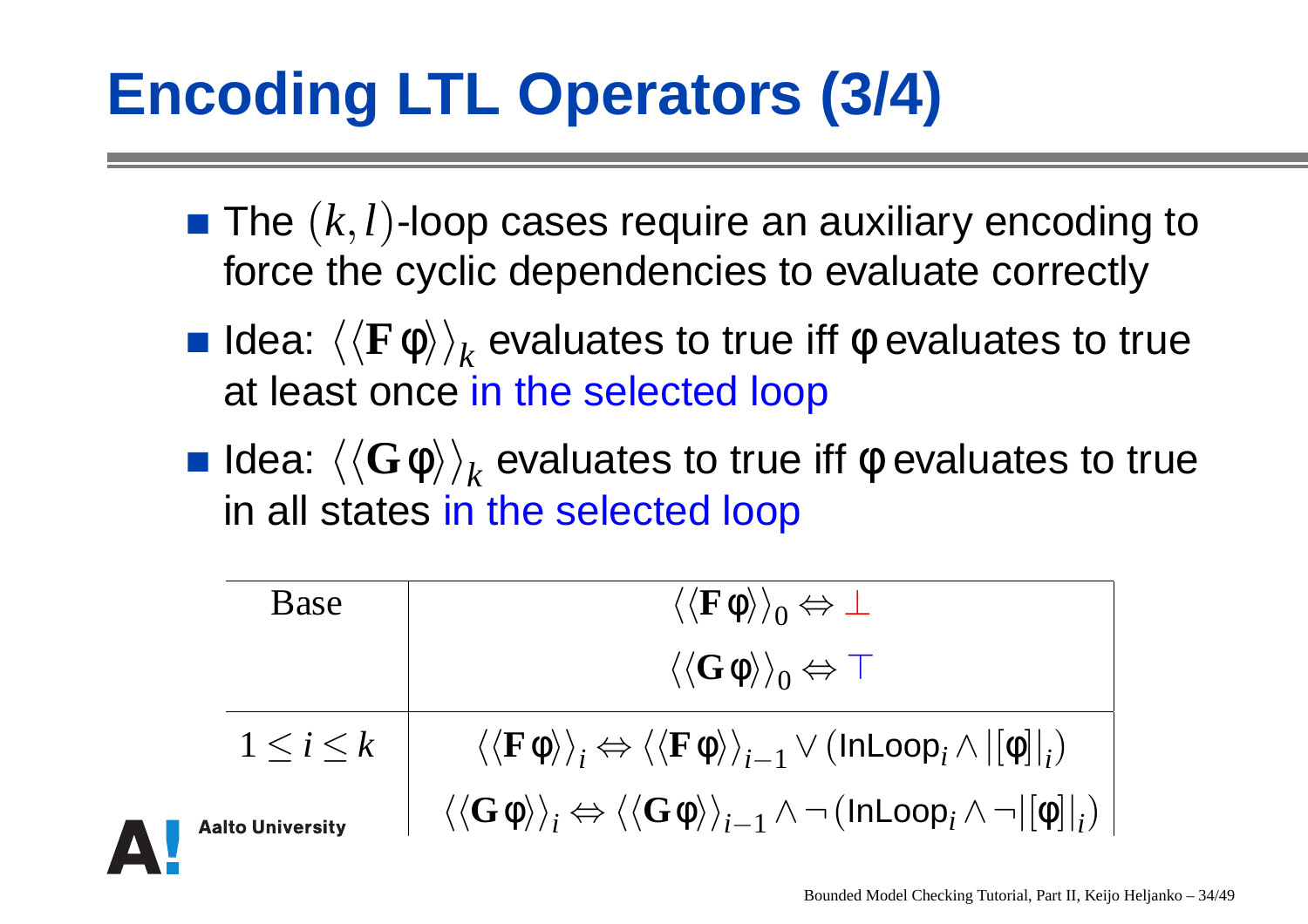### **Encoding LTL Operators (4/4)**

■ Force cyclic dependencies to evaluate correctly

| $\emptyset$                                                | <b>Added constraint</b>                                                                                                      |  |  |  |  |  |  |
|------------------------------------------------------------|------------------------------------------------------------------------------------------------------------------------------|--|--|--|--|--|--|
| $\mathbf{F}\mathbf{\Psi}_1$                                | LoopExists $\Rightarrow ( [{\bf F}\psi_1] _k \Rightarrow \langle {\langle {\bf F}\psi_1 \rangle \rangle_k} )$                |  |  |  |  |  |  |
| $G \psi_1$                                                 | LoopExists $\Rightarrow (  [G \psi_1] _k \Leftarrow \langle \langle G \psi_1 \rangle \rangle_k )$                            |  |  |  |  |  |  |
| $\Psi_1$ U $\Psi_2$                                        | LoopExists $\Rightarrow (  [\psi_1 \mathbf{U} \psi_2] _k \Rightarrow \langle \langle \mathbf{F} \psi_2 \rangle \rangle_k )$  |  |  |  |  |  |  |
| $\Psi_1 \mathbf{R} \Psi_2$                                 | LoopExists $\Rightarrow (  [\psi_1 \mathbf{R} \psi_2] _k \Leftarrow \langle \langle \mathbf{G} \psi_2 \rangle \rangle_k )  $ |  |  |  |  |  |  |
| Similar to using Büchi automata acceptance sets for en-    |                                                                                                                              |  |  |  |  |  |  |
| suring the correct semantics of until formulas on infinite |                                                                                                                              |  |  |  |  |  |  |
| words.                                                     |                                                                                                                              |  |  |  |  |  |  |

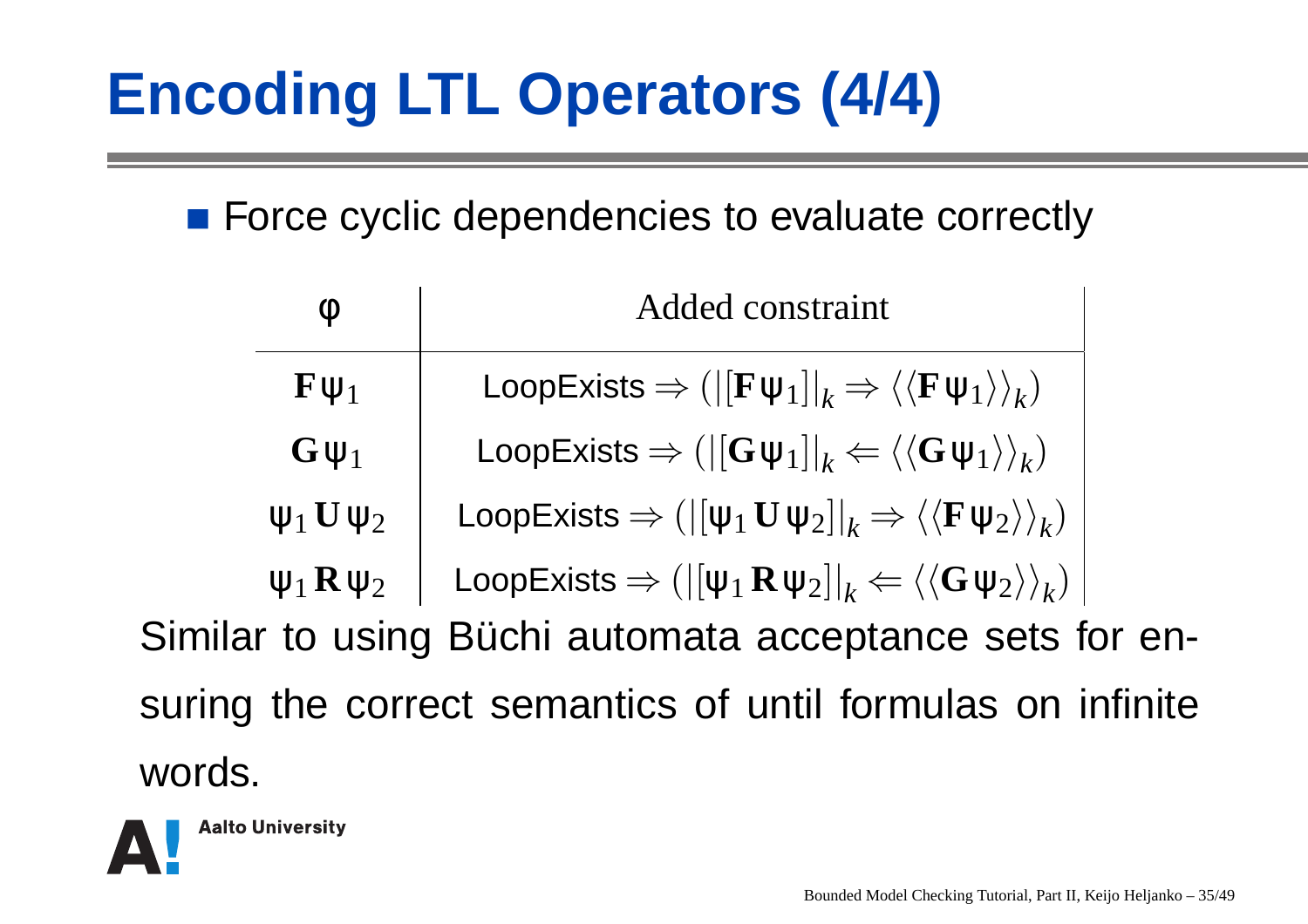### **BMC and Incremental SAT Solving**

■ SAT problems from BMC with increasing bounds are quite similar:

 $|[M,\psi,0]|\precsim |[M,\psi,1]|\precsim |[M,\psi,2]|\precsim \dots$ 

- State-of-the-art propositional SAT solvers such as zChaff and MiniSat can exploit this
	- The learned conflict clauses based on the part of the SAT instance that stays the same can betransferred to the next instance

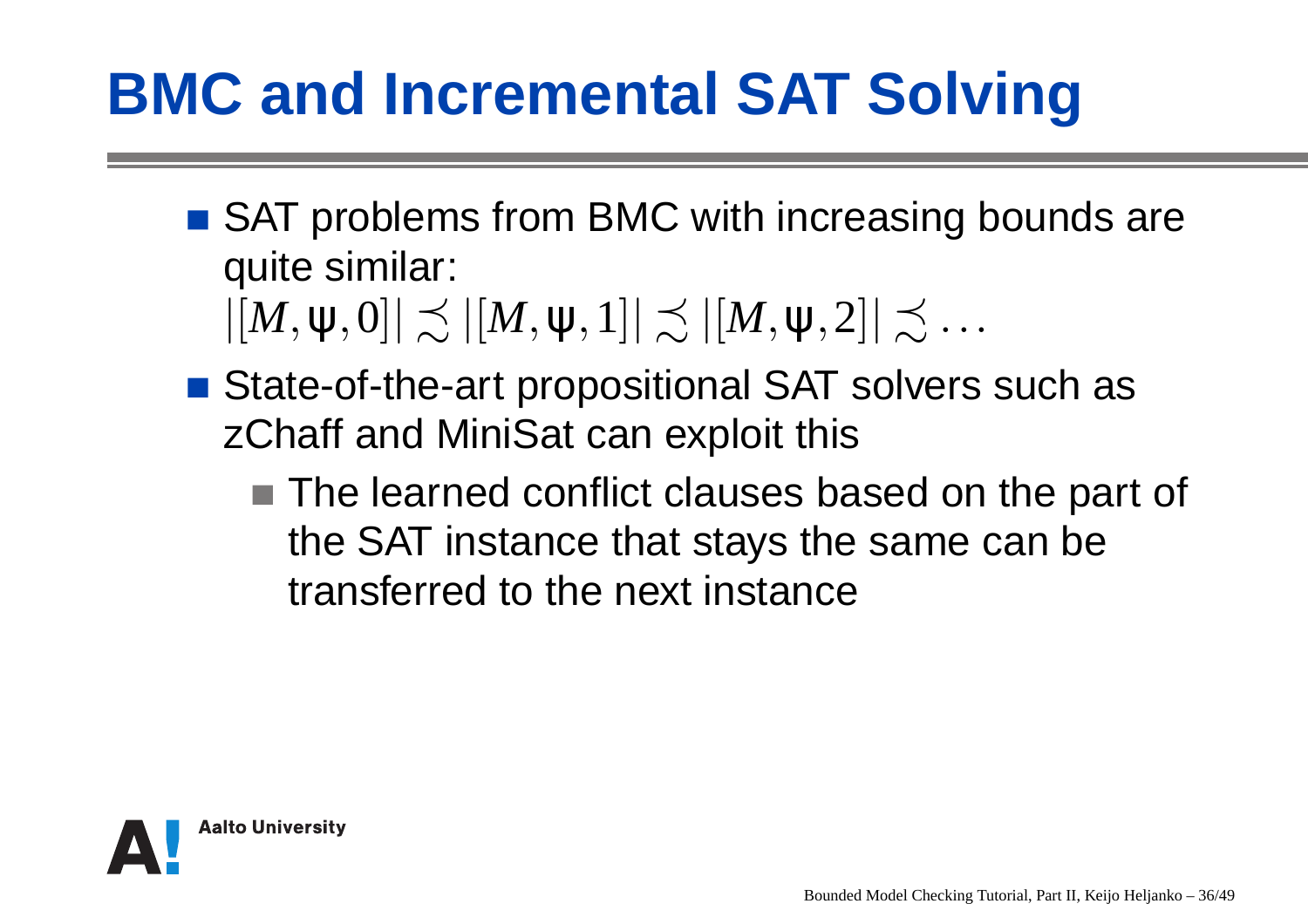### **Basic Approach to Incrementality**

■ Divide the BMC encoding into three parts:

- Base encoding  $\alpha$  stays the same for all bounds
- $k$ -invariant part  $\boldsymbol{\beta}_i$  is independent of the actual value of the bound  $k$
- $k$ -dependent part  $\gamma_i$  is dependent on the value of the bound  $k$
- Example of increasing bound from  $3$  to  $4$ :
	- $\alpha \wedge \beta_0 \wedge \beta_1 \wedge \beta_2 \wedge \gamma_2$
	- $\sim$   $\sim$   $\sim$   $\sim$   $\sim$  $\alpha \wedge \beta_0 \wedge \beta_1 \wedge \beta_2 \wedge \beta_3 \wedge \gamma_3$

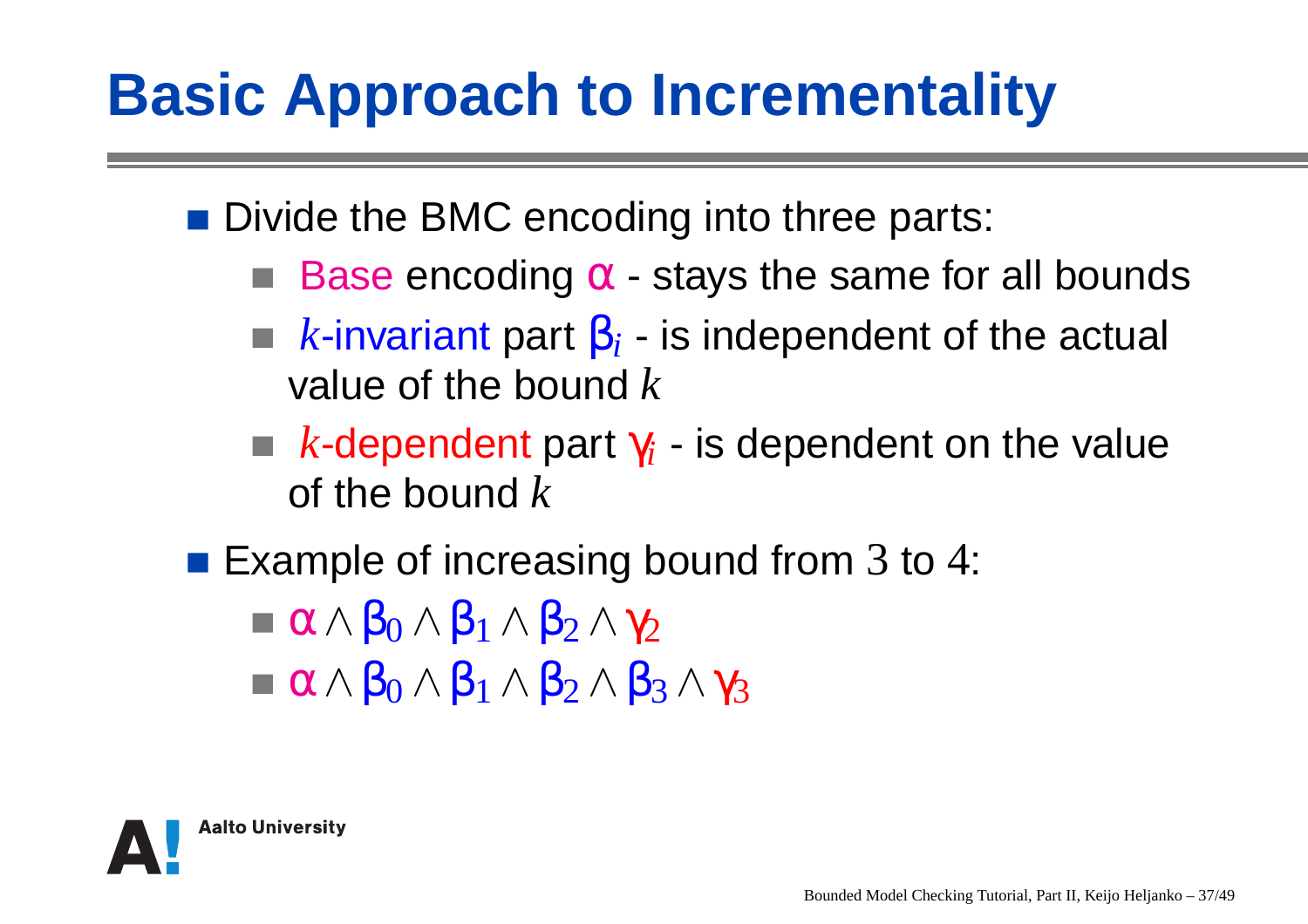#### **Incrementality**

- Provide an incremental SAT interface which drops *k*-dependent parts when bound is increased
- The underlying incremental SAT-solver
	- can reuse everything learned from the base and *k*-invariant parts
	- has to drop everything learned from the *k*-dependent part
- Goal: minimize the size of the*k*-dependent part

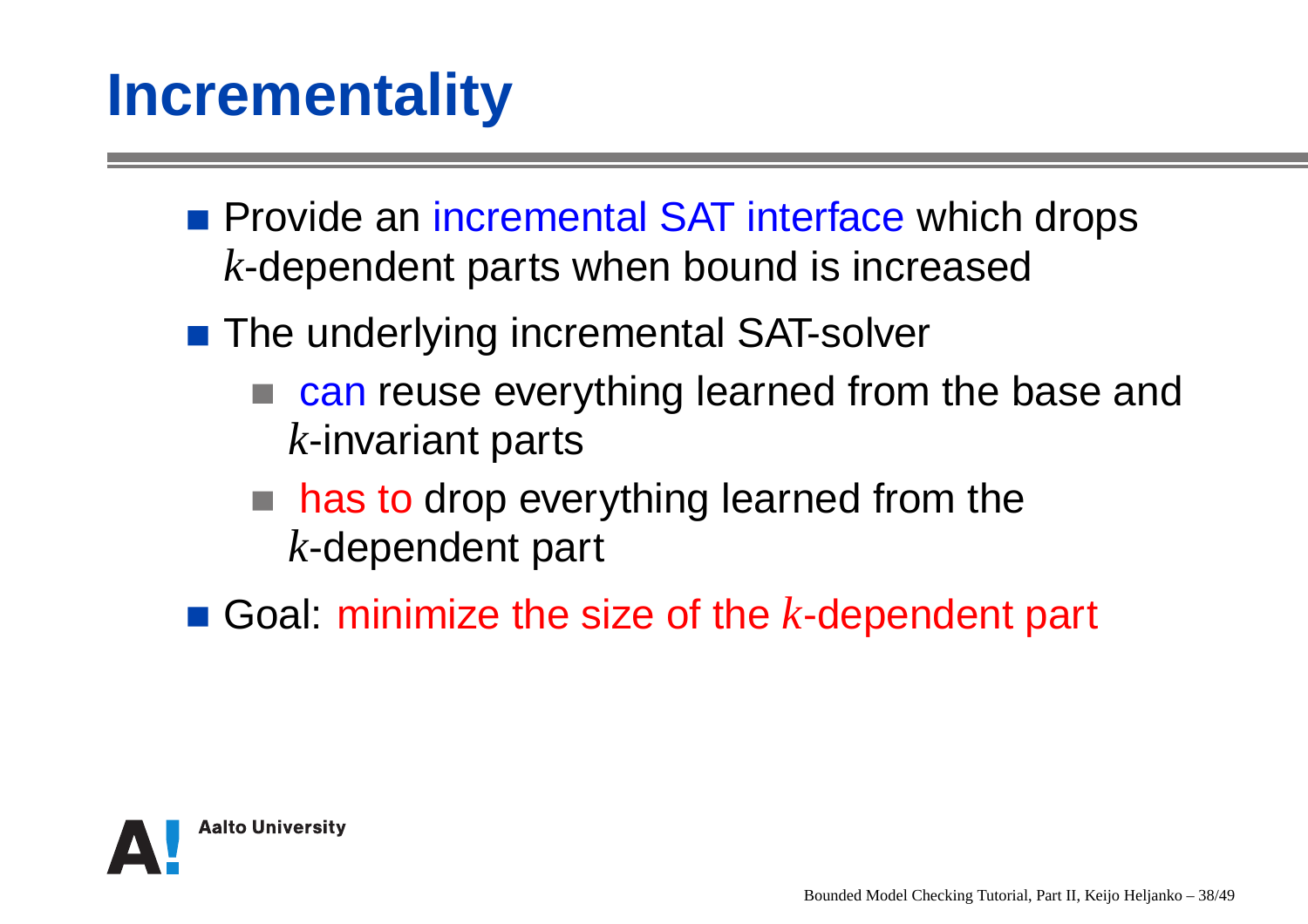#### **Incrementality: Experimental Results**

- From our CAV'05 paper. Approach integrated into NuSMV 2.4 as the "sbmc" algorithm
- The VMCAI benchmarks have non-trivial LTL (withpast operators) properties
- The IBM benchmarks have simple invariant properties
- 1 hour time and 900MB memory limits
- $\boldsymbol{k}$  columns denote the bound reached within the limits
- Conclusion: incrementality usually gives a nice performance boost

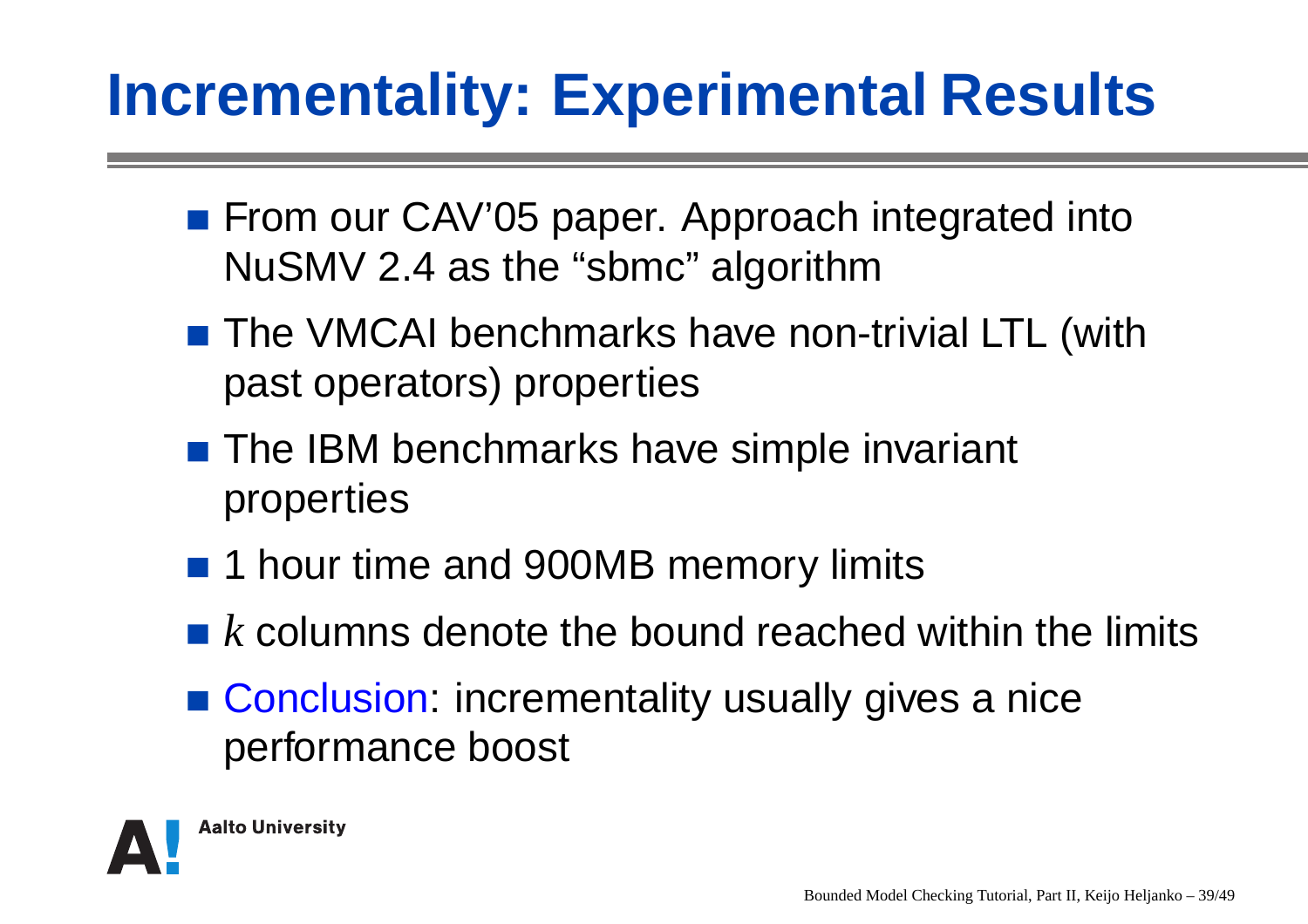#### **Experiments, part 1**

|                |     |    | NuSMV 2.2.3 |     | New incremental |      | New non-inc. |     |      |
|----------------|-----|----|-------------|-----|-----------------|------|--------------|-----|------|
| problem        | t/f | k  | time        | t/f | K               | time | t/f          |     | time |
| VMCAI2005/abp4 |     | 16 | 70          |     | 16              | 56   |              | 16  | 55   |
| VMCAI2005/brp  |     | 28 |             |     | 1771            |      |              | 166 |      |
| VMCAI2005/dme4 |     | 23 |             |     | 56              |      |              | 51  |      |
| VMCAI2005/pci  |     | 15 |             |     | 18              | 2388 |              | 17  |      |
| VMCAI2005/srg5 |     | 12 |             |     | 736             |      |              | 210 |      |

**Best** 



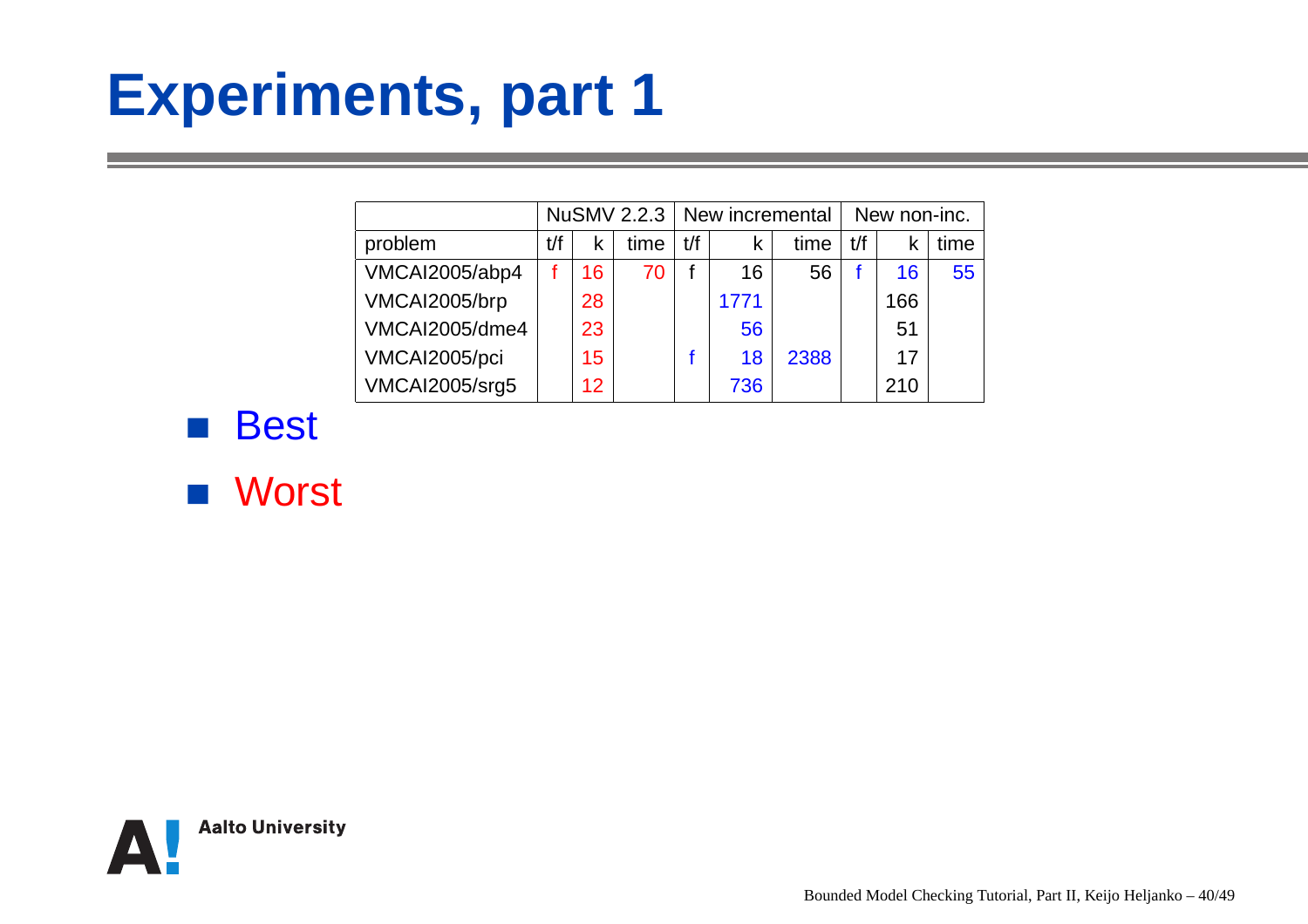#### **Experiments, part 2**

|                    | <b>NuSMV 2.2.3</b> |     |      |     |     | New incremental. | New non-inc. |    |      |
|--------------------|--------------------|-----|------|-----|-----|------------------|--------------|----|------|
| problem            | t/f                | k   | time | t/f | k   | time             | t/f          | k  | time |
| IBM/IBM_FV_2002_01 | f                  | 14  | 90   | f   | 14  | 44               | f            | 14 | 87   |
| IBM/IBM_FV_2002_03 | f                  | 32  | 134  | f   | 32  | 32               | f            | 32 | 200  |
| IBM/IBM_FV_2002_04 | f                  | 24  | 38   | f   | 24  | 12               | f            | 24 | 90   |
| IBM/IBM_FV_2002_05 | f                  | 31  | 258  | f   | 31  | 17               | f            | 31 | 251  |
| IBM/IBM_FV_2002_06 | f                  | 31  | 573  | f   | 31  | 77               | f            | 31 | 723  |
| IBM/IBM_FV_2002_09 |                    | 232 |      |     | 787 |                  |              | 81 |      |
| IBM/IBM_FV_2002_15 | f                  | 9   | 38   | f   | 9   | 3                | f            | 9  | 4    |
| IBM/IBM_FV_2002_18 |                    | 26  |      | f   | 29  | 2362             |              | 26 |      |
| IBM/IBM_FV_2002_19 | f                  | 29  | 3057 | f   | 29  | 86               |              | 28 |      |
| IBM/IBM_FV_2002_20 |                    | 27  |      |     | 35  |                  |              | 26 |      |
| IBM/IBM_FV_2002_21 | f                  | 29  | 2276 | f   | 29  | 144              | f            | 29 | 2741 |
| IBM/IBM_FV_2002_22 |                    | 25  |      |     | 49  |                  |              | 25 |      |
| IBM/IBM_FV_2002_23 |                    | 25  |      |     | 31  |                  |              | 24 |      |
| IBM/IBM_FV_2002_27 | f                  | 25  | 298  | f   | 25  | 15               | f            | 25 | 322  |
| IBM/IBM_FV_2002_28 | f                  | 14  | 1046 | f   | 14  | 245              | f            | 14 | 1023 |
| IBM/IBM_FV_2002_29 |                    | 14  |      |     | 17  |                  |              | 14 |      |

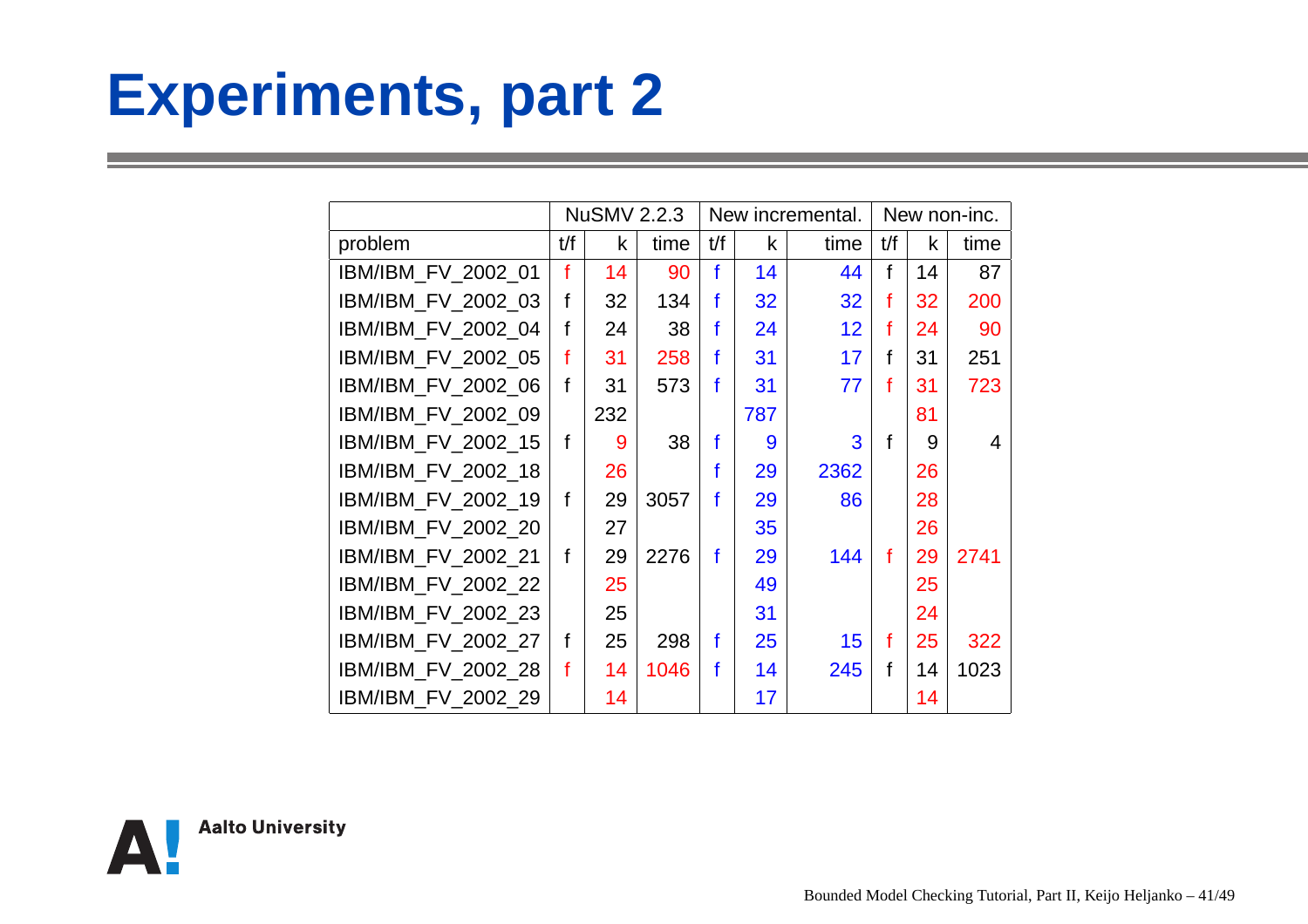#### **Incrementality: Closely Related Work**

■ Eén, N. and Sörensson N.: Temporal Induction by Incremental SAT Solving. BMC'03.- An incremental and complete BMC procedure forinvariants.

■ Benedetti, M. and Bernardini, S.: Incremental compilation-to-SAT procedures. SAT'04.

- Incremental version of Benedetti-Cimatti translationfor PLTL

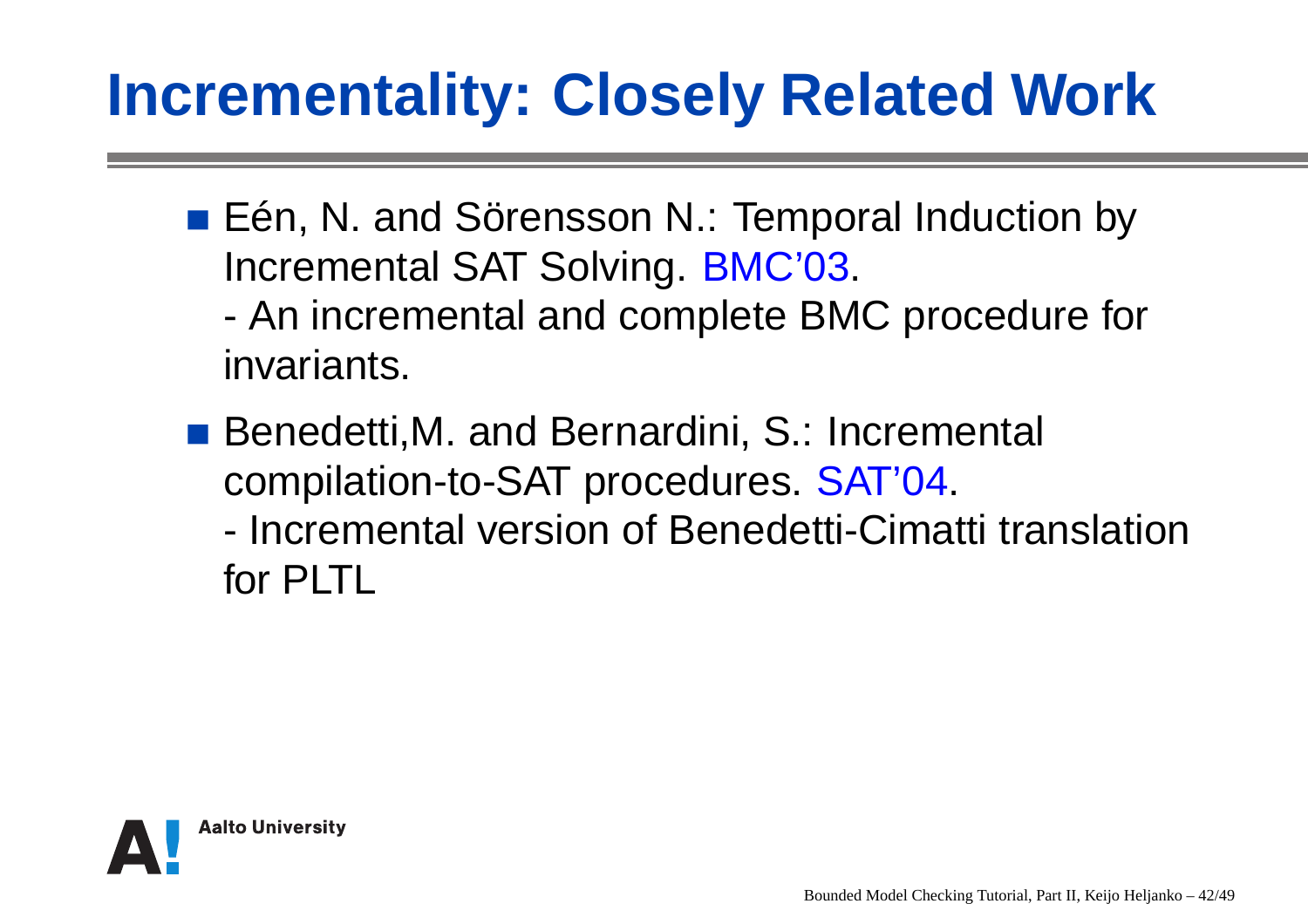- Heljanko, K., Junttila, T., Keinänen, M., Lange, M., and Latvala, T.: Bounded Model Checking for WeakAlternating Büchi Automata. CAV'06
	- - A BMC procedure for all <sup>ω</sup>-regular languages byusing WABAs, enables BMC for <sup>a</sup> subset of PSLextending LTL
- Axelsson, R., Heljanko, K., and Lange, M.: Analyzing Context-Free Grammars Using an Incremental SATSolver. ICALP'08.
	- - A BMC procedure to solve bounded problems oncontext free grammars

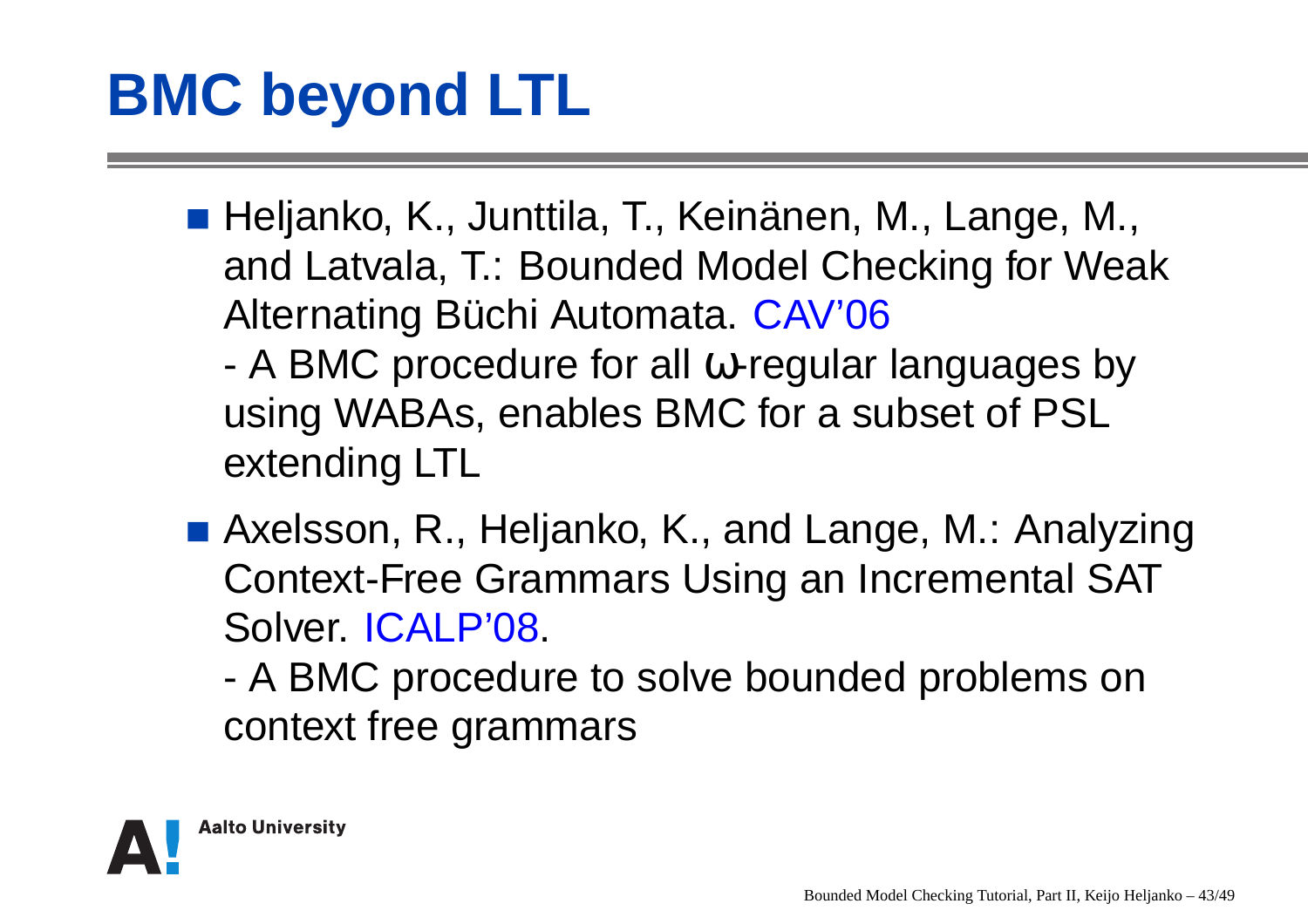### **BMC for Branching Time**

- Wozna, B.: ACTL $^\star$  properties and Bounded Model Checking. Fundamenta Informatica 63(1):65–87, 2004.
	- - A BMC procedure for the universal fragment of <sup>a</sup> branching time temporal logic subsuming ACTL andLTL

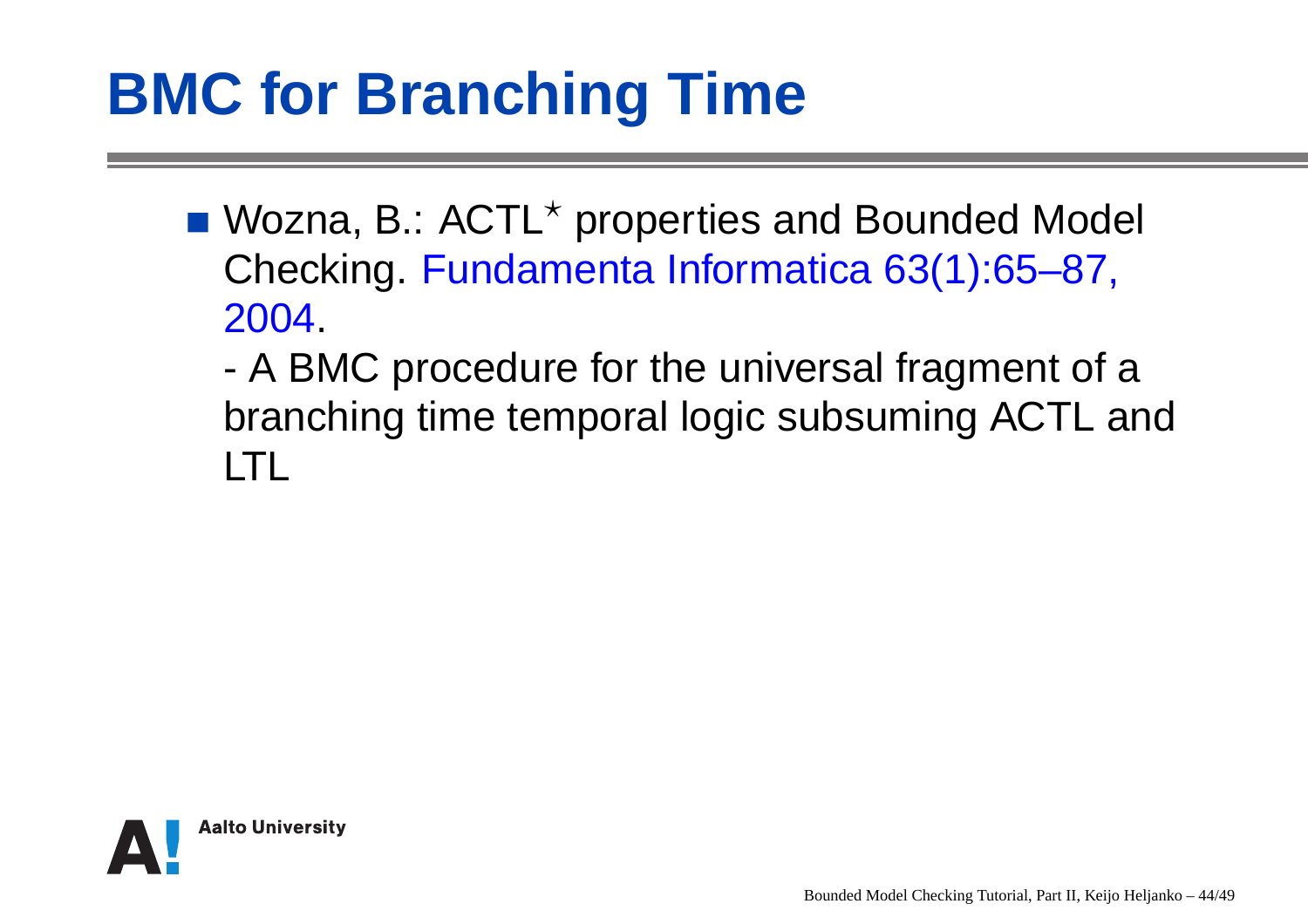#### **BMC by using Extensions of Propositional SAT**

- SMT-LIB: The Satisfiability Modulo Theories Library. [http://combination](http://combination.cs.uiowa.edu/smtlib/).[cs](http://combination.cs.uiowa.edu/smtlib/).[uiowa](http://combination.cs.uiowa.edu/smtlib/).[edu/smtli](http://combination.cs.uiowa.edu/smtlib/)b/
	- - Benchmarks, links to solvers etc. for the SATmodulo theories problem
- Audemard, G., Cimatti, A., Kornilowicz, A., and Sebastiani, R.: Bounded Model Checking for TimedSystems. FORTE'02.
	- -BMC for timed automata (direct LTL encoding)

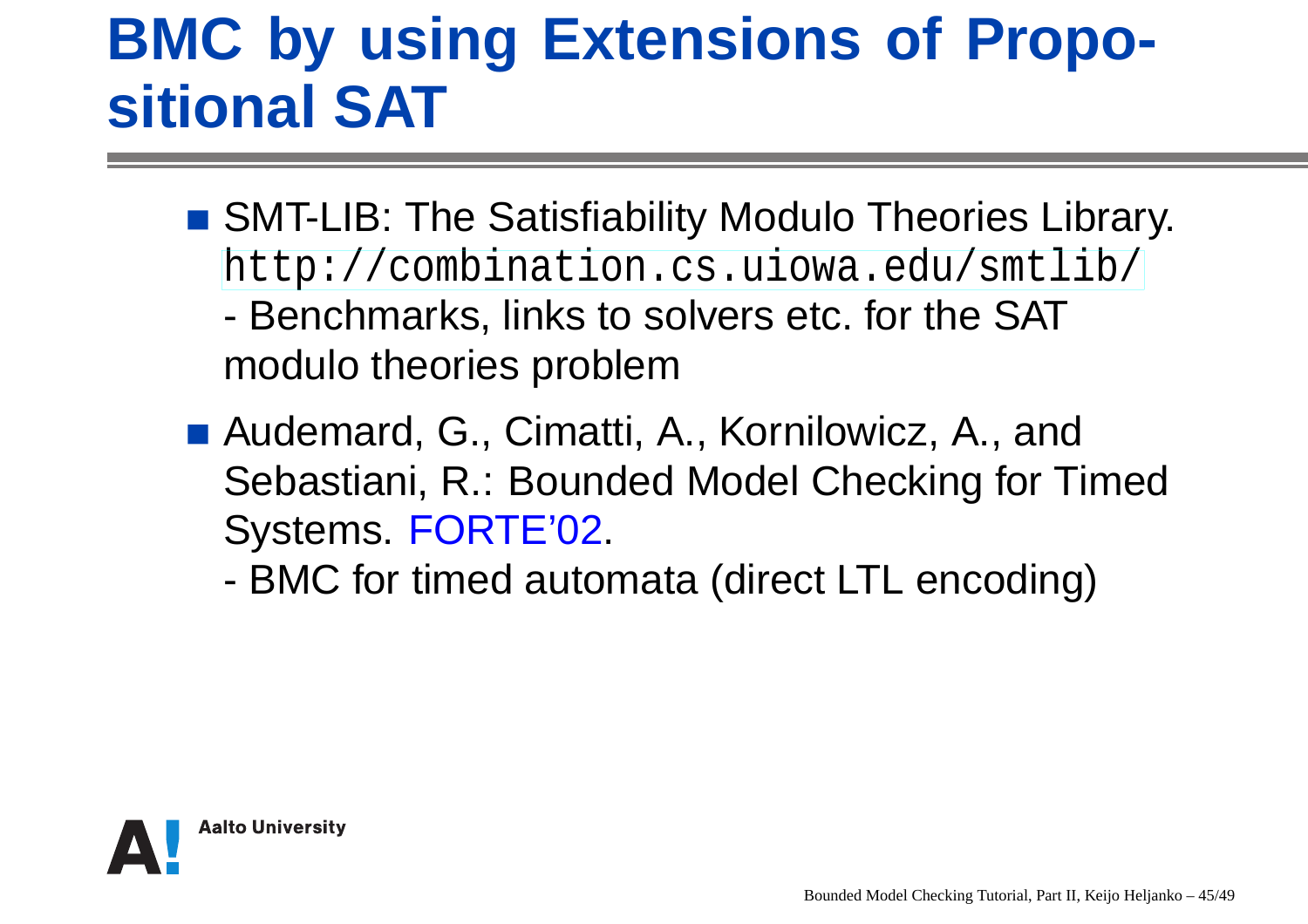#### **BMC by using Extensions of Propositional SAT**

- Sorea, M.: Bounded Model Checking for Timed Automata. ENTCS 68(5),2005.
	- -BMC for timed automata
- Audemard, G., Bozzano, M., Cimatti, A., and Sebastiani, R.: Verifying Industrial Hybrid Systemswith MathSAT. ENTCS 119:17–32,2005.
	- -BMC for linear hybrid automata
- Herde, C., Eggers, A., Fränzle, M., and Teige, T.: Analysis of Hybrid Systems Using HySAT. ICONS2008: 196-201.
	- - A bounded model checker HySAT for hybrid**Systems**<br>Aalto University

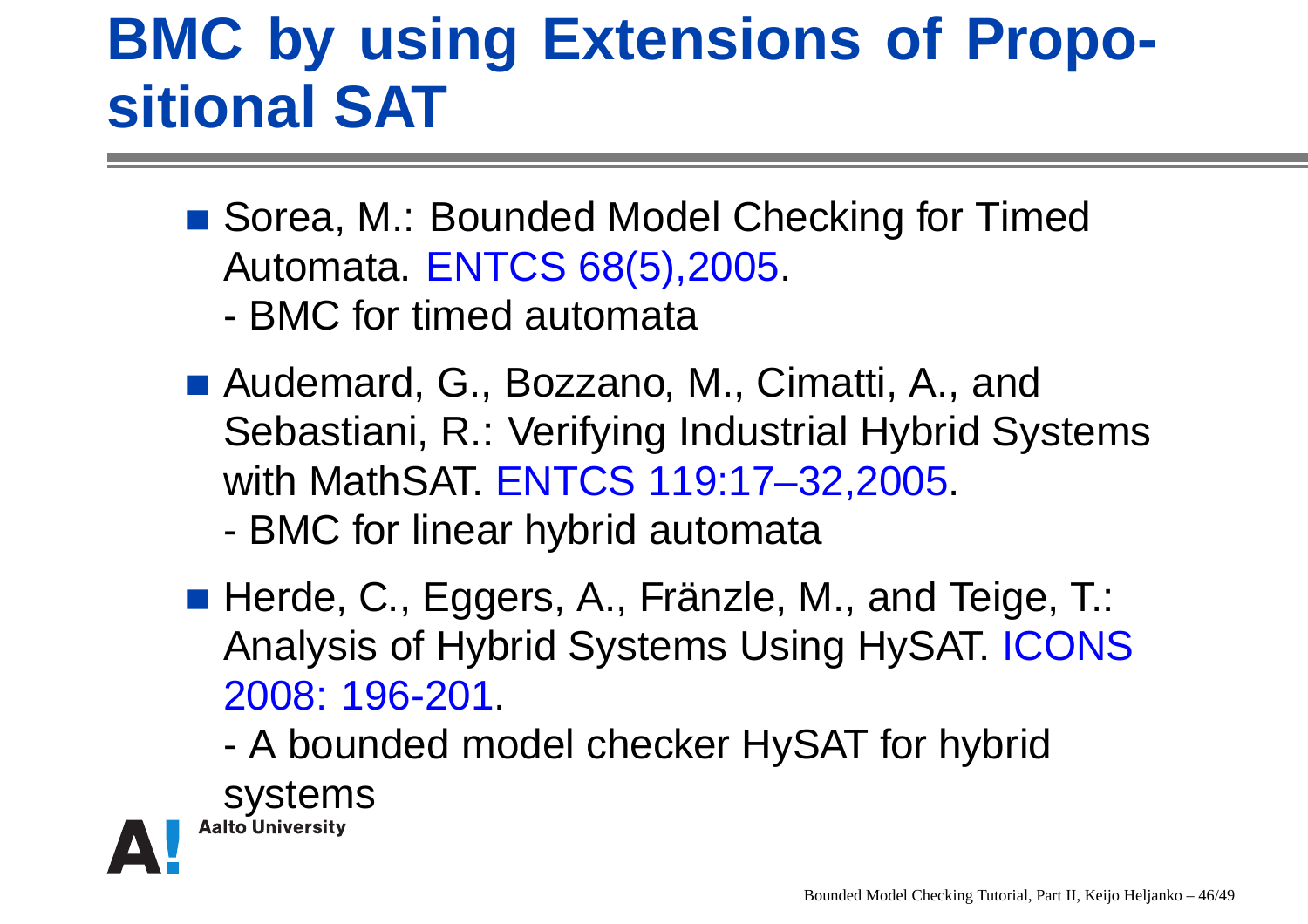### **Multicore BMC Engine: Tarmo**

- Multicore BMC is an active research topic
- Wieringa, S., Niemenmaa, M., Heljanko, K.: Tarmo: A Framework for Parallelized Bounded Model Checking, In Proceedings of the 8th International Workshop on Parallel and Distributed Methods inVerification (PDMC'09).
- **Utilizes randomization, sharing learned clauses**  between SAT solver instances solving <sup>a</sup> sequence of incremental BMC instances, and solver portfoliotechniques to diversify search
- **Norks with any incremental BMC encoding**

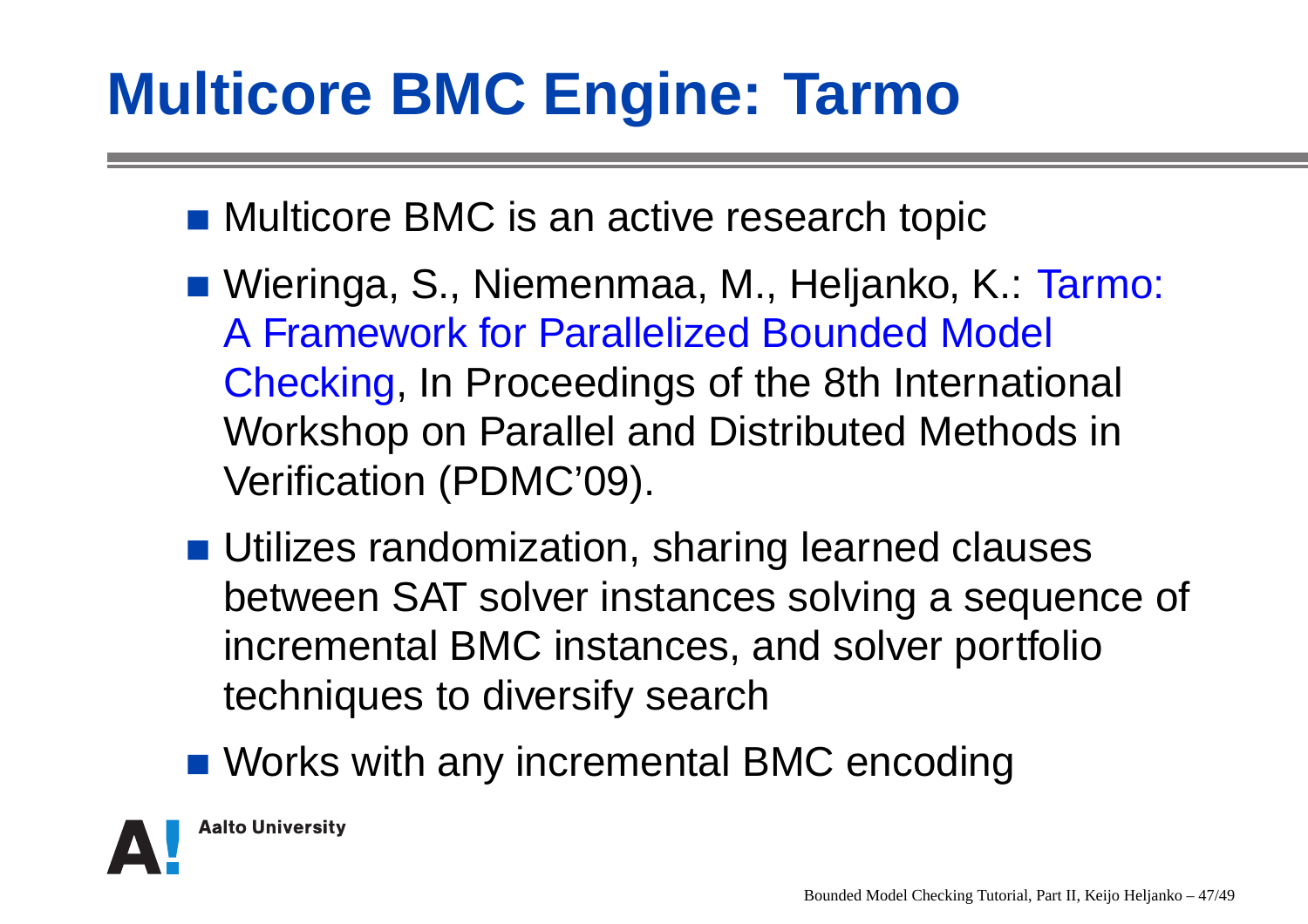

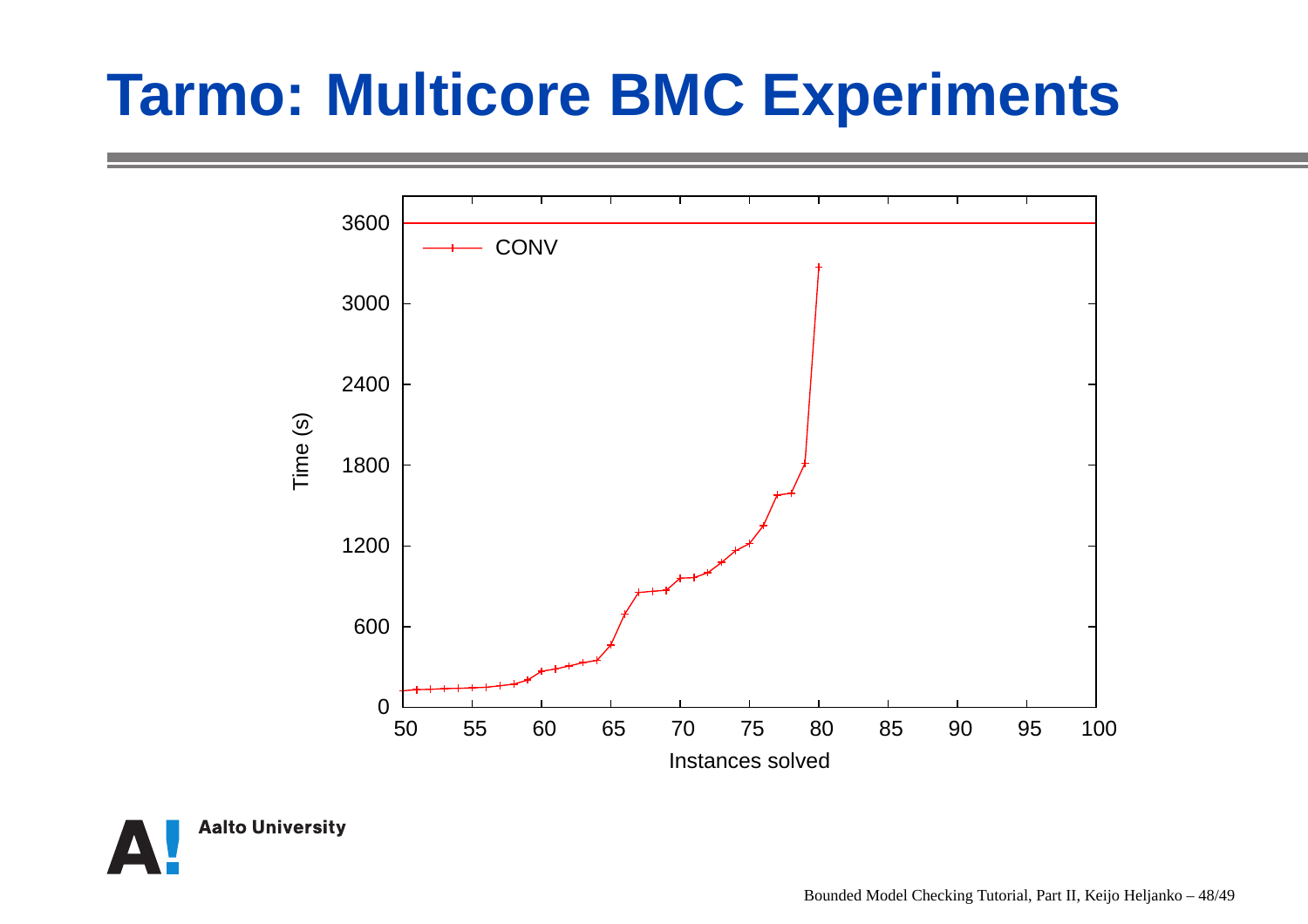

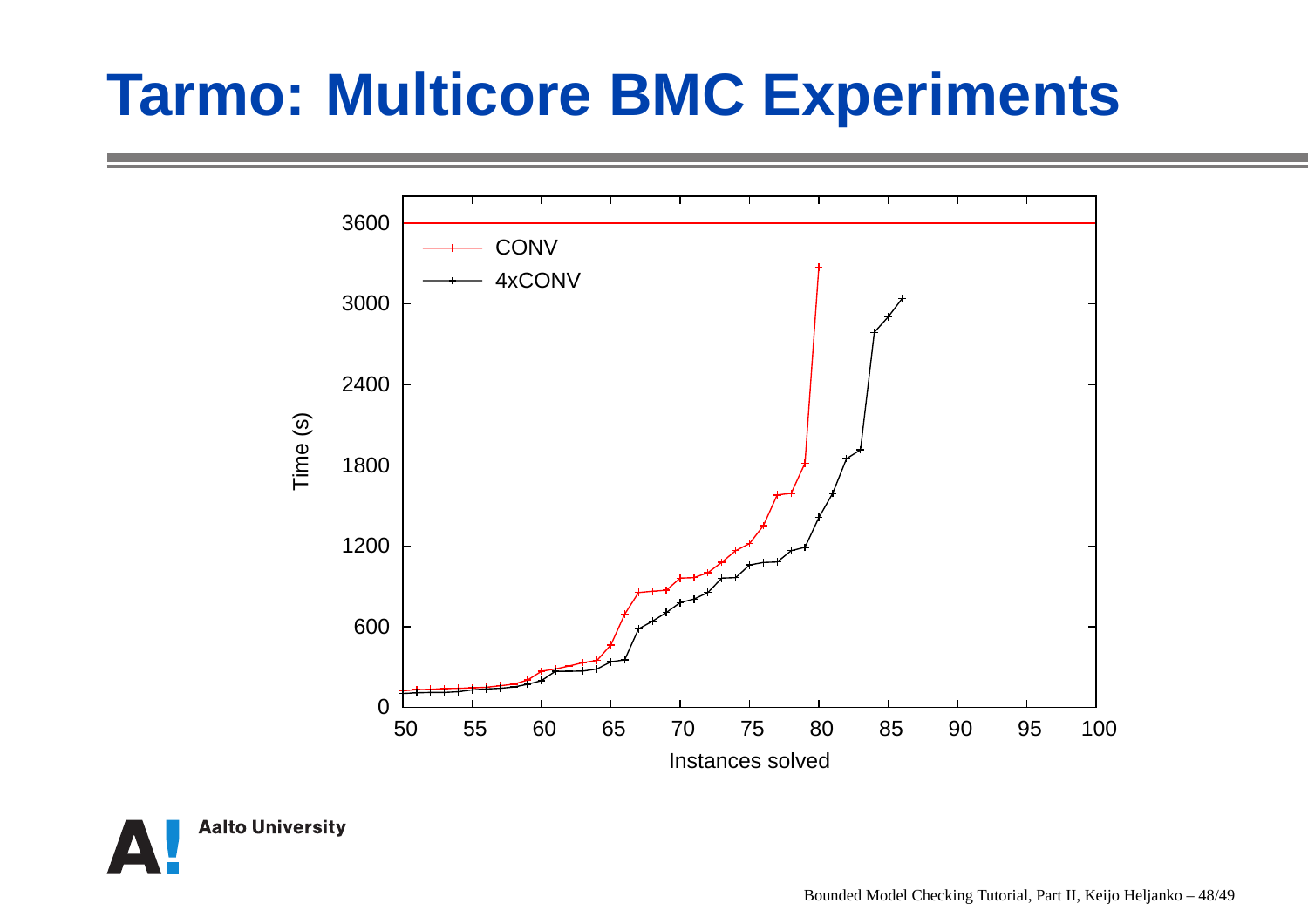

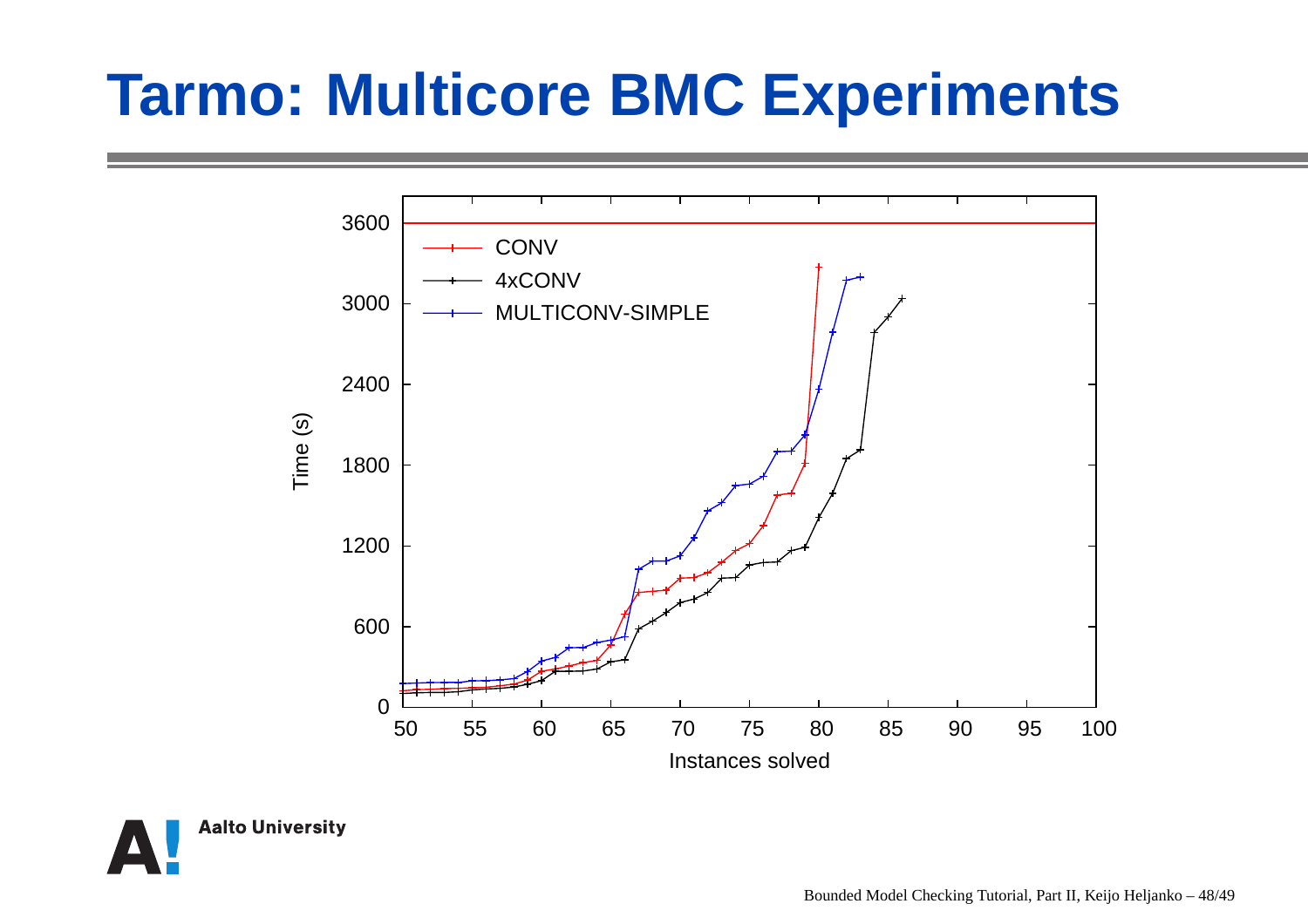

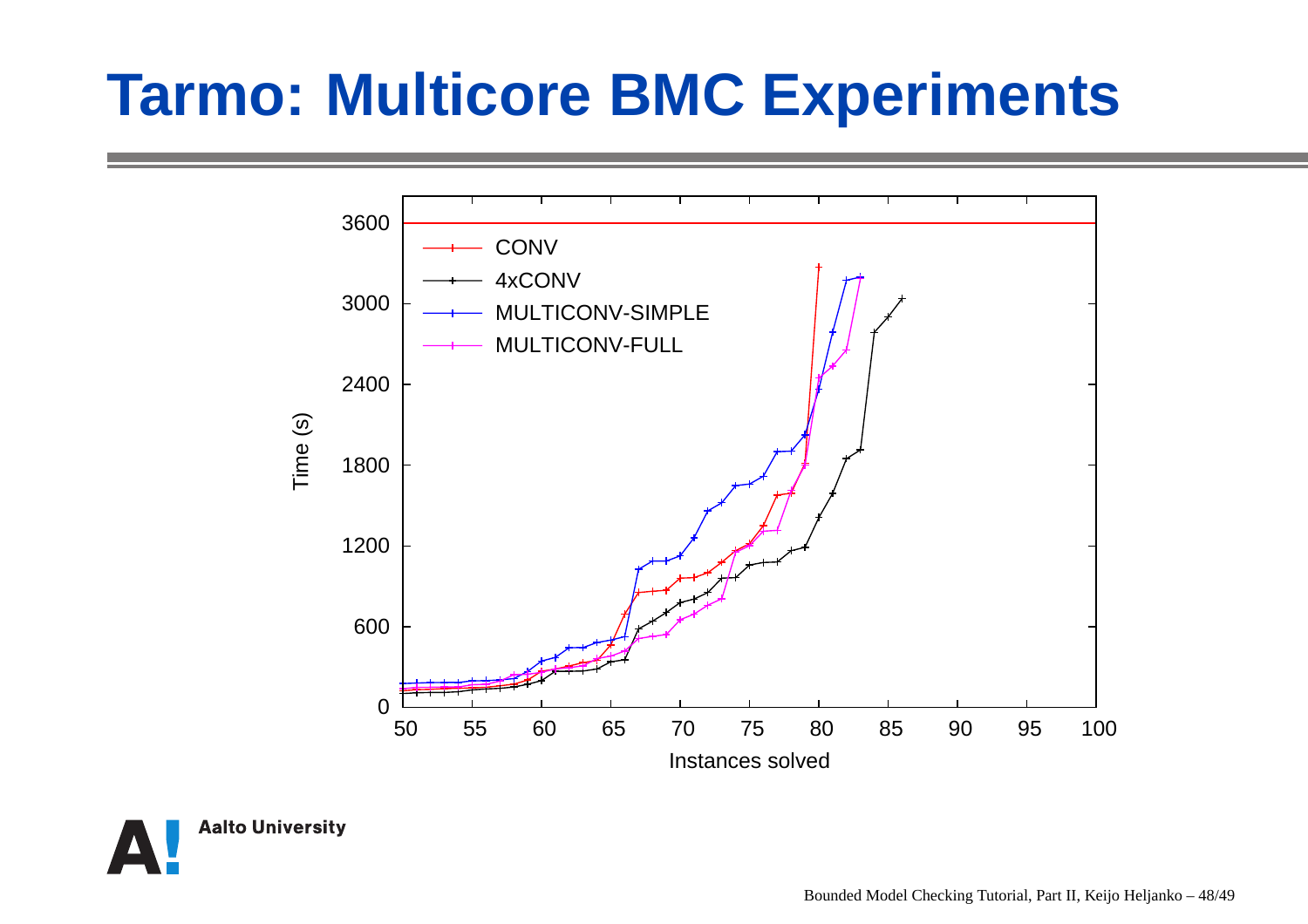

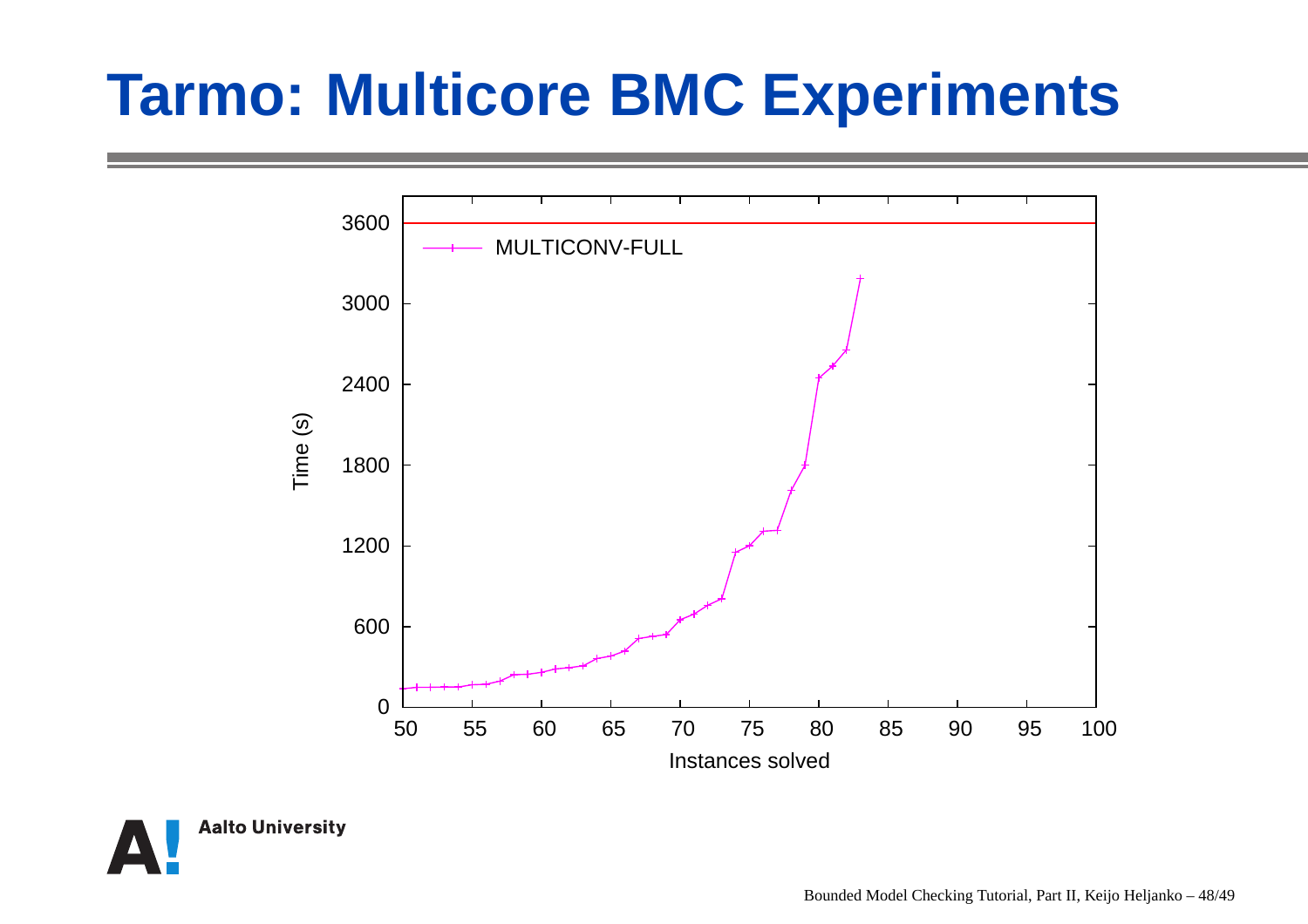

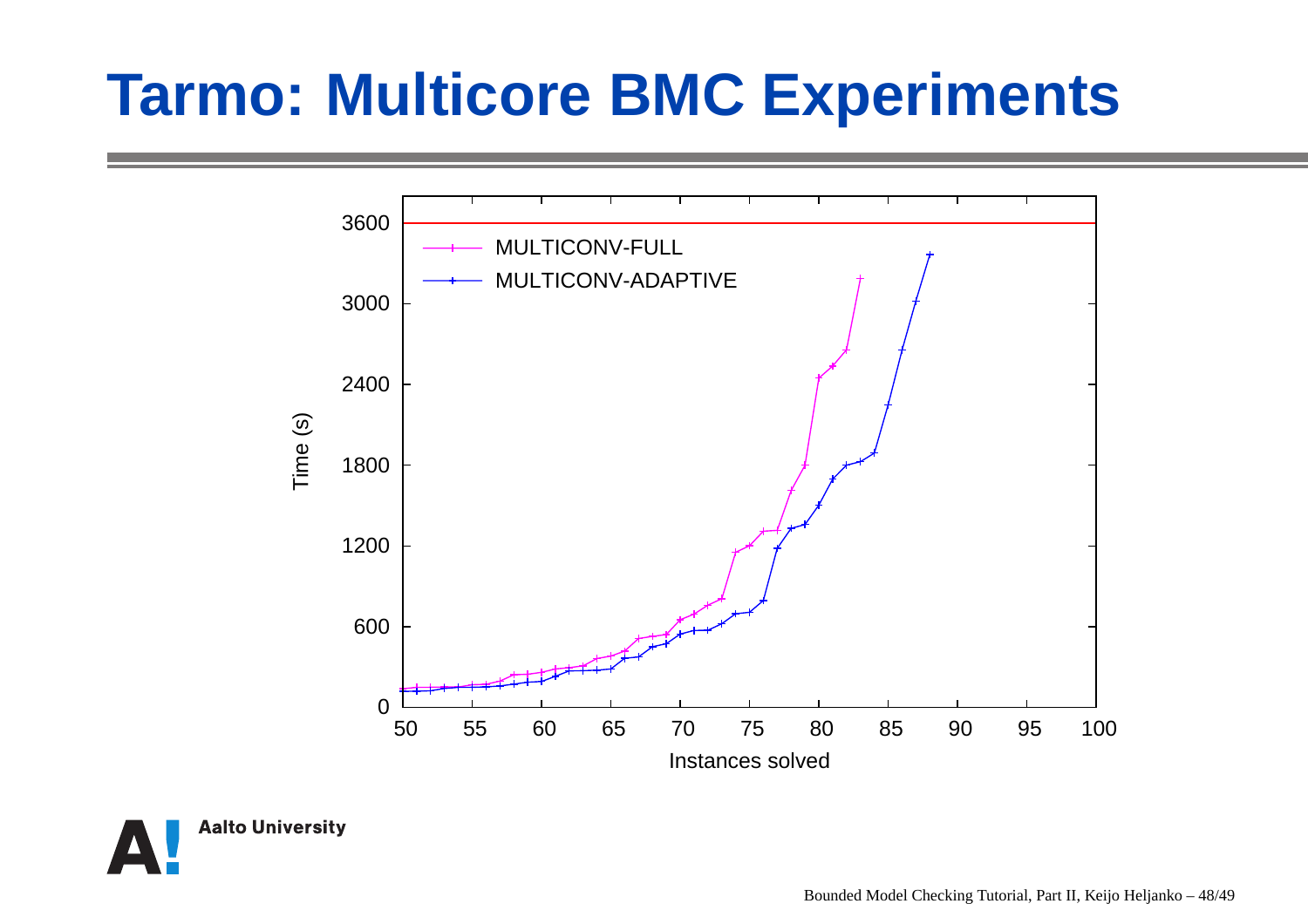